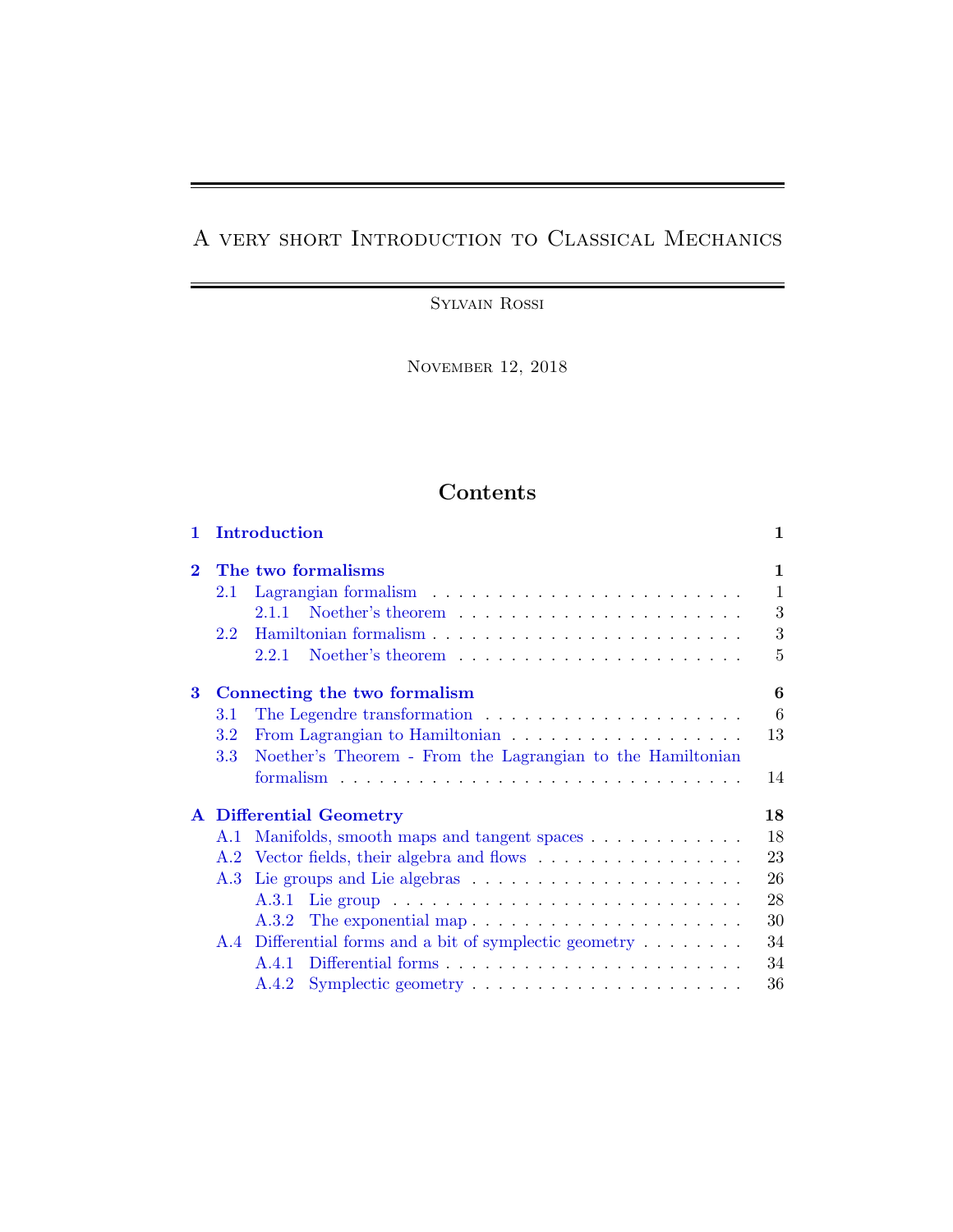### <span id="page-1-0"></span>1 Introduction

Classical mechanics is used in physics to describe dynamical systems. By that, one means to study the motion of a particle subject to different types of forces, e.g. a point particle attached to a string in a uniform gravitational field. A physicist has two approaches to derive the equations of motion of the particle: either setting up the Lagrangian and solve the Euler-Lagrange equation or setting up the Hamiltonian and solve Hamilton's equations. In physics, these two approaches are often assumed to be equivalent and used interchangeably. In fact, they are not interchangeable, only in case the Lagrangian and Hamiltonian do satisfy some specific conditions. We will discuss what these conditions are and how to switch from one formalism to the other. Finally, we will to show how the Noether theorem translates from one formalism into the other.

### <span id="page-1-1"></span>2 The two formalisms

### <span id="page-1-2"></span>2.1 Lagrangian formalism

This section is mostly based on the book [\[1\]](#page-39-0) and the first two chapters of [\[5\]](#page-39-1). The first reference is more of a rough overview of classical mechanics which gives the most important ideas, the second reference is more rigorous, but skips a lot of steps.

**Definition 2.1.1.** A (smooth) Lagrangian system is a pair consisting of an ndimensional smooth manifold M and a smooth function:  $l : TM \times \mathbb{R} \to \mathbb{R}$  (called Lagrangian), let  $l_t: TM \to \mathbb{R}$  denote the map  $l_t(q, v) := l(q, v, t)$ .

**Definition 2.1.2.** Let  $I := [a, b] \subset \mathbb{R}$  be a bounded interval and  $(M, l)$  a Lagrangian system. The action functional  $S_l(\gamma)$  associated to l is defined by

$$
\mathcal{S}_l(\gamma) := \int_a^b l_t(\gamma(t), \dot{\gamma}(t)) dt.
$$

with  $\gamma$  a smooth path in M.

**Definition 2.1.3.** Let M be an n-dimensional smooth manifold and  $\gamma : [a, b] \rightarrow$ M a smooth path in M. A variantion (with fixed endpoints) of  $\gamma$  is a smooth function  $\sigma: I \times I \to M$  with the following properties:

$$
\forall (s,t) \in I \times I : \sigma(0,t) = \gamma(t), \ \sigma(s,a) = \gamma(a), \ \sigma(s,b) = \gamma(b).
$$

**Definition 2.1.4.** A path is called *extremal* if  $\frac{\partial}{\partial s}|_{s=0}S_l(\sigma(s, \cdot))=0$ .

**Lemma 2.1.5.** (Fundamental Lemma of the Calculus of Variation) Let  $(a, b)$  $\mathbb R$  be an open subset and  $f:(a, b) \to \mathbb R$  a continuous function. If for all compactly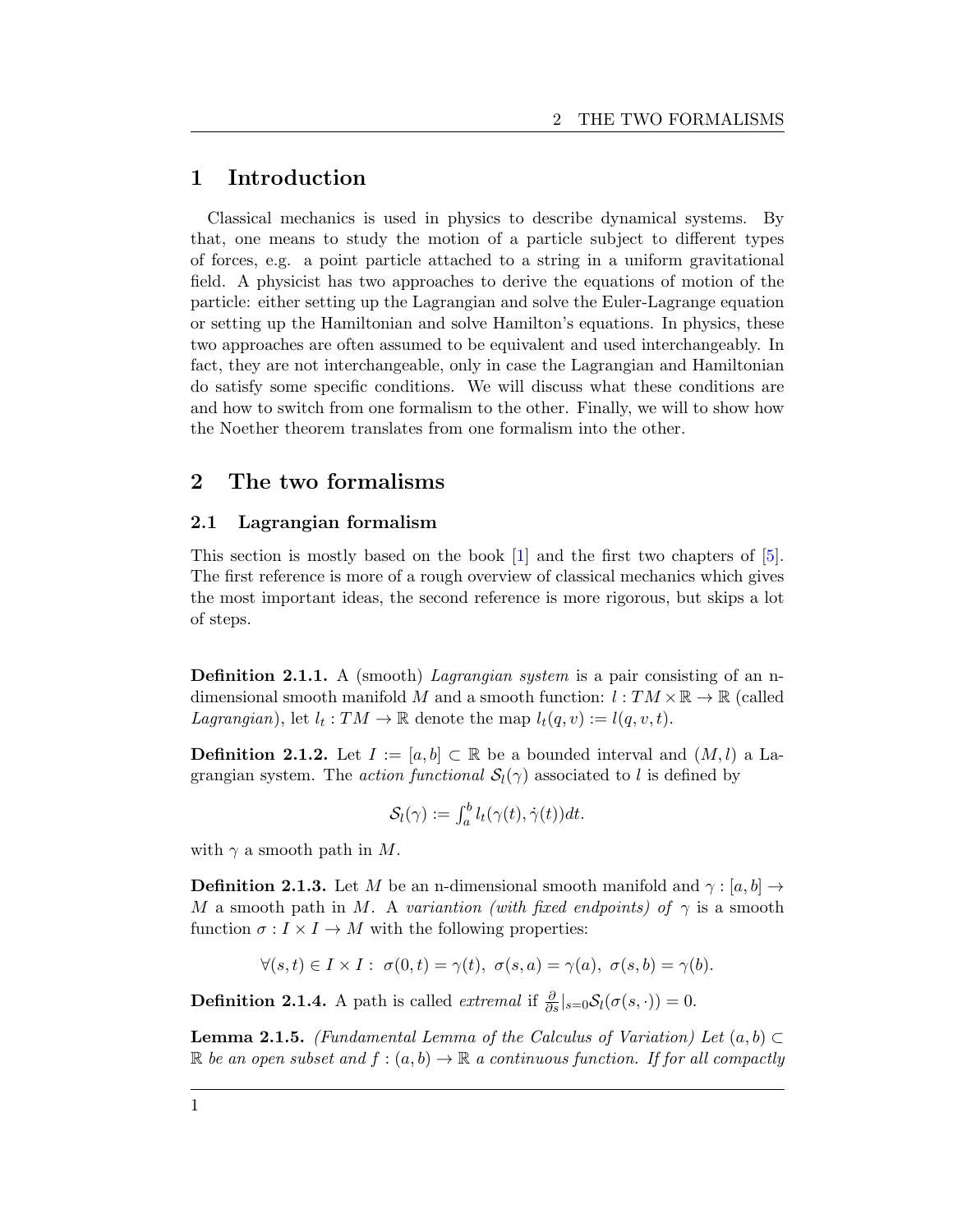supported smooth function  $h : (a, b) \to \mathbb{R}$ ,

$$
\int_{a}^{b} f(x)h(x)dx = 0,
$$

then f is identically zero.

**Theorem 2.1.6.** (Euler-Lagrange) Let  $(M, l)$  be a Lagrangian system and  $\gamma$  a path in M. The path  $\gamma$  is extremal if and only if the following equation holds: d dt  $\frac{\partial}{\partial v}l_t(\gamma,\dot{\gamma}) = \frac{\partial}{\partial q}l_t(\gamma,\dot{\gamma})$  (The Euler-Lagrange equations).

Proof. The idea behind the proof is to variate the action along a path. To do this, we will split the path in many fragment such that each one fits into a chart and only variate within that chart. So let  $(q, v) \in TM$  denote a point in local coordinates on the tangent bundle  $TM$  of  $M$  and  $\xi_i(t)$  be equal to  $\frac{\partial}{\partial s}\big|_{s=0} \sigma_i(s,t)$ .

$$
0 = \frac{\partial}{\partial s}\Big|_{s=0} \int_{a}^{b} l_{t}(\sigma(s,t), \frac{d}{dt}\sigma(s,t))dt = \int_{a}^{b} \frac{\partial}{\partial s}\Big|_{s=0} l_{t}(\sigma(s,t), \frac{d}{dt}\sigma(s,t))dt
$$
  
\n
$$
= \sum_{i=1}^{n} \int_{a}^{b} \left(\frac{\partial}{\partial q_{i}} l_{t}(\sigma(s,t), \dot{\sigma}(s,t)) \cdot \frac{\partial}{\partial s}\Big|_{s=0} \sigma_{i}(s,t)
$$
  
\n
$$
+ \frac{\partial}{\partial v_{i}} l_{t}(\sigma(s,t), \dot{\sigma}(s,t)) \cdot \frac{\partial}{\partial s}\Big|_{s=0} \left(\frac{d}{dt}\sigma_{i}(s,t)\right)dt
$$
  
\n
$$
= \sum_{i=1}^{n} \int_{a}^{b} \left(\frac{\partial}{\partial q_{i}} l_{t}(\sigma(s,t), \dot{\sigma}(s,t)) \cdot \xi_{i}(t) + \frac{\partial}{\partial v_{i}} l_{t}(\sigma(s,t), \dot{\sigma}(s,t)) \cdot \frac{d}{dt}\xi_{i}(t)\right)dt
$$
  
\n
$$
= \sum_{i=1}^{n} \int_{a}^{b} \left[\frac{\partial}{\partial q_{i}} l_{t}(\sigma(s,t), \dot{\sigma}(s,t)) - \frac{d}{dt} (\frac{\partial}{\partial v_{i}} l_{t}(\sigma(s,t), \dot{\sigma}(s,t)) \right] \cdot \xi_{i}(t)dt
$$
  
\n
$$
+ \sum_{i=1}^{n} \int_{a}^{b} \frac{d}{dt} \left(\frac{\partial}{\partial v_{i}} l_{t}(\sigma(s,t), \dot{\sigma}(s,t)) \cdot \xi_{i}(t)\right)dt
$$
  
\n
$$
= \sum_{i=1}^{n} \int_{a}^{b} \left[\frac{\partial}{\partial q_{i}} l_{t}(\sigma(s,t), \dot{\sigma}(s,t)) - \frac{d}{dt} (\frac{\partial}{\partial v_{i}} l_{t}(\sigma(s,t), \dot{\sigma}(s,t)) \right] \cdot \xi_{i}(t)dt
$$
  
\n
$$
+ \frac{\partial}{\partial v_{i}} l_{t}(\sigma(s,t), \dot{\sigma}(s,t)) \cdot \xi_{i}(b) - \frac{\partial}{\partial v_{i}} l_{t}(\sigma(s,t), \dot{\sigma}(s,t)) \cdot \xi_{i
$$

Thus by the fundamental lemma of the calculus of variation,  $\frac{\partial}{\partial q_i} l_t(\sigma(s,t), \dot{\sigma}(s,t))$  –  $\frac{d}{dt}\big(\frac{\partial}{\partial\imath}$  $\frac{\partial}{\partial v_i} l_t(\sigma(s,t), \dot{\sigma}(s,t))$  has to vanish.  $\Box$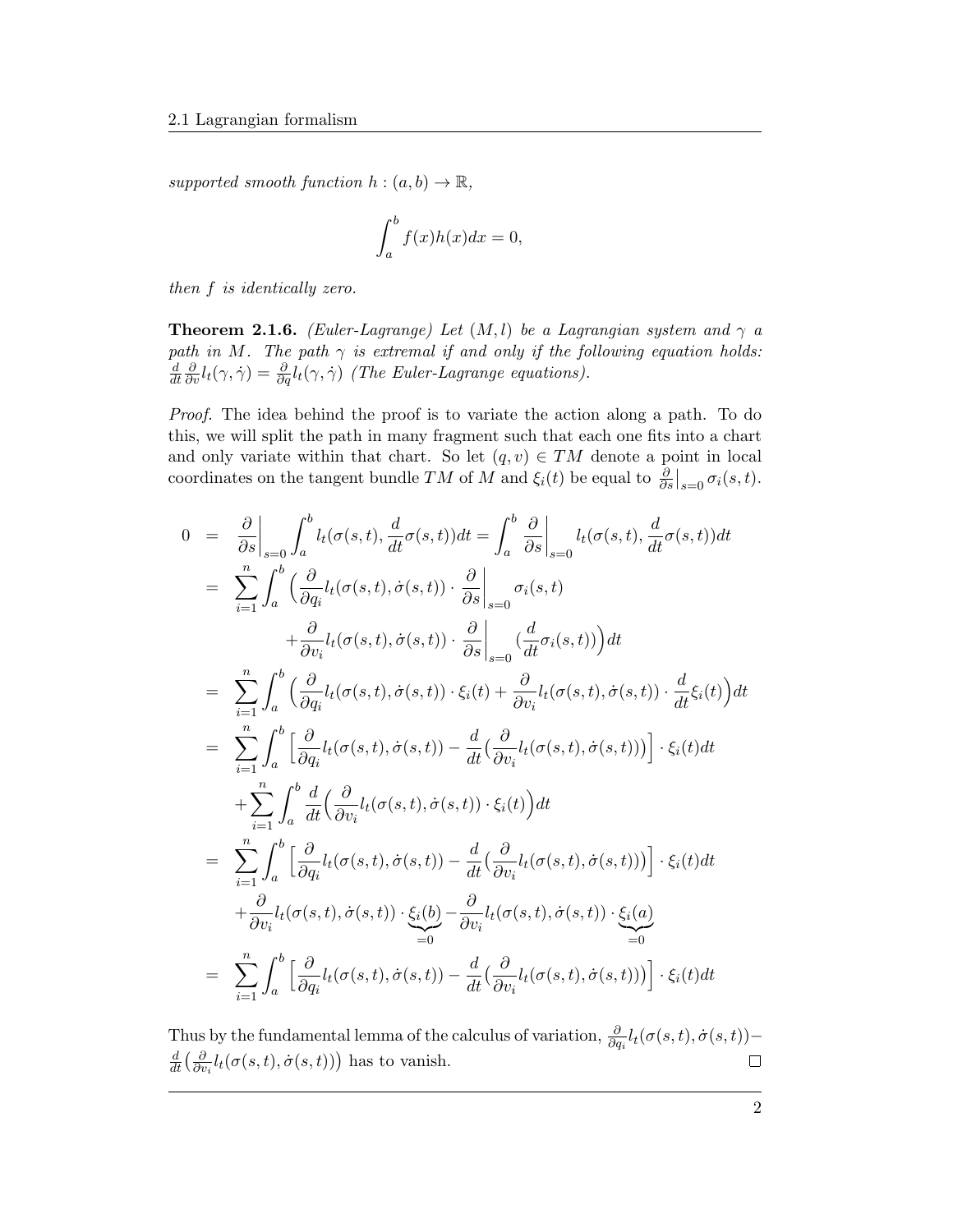### <span id="page-3-0"></span>2.1.1 Noether's theorem

**Definition 2.1.7.** A Lagrangian system  $(M, l)$  admits a one-parameter group of diffeomorphism  $\theta_s$  if the following holds:

$$
\forall s \in I, \forall (q, v) \in TM: \ l_t(\theta_s(q), \theta_s^*(v)) = l_t(q, v)
$$

<span id="page-3-2"></span>**Theorem 2.1.8.** (Noether's Theorem) Let  $(M, l)$  be a Lagrangian system which admits a one parameter group of diffeomorphism  $\theta_s$ . The Euler-Lagrange equation to l has a first integral:

$$
\mathcal{I}: TM \to \mathbb{R}, \text{ in local coordinates } (q, v) \in TM: \mathcal{I}(q, v) = \frac{\partial}{\partial v} l_t \left. \frac{\partial}{\partial s} \right|_{s=0} \theta_s(q).
$$

*Proof.* Let  $\gamma: I \to M$  be an extremal path of l.

We define a variation of that path through  $\kappa(s,t) := \theta_s(\gamma(t))$  and denote the pullback of the velocity vectorfield by  $\dot{\kappa}(s,t) := \theta_s^* \dot{\gamma}(t)$ . The Lagrangian function is invariant under this variation, therefore we get the following equation:

$$
0 = \frac{\partial}{\partial s}\Big|_{s=0} l_t(\kappa(s,t), \dot{\kappa}(s,t))
$$
  
= 
$$
\sum_{i=1}^n \left(\frac{\partial}{\partial q_i} l_t(\kappa(s,t), \dot{\kappa}(s,t)) \frac{\partial}{\partial s}\Big|_{s=0} \kappa_i(s,t) + \frac{\partial}{\partial v_i} l_t(\kappa(s,t), \dot{\kappa}(s,t)) \frac{\partial}{\partial s}\Big|_{s=0} \dot{\kappa}(s,t)\right)
$$

For the same reason, the paths  $\kappa(s,t)$  are extremal for any fixed  $s \in I$  and satisfy the Euler-Lagrange equation. Thus, by using the relation above, one can see:

$$
\forall i \in \{1, ..., n\} : \left(\frac{\partial}{\partial q_i} l_t(\kappa(s, t), \dot{\kappa}(s, t)) - \frac{d}{dt} \frac{\partial}{\partial v_i} l_t(\kappa(s, t), \dot{\kappa}(s, t))\right) \cdot \frac{\partial}{\partial s}\bigg|_{s=0} \kappa_i(s, t) = 0
$$
  
\n
$$
\Rightarrow \frac{\partial}{\partial v_i} l_t(\kappa(s, t), \dot{\kappa}(s, t)) \cdot \frac{\partial}{\partial s}\bigg|_{s=0} \cdot \left(\frac{d}{dt} \kappa_i(s, t)\right) + \frac{d}{dt} \frac{\partial}{\partial v_i} l_t(\kappa(s, t), \dot{\kappa}(s, t)) \cdot \frac{\partial}{\partial s}\bigg|_{s=0} \kappa_i(s, t) = 0
$$
  
\n
$$
\Rightarrow \frac{d}{dt} \mathcal{I}(\gamma(t), \dot{\gamma}(t)) = 0.
$$

 $\Box$ 

### <span id="page-3-1"></span>2.2 Hamiltonian formalism

Here again, as for the Lagrangian formalism, we will use [\[5\]](#page-39-1) as our reference.

**Definition 2.2.1.** A (smooth) *Hamiltonian system* is a pair consisting of an n-dimensional manifold M and a smooth function  $h: T^*M \times \mathbb{R} \to \mathbb{R}$  (called Hamiltonian). Let  $h_t(q, p) := h(q, p, t)$ .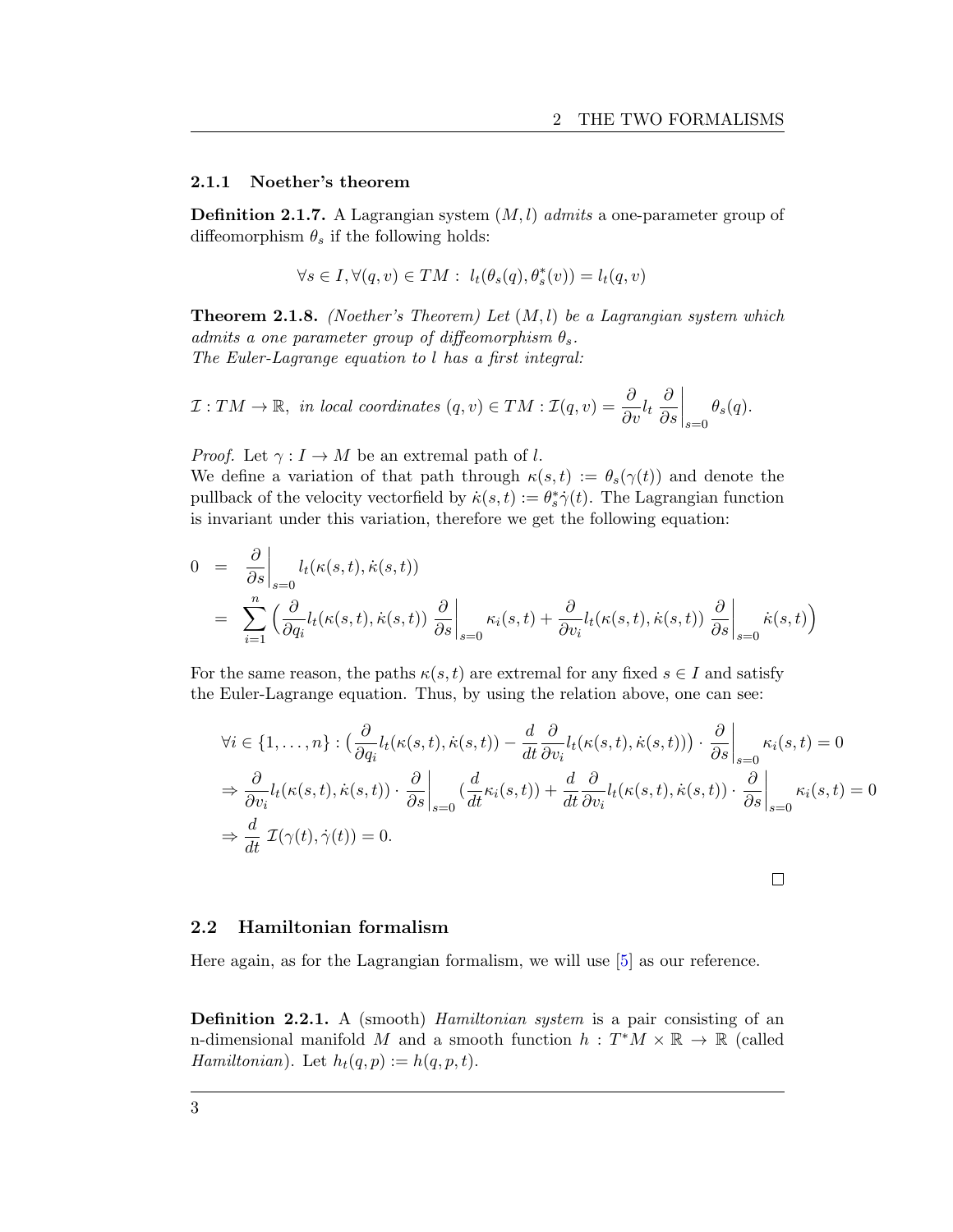**Definition 2.2.2.** Let  $(M, h)$  be a Hamiltonian system and  $\omega$  a canonical symplectic form making  $T^*M$  into a symplectic manifold. Then one can define a Hamiltonian vector field  $X_h$  of h on  $T^*M$  by

$$
i_{X_h}\omega = dh.
$$

In local coordinates  $(q^1, \ldots, q^n, p_1, \ldots, p_n)$  on  $T^*M$  we have

$$
X_h = \sum_{j=1}^n \frac{\partial h}{\partial p_j} \frac{\partial}{\partial q^j} - \frac{\partial h}{\partial q^j} \frac{\partial}{\partial p_j}.
$$

**Definition 2.2.3.** Let  $(M, h)$  be a Hamiltonian system. Let  $X_h$  be the Hamiltonian vector field of h. The local flow  $\varphi_h$ :  $\mathcal{D} \to T^*M$  generated by  $X_h$  is called *Hamiltonian flow* of h. Let  $\Gamma$  :  $(t_0, t_1) \to T^*M$  be an integral curve of  $X_h$ ,  $\Gamma = (\gamma, \rho)$ , where  $\gamma : (t_0, t_1) \to M$  and  $\rho$  is a section of  $\gamma^* T^* M$ . Then we say that Γ satisfies the *Hamilton equations* if in local coordinates  $(\gamma, \rho)$  satisfy:

$$
\dot{\gamma}^j(t)=\frac{\partial h}{\partial p_j}(t,\gamma(t),\rho(t)),\ \dot{\rho}_j(t)=-\frac{\partial h}{\partial q^j}(t,\gamma(t),\rho(t)),\ \forall j=1,\ldots,n.
$$

**Definition 2.2.4.** Let  $(M, h)$  be a Hamiltonian system,  $\lambda$  the canonical one-form on  $T^*M$  and  $I := [a, b] \subset \mathbb{R}$  a bounded interval. The *Hamiltonian action*  $A_h$ associated to h of a smooth curve  $\Gamma: I \to T^*M$  is defined in the following way:

$$
\mathcal{A}_h(\Gamma) := \int_a^b \Gamma^* \lambda - h_t(\Gamma(t)) dt.
$$

**Proposition 2.2.5.** The extremal curves of  $A_h$  are precisely the ones satisfying Hamilton's equations.

Proof. As for the Lagrangian setting, the idea behind the proof is to variate the Hamiltonian action along a path in the cotangent space. To do this, we will split the path in many fragment such that each one fits into a chart and only variate within that chart. So let  $I = [a, b]$  and let  $\Gamma \in I \times T^*M$ , we denote the variation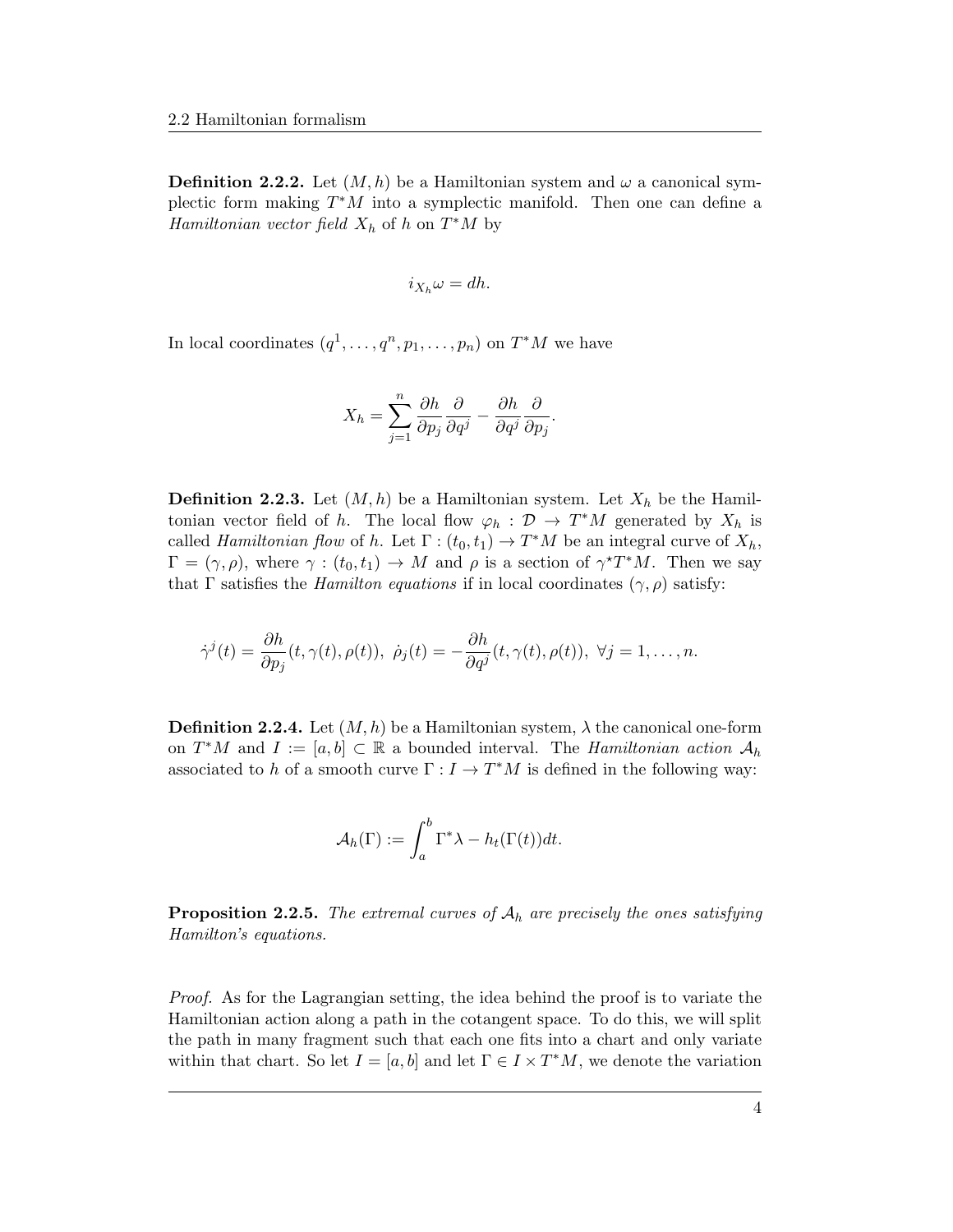of Γ, by  $\Gamma^s := (\gamma^s, \rho^s)$  with  $\gamma^s \in M$  and  $\rho^s \in T^*M$  for all  $s \in I$ .

$$
0 = \frac{\partial}{\partial s}\Big|_{s=0} \int_{a}^{b} \Gamma^{s*} \lambda - h_{t}(\gamma^{s}(t), \rho^{s}(t)) dt
$$
  
\n
$$
= \int_{a}^{b} \frac{\partial}{\partial s}\Big|_{s=0} \left(\rho^{s}(t)(\dot{\gamma}^{s}(t)) - h_{t}(\gamma(t), \rho(t))\right) dt
$$
  
\n
$$
= \int_{a}^{b} \left(\frac{\partial}{\partial s}\Big|_{s=0} \rho^{s}(t)(\dot{\gamma}^{s}(t)) - \frac{\partial}{\partial s}\Big|_{s=0} \gamma^{s}(t) \frac{\partial}{\partial q}\Big|_{q} h_{t}(\gamma^{s}(t), \rho^{s}(t))
$$
  
\n
$$
- \frac{\partial}{\partial s}\Big|_{s=0} \rho^{s}(t) \frac{\partial}{\partial p}\Big|_{p} h_{t}(\gamma^{s}(t), \rho^{s}(t)) dt
$$
  
\n
$$
= \int_{a}^{b} (\frac{\partial}{\partial s}\Big|_{s=0} \rho^{s}(t)) (\dot{\gamma}^{s}(t) - \frac{\partial}{\partial p}\Big|_{p} h_{t}(\gamma^{s}(t), \rho^{s}(t))) dt
$$
  
\n
$$
- \int_{a}^{b} (\frac{\partial}{\partial s}\Big|_{s=0} \gamma^{s}(t)) (\dot{\rho}^{s}(t)(\dot{\gamma}^{s}(t)) - \frac{\partial}{\partial q}\Big|_{q} h_{t}(\gamma^{s}(t), \rho^{s}(t))) dt
$$
  
\n
$$
- \Big[\frac{\partial}{\partial s}\Big|_{s=0} \gamma^{s}(t) \frac{\partial}{\partial q}\Big|_{q} \rho^{s}(t)(\dot{\gamma}^{s}(t)) \Big]\Big|_{a}^{b}.
$$

The last term of the equation equals zero as a variation with fixed endpoints has vanishing derivative at the endpoints. The two other equations have to be zero, therefore the extremal path of the Hamiltonian action satisfies the Hamilton equation of motion.  $\Box$ 

#### <span id="page-5-0"></span>2.2.1 Noether's theorem

**Definition 2.2.6.** A Hamiltonan  $h$  is said to be invariant under a one-parameter group of symplectormorphisms  $\theta_s$  (w.r.t. the canonical symplectic form  $\omega$  on  $T^*M$ ) if the following holds:

$$
\forall s \in I, \ \forall (q, p) \in T^*M: h_t(\theta_s(q), \theta_s^*(p)) = h_t(q, p).
$$

**Definition 2.2.7.** Suppose  $(M, \omega)$  is a connected symplectic manifold and  $\Phi$ :  $G \times M \to M$  is a symplectic action of the Lie group G on M, i.e. for all  $g \in G$ , the map  $\Phi_g(x) := \Phi(g, x)$  is a symplectomorphism. Let  $J : M \to \mathfrak{g}^* = T_e^*G$ be a smooth map and  $\xi \in \mathfrak{g} = T_eG$ . Define  $\hat{J}: M \to \mathbb{R}$  by  $\hat{J}(\xi)(x) := J(x) \cdot \xi$ and  $\xi_M(x) := \frac{d}{dt}\Big|_{t=0} \Phi(\exp(t\xi),x)$ , called the *infinitesimal generator of the action*  $corresponding to \xi$ .

The map  $J$  is called a *momentum mapping* for the action provided that for every  $\xi \in \mathfrak{g}$ :

$$
d\hat{J}(\xi) = i_{\xi_M}\omega,
$$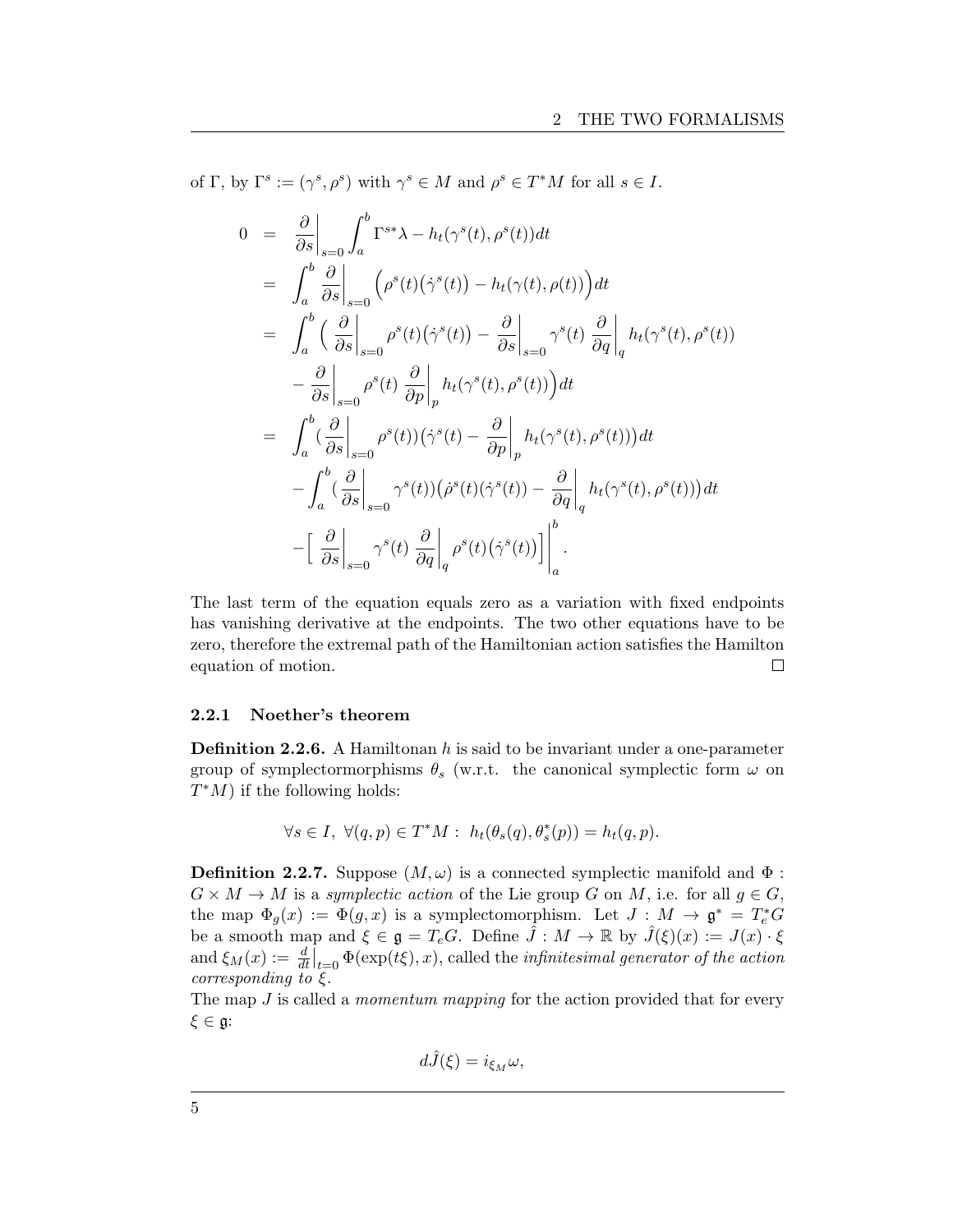or equivalently, if  $X_{\hat{J}(\xi)}$  is the Hamiltonian vector field of  $\hat{J}(\xi)$ , then

$$
X_{\hat{J}(\xi)} = \xi_M.
$$

**Definition 2.2.8.** Let  $f, g: M \to \mathbb{R}$  be two smooth maps and  $X_f$ ,  $X_g$  be their respective Hamiltonian flows, then we define the *Poisson bracket* as

$$
\{f,g\} = -i_{X_f} i_{X_g} \omega.
$$

Remark. Observe that  $\{f, g\} = -i_{X_f} i_{X_g} \omega = -i_{X_f} dg = -dg \cdot X_f = -\mathcal{L}_{X_f} g$ .

**Lemma 2.2.9.** With  $f, g$  as above, the following are equivalent:

- (i) f is constant on flows of  $X_q$ ,
- (ii) g is constant on flows of  $X_f$ ,
- (*iii*)  $\{f, g\} = 0$ .

*Proof.* suppose  $\varphi_t$  is the flow of  $X_f$ , then:

$$
\frac{d}{dt}(g \circ \varphi_t) = \frac{d}{dt}(\varphi_t^* g) = \varphi_t^* \mathcal{L}_{X_f} g = -\varphi_t^* \{f, g\}.
$$

The result follows from the fact that  $\varphi_t^*\{f, g\} = 0$  for all  $t \in I$  if and only if  ${f, g} = 0.$  $\Box$ 

<span id="page-6-2"></span>**Theorem 2.2.10.** (Noether's Theorem). Let  $\theta_s$  be a one-parameter group of symplectomorphisms and suppose that for all  $s \in \mathbb{R}$ ,  $h : T^*M \to \mathbb{R}$  is invariant under  $\theta_s$ . Then J is an integral for  $X_h$ , i.e. if  $\varphi_h$  is the flow of  $X_h$ , then:

$$
J(\varphi_h(x)) = J(x).
$$

A complete proof of this theorem can be found in [\[4\]](#page-39-2).

### <span id="page-6-0"></span>3 Connecting the two formalism

### <span id="page-6-1"></span>3.1 The Legendre transformation

This section is mainly copied out of [\[3\]](#page-39-3) and the missing steps in the proofs were completed.

We will show how to transition from a Lagrangian to a Hamiltonian in three steps. First, we will define the Legendre transform on a vector space. Secondly, use step 1. on a tangent space and extend it to the tangent bundle. Finally, we will check that everything that we defined is smooth when needed.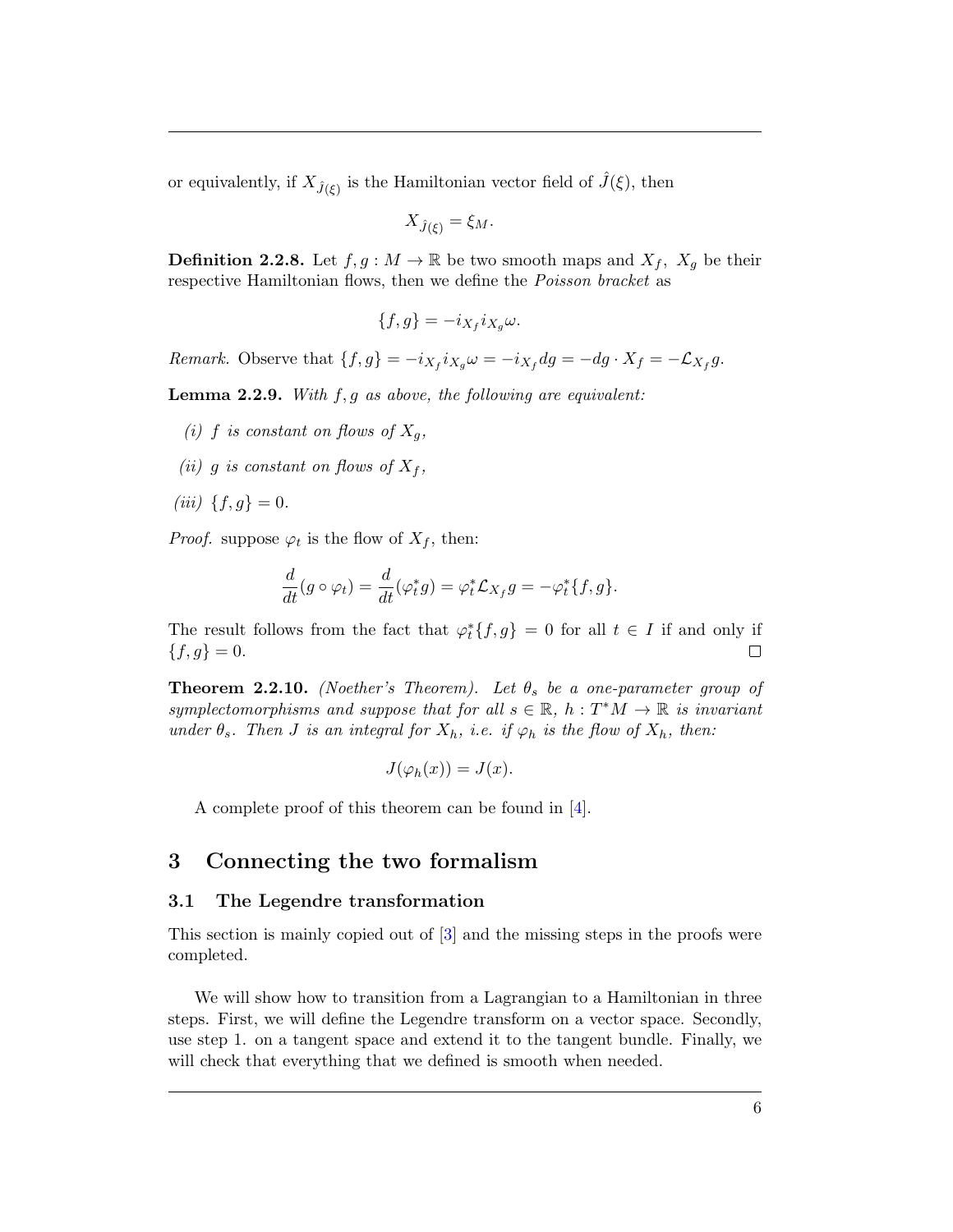**Definition 3.1.1.** Let V be a real vector space, a subset C is said to be *convex* if  $\alpha x + (1 - \alpha)x'$  is in C whenever x, x' are in C, and  $\alpha \in ]0,1[$ .

**Proposition 3.1.2.** (Properties of convex sets) Let V be a real vector space, then we have the following properties:

- (i) Let  $(C_j)_{j\in J}$  be a family of convex sets, then the intersection  $\bigcap_{j\in J} C_j$  is also convex.
- (ii) For  $i = 1, \ldots, k$ , let  $C_i$  be a convex subset of the vector space  $V_i$ . Then  $C_1 \times \cdots \times C_k$  is a convex subset of  $V_1 \times \cdots \times V_n$ .
- (iii) The opposite  $-C$  is a convex set.
- (iv) Let  $\alpha_1$  and  $\alpha_2$  be two real numbers. The sum

$$
\alpha_1 C_1 + \alpha_2 C_2 := \{ x = \alpha_1 x_1 + \alpha_2 x_2 | x_1 \in C_1, \ x_2 \in C_2 \}
$$

of two convex sets  $C_1$  and  $C_2$  is convex.

*Proof.* The properties (i) and (ii) are straightforward. To show properties (ii), (iii) and (iv), we will prove the following claim:

Let V, W be real vector spaces,  $A: V \to W$  be an affine mapping and  $C \subset V$ and  $D \subset W$  convex sets. Then the image  $A(C)$  of C under A is convex in W and the inverse image  $A^{-1}(D)$  is convex in V.

Indeed, for any x, x' in V, the image under A of the segment  $[x, x']$  is the segment  $[A(x), A(x')]$ . In the same way, if x and x' are such that  $A(x)$  and  $A(x')$  lie in D, then every point of the segment  $[x, x']$  has its image in  $[A(x), A(x')] \subset D$ .  $\Box$ 

**Definition 3.1.3.** Let V be an n-dimensional vector space over  $\mathbb{R}$  and  $F: V \to \mathbb{R}$ a smooth function. Then F is *strictly convex* if, for all  $x \in V$  and  $v \in V \setminus \{0\}$ , the Hessian

$$
d^{2}F_{x}(v) := \frac{d^{2}}{dt^{2}} \bigg|_{x=0} F(x + vt) > 0.
$$

**Lemma 3.1.4.** If  $F$  is strictly convex, the following conditions are equivalent:

- (i)  $\exists x \in V : dF_x = 0.$
- (ii) F has a local minimum at some point  $p_0$
- (iii) F has a unique local minimum (hence a unique global minimum).
- (iv)  $F(x)$  tends to  $+\infty$  as x tends to infinity in V.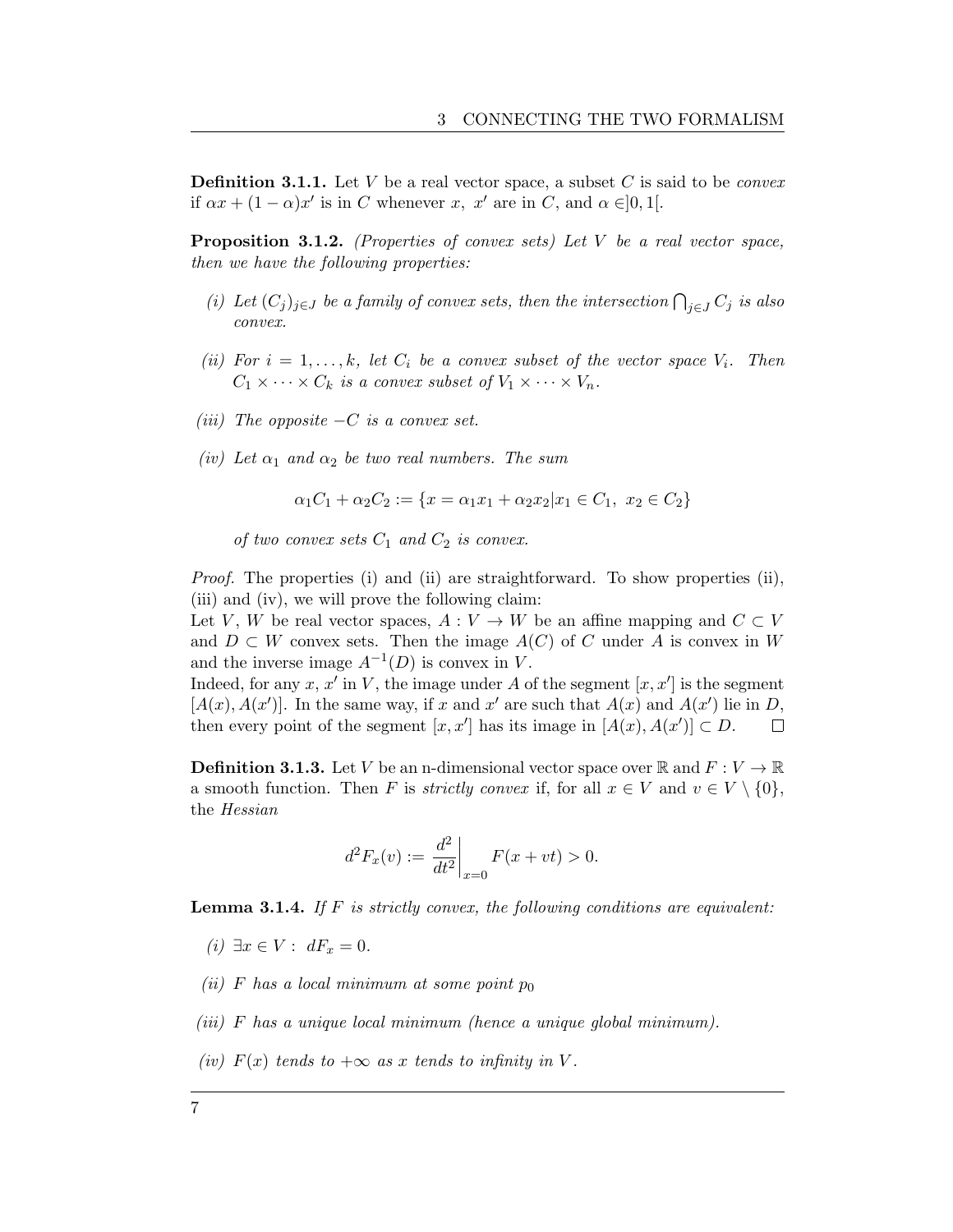*Proof.* ((i)  $\Rightarrow$  (ii)) If  $dF_x = 0$  at  $x_0 \in V$ , then for all  $v \in V \setminus \{0\}$ , then  $f(t) =$  $F(x_0 + tv)$  has a critical point at  $t = 0$  and since F is strictly convex, we have that  $f''(0) > 0$ . Thus F restricted to  $t \mapsto x_0 + tv$  has a local minimum at  $t = 0$ , i.e. at  $x_0$  and hence F has a local minimum at  $x_0$ .

 $((ii) \Rightarrow (iii))$  suppose  $X_1, x_2$  are two local minima of F. Take  $v := x_2 - x_1$ . Then  $f(t) := F(x_1 + tv)$  would have two local minima at  $t = 0$  ant  $t = 1$ , but this would contradict the convexity of  $f$  (one can easily prove this using the mean value theorem).

 $((iii) \Rightarrow (iv))$  Let us give V an inner product. Since F has a unique global minimum at  $x_0$ ,  $f(t) := F(x_0 + tv)$  (for any  $v \in V$  with  $||v|| = 1$ ) has a global minimum at  $t = 0$ . Hence  $f'(t) \neq 0$  for all  $t \neq 0$  and  $f'(t) > 0$  for all  $t > 0$ , thus  $f|_{t>0}$  is strictly increasing. If  $\lim_{t\to\infty} f(t) < \infty$ , then  $f|_{t>0}$  is bounded from above, thus  $\liminf_{t\to\infty} f'(t) = 0$ , but this contradicts  $f''(t) > 0$ , so  $\lim_{t\to\infty} f(t) =$  $\infty$ . Since the sphere  $\{v \in V \mid ||v|| = 1\}$  is compact, F takes on its maximum, thus  $F(x) \to \infty$  for  $||x|| = ||x_0 + tv|| \to +\infty$ .

 $((iv) \Rightarrow (i))$  For  $r > 0$  large enough,  $B := \{x \in V | F(x) \leq r\}$  is compact and non-empty. Since  $F$  is continuous, it attains its minimum on  $B$ , if the minimum is on the interior of B, then it must be a local minimum and hence  $dF = 0$  at that point. If the maximum occurs on the boundary of B, then  $F(x_0) = r$  and  $F = r$  on some neighbourhood of  $x_0 \in B$ . Since  $F > r$  on the complement of B,  $x_0$  also has to be a local minimum with  $dF(x_0) = 0$ .  $\Box$ 

From now assume F is strictly convex. For  $x \in V$ , one has a canonical identification:  $T_x^*V \cong V^*$ . Meaning, we can regard the section dF of the cotangent bundle as map

$$
dF: V \to V \times V^*.
$$

**Definition 3.1.5.** Let  $\pi_2: V \times V^* \to V^*$  such that  $\pi_2((v,l)) = l$ . The Legendre *transform* of  $F$  is the map

$$
L_F: V \to V^*, \ L_F := \pi_2 \circ dF.
$$

Remark. If  $(x^1, \ldots, x^n)$  are a linear system of coordinates in V and  $(l_1, \ldots, l_n)$ the dual coordinates on  $V^*$ , this is just the map:

$$
L_F(x) = l \Leftrightarrow l_i = \frac{\partial F}{\partial x^i}, i = 1, \ldots, n.
$$

Under these coordinates, strict convexity is equivalent to

$$
\det\left(\frac{\partial^2 F}{\partial x^i \partial x^j}\right) > 0.
$$

Thus, this also means that for every point  $x$  in  $V$ , there is a neighbourhood around  $x$  which gets mapped diffeomorphically onto a neighbourhood of its image.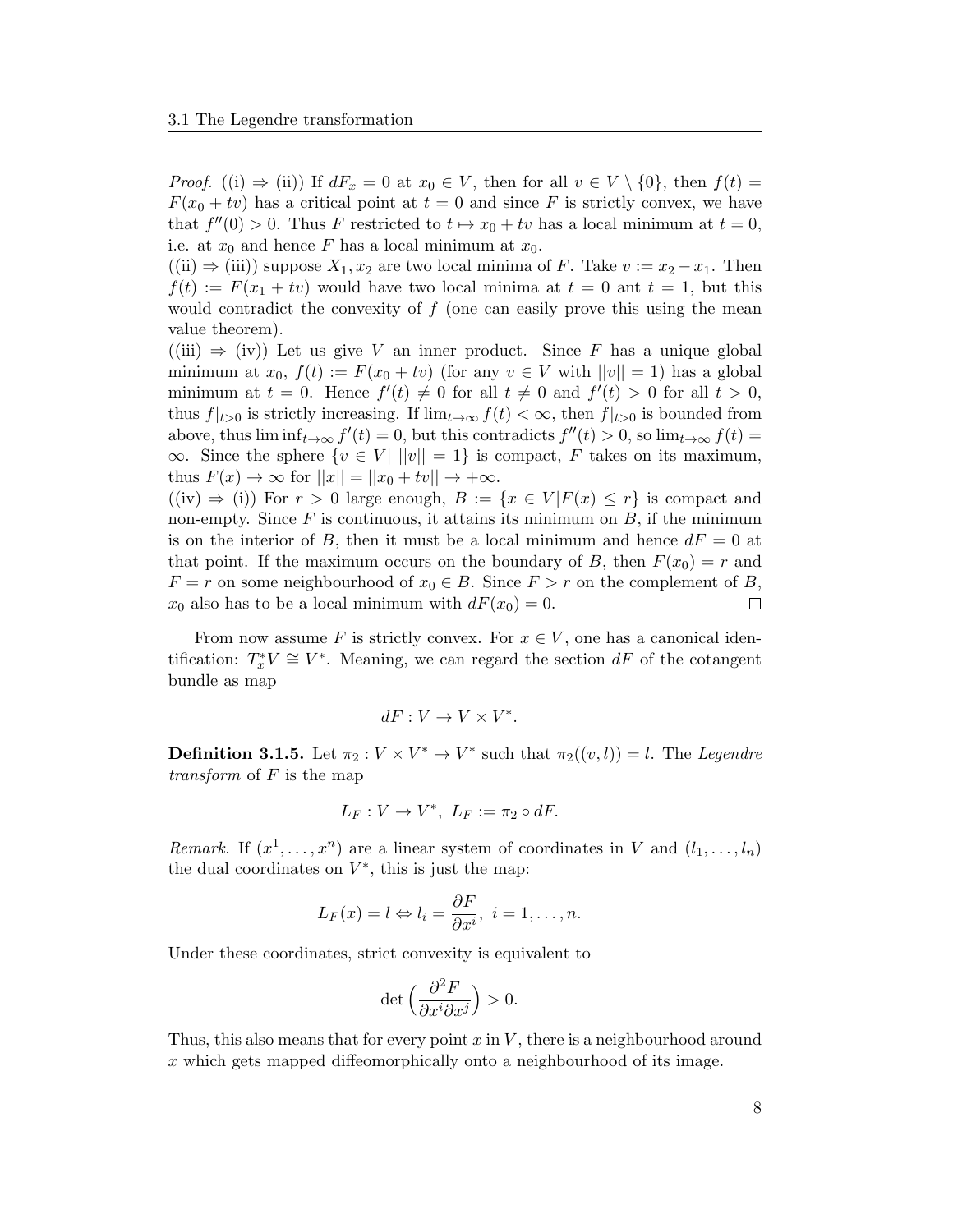**Definition 3.1.6.** Let  $F: V \to \mathbb{R}$  be strictly convex. Then F is stable if it satisfies any one of the conditions of the previous lemma.

Given an element  $l \in V^*$ , we will denote by  $F_l: V \to \mathbb{R}$  the function

 $F_l(x) := F(x) - l(x), \ \forall x \in V.$ 

Remark. It is clear that since F is strictly convex, so is  $F_l$  as they posses the same Hessian.

**Definition 3.1.7.** Let F be strictly convex. The *stability set of* F is the set  $V_s^* \subset V^*$  of all  $l \in V^*$  such that  $F_l$  is stable.

Remark. The image of the Legendre transform is  $V_s^*$  as  $F_l$  is stable if and only if, for some  $x \in V$ ,  $(dF_l)_x = 0 \Leftrightarrow dF_x = l$ .

**Theorem 3.1.8.**  $V_s^*$  is an open convex subset of  $V^*$ , and the Legendre transform maps V diffeomorphically onto this set.

*Proof.* Let  $l_1, l_2 \in V^*$ . Then  $F_{l_1}(x)$  and  $F_{l_2}(x)$  both tend to  $+\infty$  as x tends to infinity in V, so for  $0 < t < 1$ ,

$$
(tF_{l_1} + (1-t)F_{l_2})(x) \to +\infty, \text{ for } x \to \infty.
$$

Thus  $tl_1 + (1-t)l_2$  is in  $V_s^*$ , which implies that  $V_s^*$  is convex. As discussed above,  $V_s^*$  is the image of a map which is locally a diffeomorphismat every point, so it is open. Finally, it follows that  $L_F(x)$  is bijective, because  $L_F(x) = l$  if and only if x is the unique minimum point of  $F_l$ .  $\Box$ 

**Corollary.** Given  $l \in V_s^*$ , the pre-image,  $p = L_l^{-1}$  $\overline{l}^{1}(l)$ , is the unique point in V where  $F_l$  achieves its minimum value.

We now ask ourselves when he stability set  $V_s^*$  is equal to the total dual space  $V^*$  (i.e. that every point  $l \in V^*$ ) is in the stability set. One of these criteria is the following one, which is often satisfied in physical Lagrangian systems:

**Theorem 3.1.9.** Let  $||\cdot||$  be a metric on V. If  $F: V \to \mathbb{R}$  is strictly convex and superlinear i.e

$$
\lim_{\|v\| \to \infty} \frac{F(x)}{\|x\|} = +\infty.
$$

 $Then\ V_{s}^{*}=V^{*}.$ 

*Proof.* Let  $l \in V^*$ , then  $l \in V_s^*$  if and only if  $F_l$  is superlinear too, but for  $v \in V \setminus \{0\}$ 

$$
\lim_{a \to \infty} \frac{F_l(av)}{||av||} = \lim_{a \to \infty} \frac{F(av) - al(v)}{a||v||} = +\infty.
$$

Hence  $l \in V_s^*$ .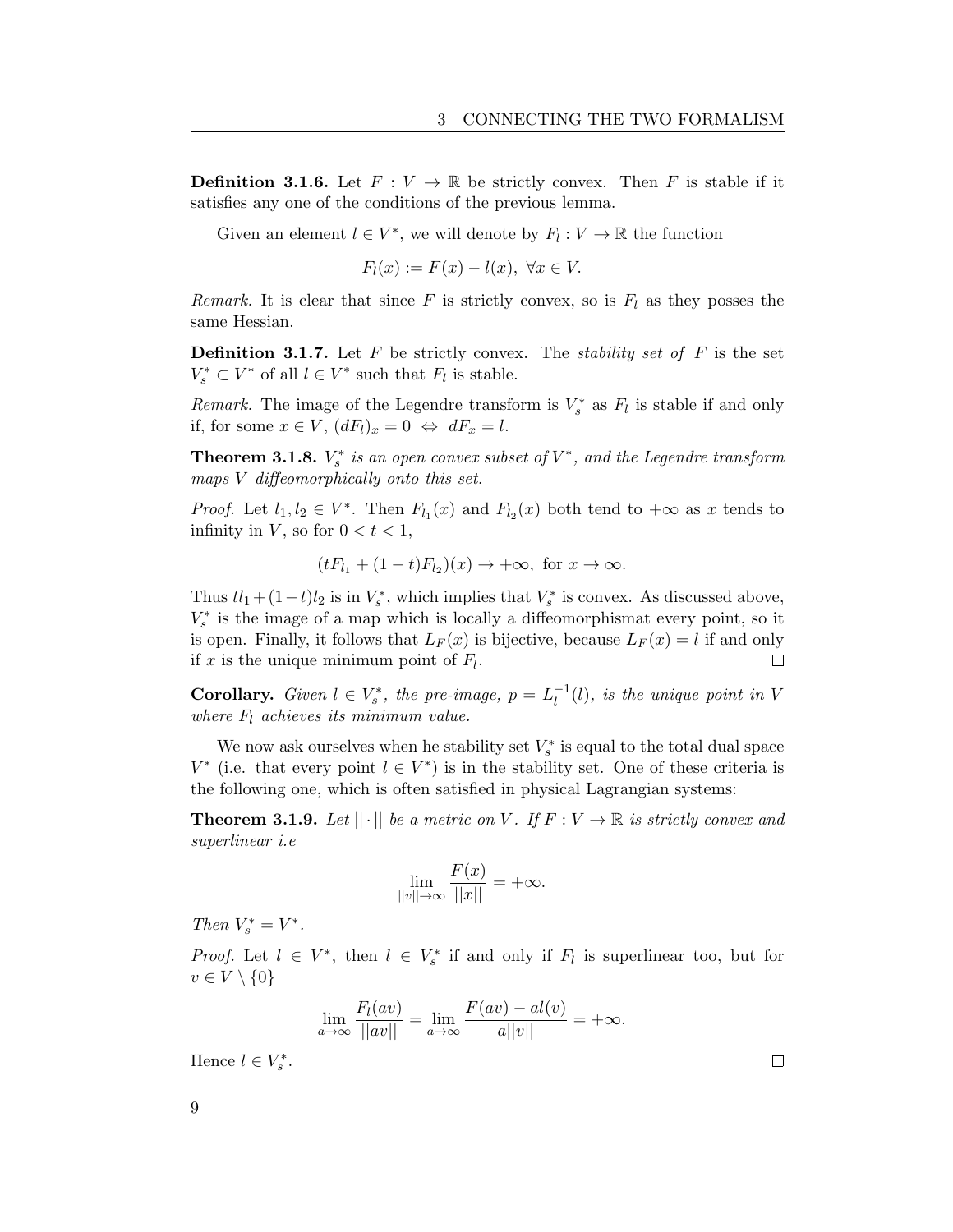**Theorem 3.1.10.** Let  $F_1, F_2 : V \to \mathbb{R}$  be strictly convex functions, with stability sets  $V_1^*$  and  $V_2^*$  respectively. Then  $V_1^* + V_2^*$  is the stability set of  $F_1 + F_2$ .

*Proof.* The sum of two convex sets is convex, so  $V_1^* + V_2^*$  is convex. If  $l_1 \in V_1^*$ and  $l_2 \in V_2^*$ , then  $(F_1)_{l_1}$  and  $(F_2)_{l_2}$  are stable, hence their sum is stable, so there exists a point  $x \in V$  at which

$$
d(F_1 + F_2)_x = l_1 + l_2.
$$

 $\Box$ 

**Definition 3.1.11.** Let  $F: V \to \mathbb{R}$  be strictly convex and  $l \in V_s^*$ . The *dual* function  $F^*$  of F is

$$
F^*(l) := -\min_{x \in V} F_l(x),
$$

let  $p = L_F^{-1}$  $_F^{-1}(l)$ , then  $F^*$  takes the concrete form

F

$$
F^*(l) = l(p) - F(p).
$$

**Theorem 3.1.12.** The inverse of the Legendre transform

$$
L_F:V\to V^*_s
$$

is the Legendre transform  $L_{F^*}: V^* \to (V^*)^* \cong V$ .

*Proof.* As  $V \times V^*$  corresponds to the cotangent bundle of V, by reversing the product, we get another equality:

$$
V \times V^* \underbrace{\cong}_{switch} V^* \times V \cong V^* \times (V^*)^*,
$$

but  $V^* \times (V^*)^*$  is the cotangent bundle of  $V^*$ . So there is a natural identification of the cotangent bundle of  $V$  with the cotangent bundle of  $V^*$ . Both can be identified with  $V \times V^*$ . Let  $\alpha_I$  and  $\alpha_{II}$  be the canonical "tautology" one-forms on  $T^*V$  and  $T^*V^*$ . Given the identification, we can think of  $\alpha_I$  and  $\alpha_{II}$  as living in  $V \times V^*$ .

We claim that  $\alpha_I = dB - \alpha_{II}$ , where  $B: V \times V^* \to \mathbb{R}$  is the function  $B(p, l) = l(p).$ 

Indeed, let  $v_0 \in V$  and  $(p_0, v_0^{**})$ ,  $(v_p, v_{q^{**}}) \in V^* \times (V^*)^*$ , we have that locally  $\alpha_{II}$  (on  $v^* \times (V^*)^*$ ) is

$$
\alpha_{II}|_{(p_0, v_0^{**})} ((v_p, v_{q^{**}})) = (v^{**} dp)|_{(p_0, v_0^{**})} ((v_p, v_{q^{**}})) = v_0^{**}(v_p) = \mathrm{ev}_{v_0}(v_p) = v_p(v_0).
$$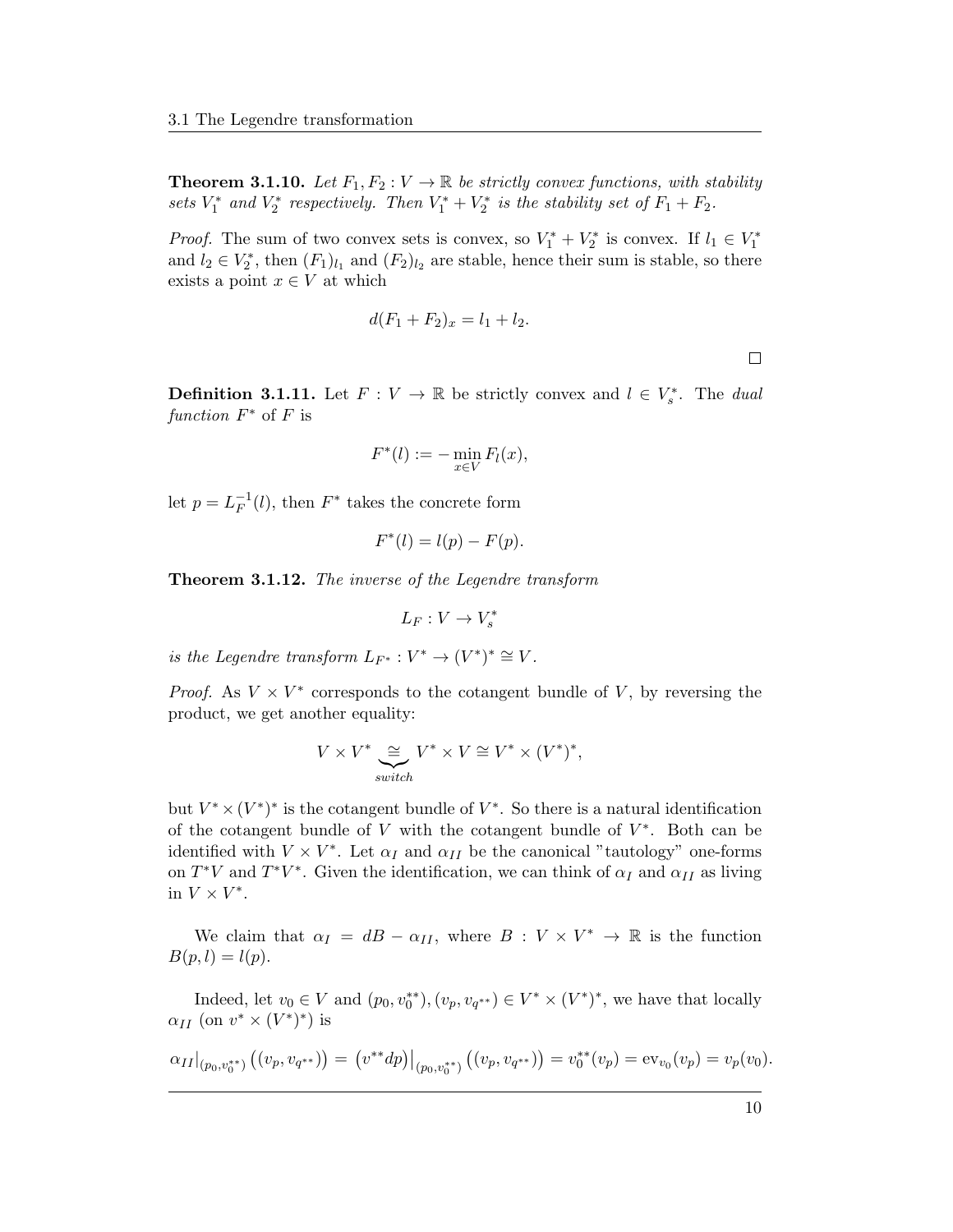Now let  $(p_0, v_0^{**}) := f(v_0, p_0) \in V^* \times (V^*)^*$  and  $(v_q, v_p) \in V \times V^*$ . We have

$$
f^*\alpha_{II}|_{(v_0,p_0)} (v_q, v_p) = \alpha_{II}|_{f(v_0,p_0)} (df|_{(v_0,p_0)} (v_q, v_p))
$$
  
=  $\alpha_{II}|_{(p_0,v_0^{**})} ((v_p, v_{q^{**}}))$   
=  $v_p(v_0).$ 

On the other hand, we have

$$
dB|_{(p_0, v_0)} (v_p, v_q) = \frac{dB(p_0 + tv_p, v_0 + tv_q)}{dt} \Big|_{t=0}
$$
  
= 
$$
\frac{d(p_0(x_0) + tv_p(v_0) + tp_0(v_q) + t^2v_p(v_q))}{dt} \Big|_{t=0}
$$
  
= 
$$
v_p(v_0) + p_0(v_q).
$$

(This can be done as  $B$  is defined on a vector space.) But,

$$
\alpha_{I}|_{(v_0,p_0)} ((v_q,v_p)) = pdv|_{(v_0,p_0)} ((v_q,v_p))
$$
  
=  $p_0(v_q)$ .

Hence,  $\alpha_I + f^* \alpha_{II} = dB$  as  $(v_0, p_0), (v_q, v_p) \in V \times V^*$  were random.

Thus the canonical symplectic forms  $\omega_I = d\alpha_I$  and  $\omega_{II} = d\alpha_{II}$  satisfy

$$
\omega_I = -\omega_{II}
$$

Now let  $F: V \to \mathbb{R}$  be a strictly convex function on V, and let  $\Lambda_F \subset V \times V^*$ be the graph of its Legendre transform. By identifying  $V \times V^* \cong T^*V$ , the graph  $\Lambda_F$  becomes the image of the map:

$$
dF: V \to T^*V,
$$

by giving  $V \times V^*$  a symplectic structure using  $\omega_I$ ,  $\Lambda_F$  becomes a Lagrangian submanifold of  $V \times V^*$ , i.e.  $d\omega_I = 0$  on  $\Lambda_F$ . It continues to be Lagrangian even if on replaces  $\omega_I$  by  $\omega_{II}$ .

Let  $pr_1$ :  $\Lambda_F \to V$  and  $pr_2$ :  $\Lambda_F \to V_s^*$  be the restriction of the projection  $V \times V^* \to V$  and  $V \times V^* \to V$  to  $\Lambda_F$  respectively. Since  $\Lambda_F$  is a graph,  $pr_1$  and  $pr_2$  are diffeomorphisms.

Let  $i: \Lambda_F \to V \times V^*$  be the inclusion. We claim that

$$
i^*\alpha_I = d(pr_1)^*F,
$$

which determines  $F$  up to an additive constant since  $pr_1$  is a diffeomorphism.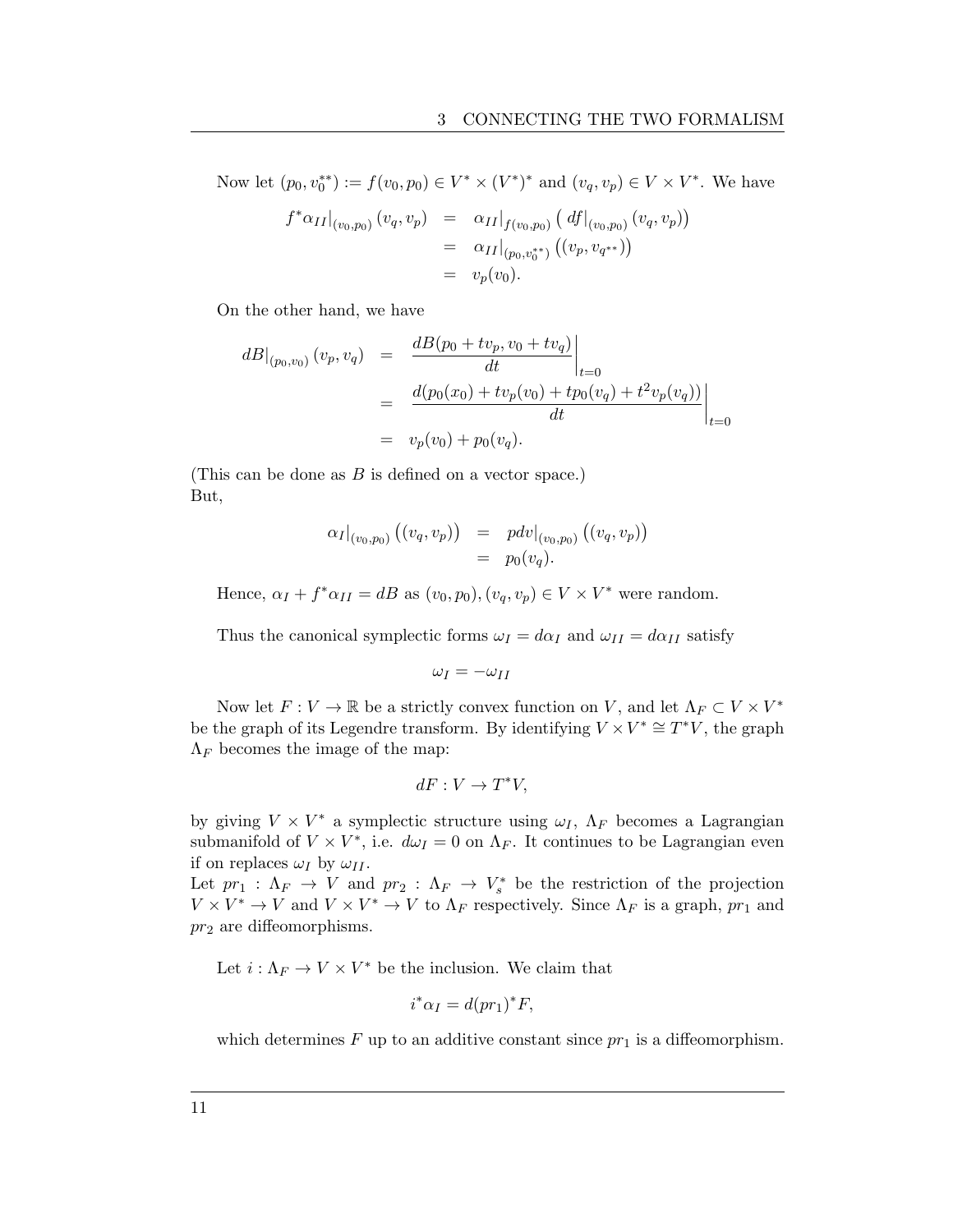Let  $(x, l), (x_0, l_0) \in V \times V_s^*$ , we have

$$
i^* \alpha_I|_{(x_0,l_0)} (x,l) = l_0 d\tilde{x}(x,l) = l_0(x),
$$

but  $l_0$  is the image of  $L_F$  at the point  $x_0$ . Hence  $l_0 = dF|_{x_0} = L_F(x_0)$ . On the other hand, we have

$$
d((pr_1)^*F)|_{(x_0,l_0)} (x,l) = dF|_{pr_1(x_0,l_0)} (Dpr_1)(x,l) = dF|_{(x_0)} (x) = l_0(x).
$$

Thus, the claim is proven.

To prove that the Legendre transformation associated with  $F^*$  is the inverse of the Legendre transformation associated to  $F$ , it suffices to show that  $F^*$  satisfies the transpose identity

$$
i^*\alpha_{II} = d(pr_2)^*F^*.
$$

However, we have that

$$
i^* \alpha_{II} = di^* B - i^* \alpha_I = d(i^* - (pr_1)^* F)
$$

and  $F^*$  satisfies

$$
(pr_2)^* F^* = i^* B - (pr_1)^* F
$$

by definition.

We have now a way to pass from a vector space to its dual space. What we need to do now is to work fiberwise:

Let M be an n-dimensional smooth manifold and  $F: TM \to \mathbb{R}$  smooth function such that for all  $x \in M$ :

$$
F_x: T_xM \to \mathbb{R},
$$

is a strictly convex superlinear function.

Let us now fix  $x \in M$  and  $u \in T_xM$ . As seem above there is a natural identification of the cotangent bundle of a vector space and the cotangent bundle of its dual, hence  $T^*_u T_x M \cong T^*_x M$ . We define the *Legendre transform* at  $x \in M$ :

$$
L_{F_x} : T_x M \rightarrow T_u^* T_x M \cong T_x^* M
$$
  

$$
u \mapsto (d(F_x))_u
$$

Let us now go to local coordinates  $(x^1, \ldots, x^n, u^1, \ldots, u^n) \in T_xM$ , the Legendre transform of  $F$  looks like:

$$
d(F_x)_u = \sum_{j=1}^n \frac{\partial F}{\partial u^j} dx^j.
$$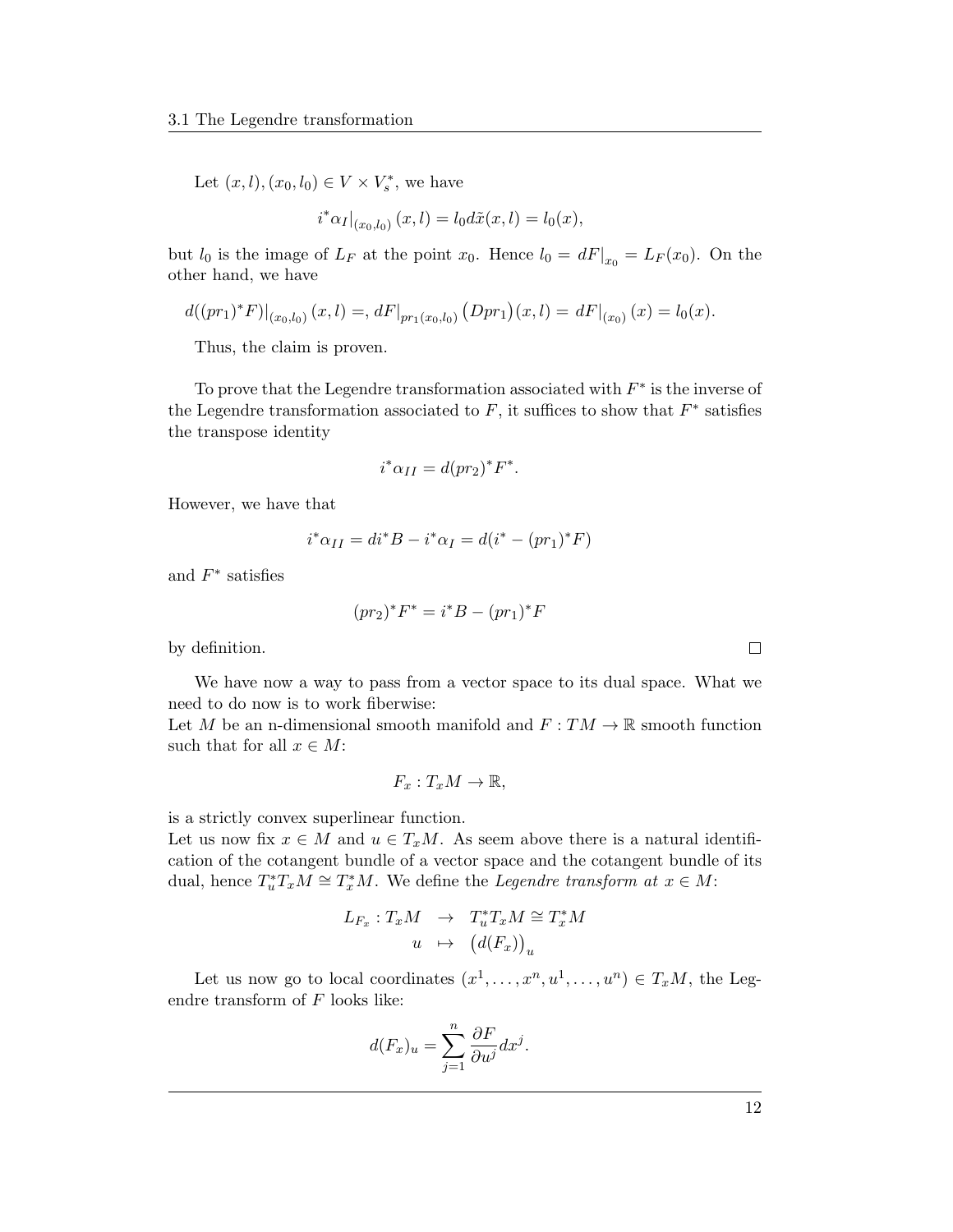**Definition 3.1.13.** Let M be a smooth manifoldand  $F: TM \to \mathbb{R}$  a smooth function. The *fiberwise derivative* of F at  $(x, v) \in T_xM$  is the element of  $T_x^*M$ given by

$$
d(F(x, v))_v = \partial_v F(x, v) = \sum_{j=1}^n \frac{\partial F}{\partial v^j}(x, v) dx^j
$$

Now, we can finally define the Legendre-dual.

**Definition 3.1.14.** The Legendre-dual of a smooth map  $F: TM \to \mathbb{R}$  is the map  $F^*: T^*M \to \mathbb{R}$ 

$$
F^* \circ dF(v) := dF(v)v - F(v), \ \forall v \in TM.
$$

One now has to check that the Legendre transform and hence the Legendredual depends smoothly on the basepoint  $x$  chosen in  $M$ , but this is a consequence of the Picard-Lindelöf theorem which states that the solution of an ODE depend smoothly of the initial conditions.

### <span id="page-13-0"></span>3.2 From Lagrangian to Hamiltonian

**Definition 3.2.1.** Let M be a smooth manifold, a Riemannian metric  $\langle \cdot, \cdot \rangle$ :  $TM \times TM \to \mathbb{R}$  is a 2-form on M such that for all  $q \in M, \langle \cdot, \cdot \rangle_q : T_qM \times T_qM\mathbb{R}$ is a metric on  $T_qM$ .

Let  $M$  be a closed (i.e. compact) manifold, let us fix a Riemannian metric  $\langle \cdot, \cdot \rangle$  on that manifold.

**Definition 3.2.2.** Let M be a smooth manifold,  $F : M \to \mathbb{R}$  a smooth function and  $x \in M$ . The fiberwise Hessian of F is defined fiberwise in the following way: Let  $v, w \in T_xM$ , the Hessian at x is

$$
\frac{d^2}{dt^2}F(tv)(x)[w] \sum_{\text{loc. coord. } j, h=1} \frac{\partial^2 F}{\partial v^i \partial v^j}(x, v) w^i w^j.
$$

**Definition 3.2.3.** We say that a smooth Lagrangian  $l : \mathbb{R} \times TM \to \mathbb{R}$  is Tonelli when it satisfies the following conditions:

 $(T1)$  the fiberwise Hessian of l is positive-definite, i.e.,

$$
\sum_{j,h=1}^n \frac{\partial^2 l}{\partial v^j \partial v^h}(t,q,v) w^i w^j > 0,
$$

for all  $(t, q, v) \in \mathbb{R} \times TM$  and  $w = \sum_{j=1}^{n} w^j \frac{\partial}{\partial w^j} \in T_qM$  with  $w \neq 0$ .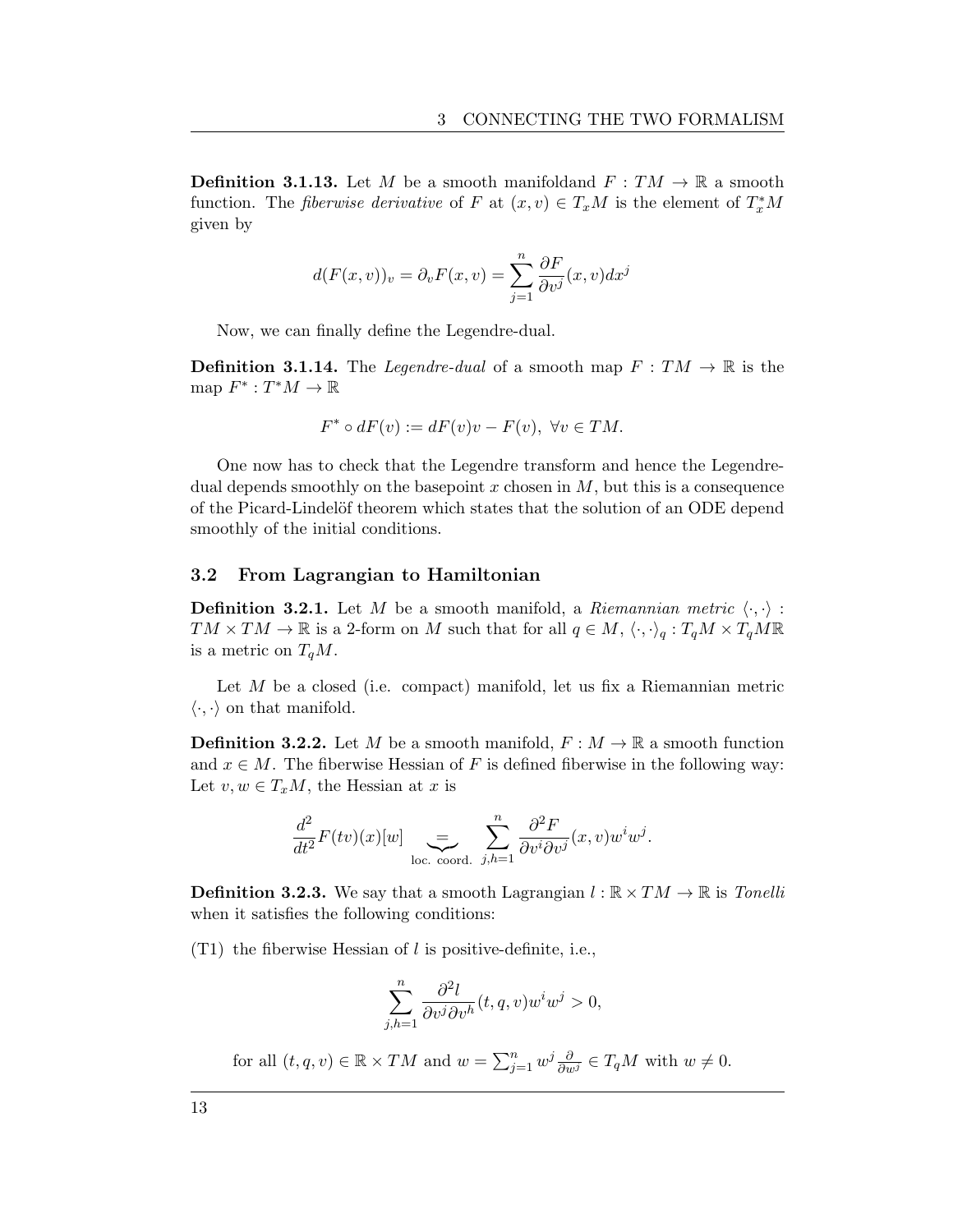$(T2)$  *l* is fiberwise superlinear, i.e.,

$$
\lim_{|v|_q \to \infty} \frac{l(t, q, v)}{|v|_q} = \infty,
$$

for all  $(t, q) \in \mathbb{R} \times M$ .

**Definition 3.2.4.** The *Legendre transform* associated to l is the map Leg<sub>l</sub>:  $\mathbb{R} \times TM \to \mathbb{R} \times T^*M$  given by

$$
Leg_l(t,q,v)=(t,q,\partial_v l(t,q,v)),\ \forall (t,q,v)\in\mathbb{R}\times TM.
$$

**Definition 3.2.5.** We can now define the *Legendre-dual* Hamiltonian  $h : \mathbb{R} \times$  $T^*M \to \mathbb{R}$  associated to l as

$$
h \circ \mathrm{Leg}_l(t,q,v) := \partial_v l(t,q,v)v - l(t,q,v), \ \forall (t,q,v) \in \mathbb{R} \times TM.
$$

Let  $\mathcal{A}_h$  be the Hamilton action associated to h and  $\mathcal{S}_l$  be the action associated to l, with l strictly convex and superlinear. Then if l and h are Legendre-dual of each other, the Hamiltonian action and the Action for the Lagrangian are equal. Let  $\Gamma = (\gamma, \rho) : I \to T^*M$  be a solution to that Hamilton equations of the Hamilton system  $(M, h)$  (so that  $\gamma : I \to M$  is a solution to the Euler-Lagrange equation of  $l$ ), then:

$$
\mathcal{A}_h(\Gamma) = \int_a^b (\Gamma^* \lambda - h_t(\Gamma(t))) dt = \int_a^b (\rho(t)[\dot{\gamma}(t)] - h_t(\gamma(t), \rho(t))) dt
$$
  
= 
$$
\int_a^b l_t(\gamma(t), \dot{\gamma}(t)) dt = \mathcal{S}_l(\gamma).
$$

### <span id="page-14-0"></span>3.3 Noether's Theorem - From the Lagrangian to the Hamiltonian formalism

Let M be a smooth n-dimensional manifold equipped with a Riemmanian metric and let  $l : TM \times \mathbb{R} \to \mathbb{R}$  be a Tonelli Lagrangian. On top of that, suppose l is admits the one-parameter groups of diffeomorphism generated by the action  $\mu$  of a Lie group G and that  $h: T^*M \to \mathbb{R}$  is the Legendre dual Hamiltonian associated to l.

We will show that under these conditions, the conserved quantity  $\mathcal I$  of l in [theorem](#page-3-2) [2.1.8](#page-3-2) and J of h in [theorem 2.2.10](#page-6-2) are related to each other.

**Definition 3.3.1.** Let  $\mu_g : M \to M$  denote the diffeomorphism  $\mu_g(x) := \mu(g, x)$ . We call  $\mu_g^{\sharp}$  the *lift* of  $\mu_g$  on the tangent space, it is defined by

$$
\mu_g^{\sharp} : TM \to TM
$$
  

$$
(q, v) \mapsto (\mu_g(q), (d\mu_g)_q(v)).
$$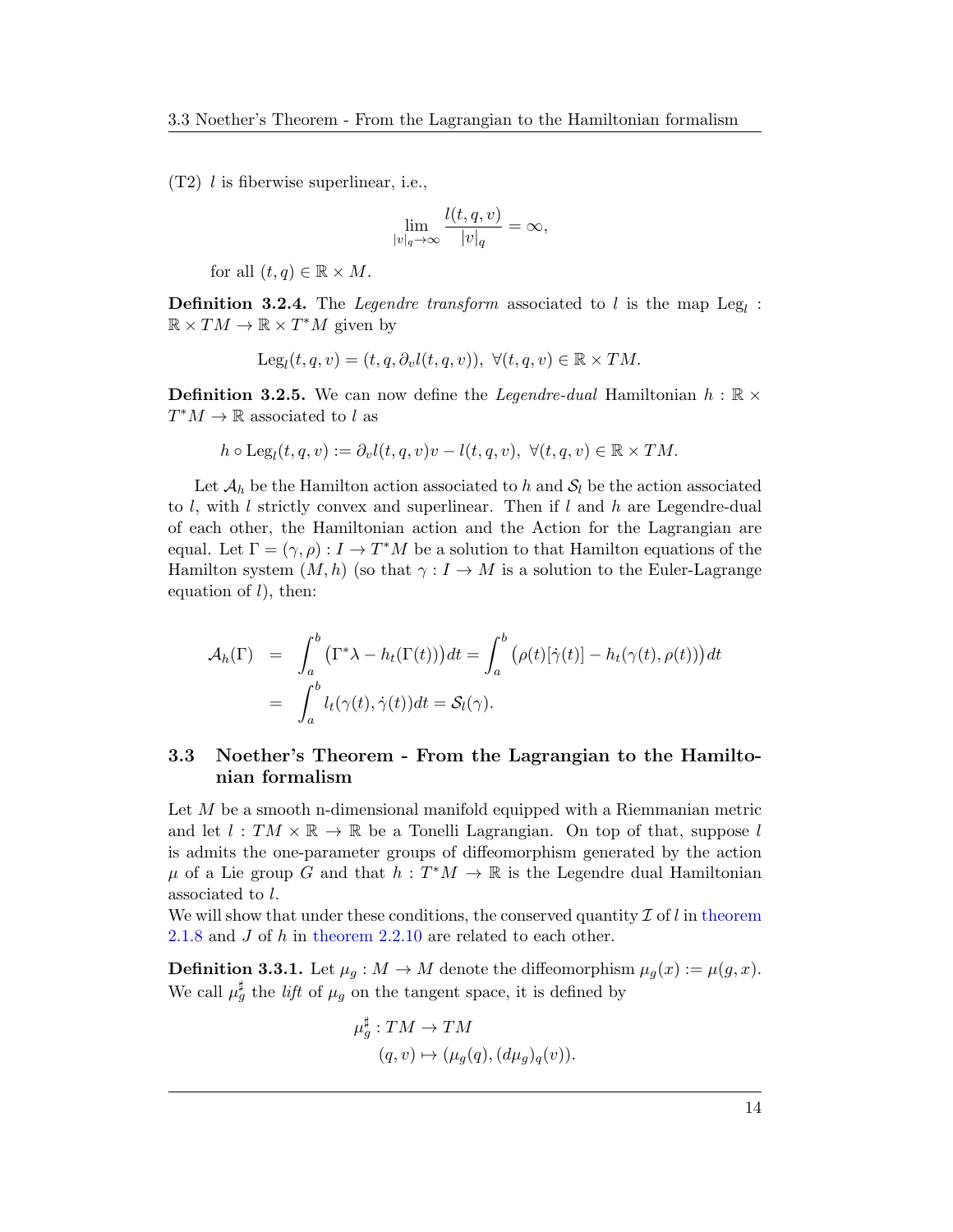As  $\mu_g$  is a diffeomorphism, we can invert its differential. This enables us to define a dual lift  $\mu_g^{\flat}$  of  $\mu_g$  on the cotangent space in the following way,

$$
\mu_g^{\flat} : T^*M \to T^*M
$$
  

$$
(q,\xi) \mapsto (\mu_g(q), \xi \circ (d\mu_g)_{\mu_g(q)}^{-1}).
$$

**Theorem 3.3.2.** The lift  $\mu^{\flat}$  of the action  $\mu$  of the Lie group G on M preserves the tautological 1-form  $\lambda$ .

*Proof.* Let  $\lambda$  denote the tautological 1-form on  $T^*M$ . In a chart about a point  $(x,\xi) \in T^*M$ , we get the following

$$
(\mu_g^{\flat})^* \lambda = \sum_{i,j=1}^n \xi_i \left[ (d\mu_g)_{\mu_g(x)}^{-1} \right]_j^i d\mu_g^j(x)
$$
  
= 
$$
\sum_{i,j=1}^n \xi_i \underbrace{\left( \frac{\partial \mu_g^i(y)}{\partial y^j} \right)_{\mu_g(x)}^{-1}}_{\delta^j_k} \underbrace{\left( \frac{\partial \mu_g^j(x)}{\partial x^k} \right)}_{\delta^j_k} dx^k
$$
  
= 
$$
\sum_{i=1}^n \xi_i dx^i = \lambda.
$$

Starting now, we will do a slight abuse of notation and call both  $\mu^{\sharp}$  and  $\mu^{\flat}$ simply  $\mu$ , and keep in mind whenever we are working on TM or  $T^*M$ .

**Corollary.** The canonical symplectic form  $\omega$  on  $T^*M$  is invariant under the action  $\mu$  of the Lie group G. Hence for every  $g \in G$ , the diffeomorphism  $\mu_q$ :  $\mu(q, \cdot)$  is a symplectomorphism.

*Proof.* We have  $\omega = d\lambda$ , but as  $\mu^* \lambda = \lambda$  and knowing that the pullback commutes with the exterior derivative, we get

$$
\mu^*\omega = \mu^*d\lambda = d\mu^*\lambda = d\lambda = \omega.
$$

**Lemma 3.3.3.** If l is invariant under the action  $\mu: G \times M \rightarrow M$ , then the fiberwise derivative of l is invariant under the pullback of that action.

*Proof.* For  $(x, v) \in TM$ , we have

$$
\mu^* d(l(x,v))_v = d\mu^* l(x,v)_v = d(l(x,v))_v.
$$

Thus the fiberwise derivative is invariant under the Lie group action.

 $\Box$ 

 $\Box$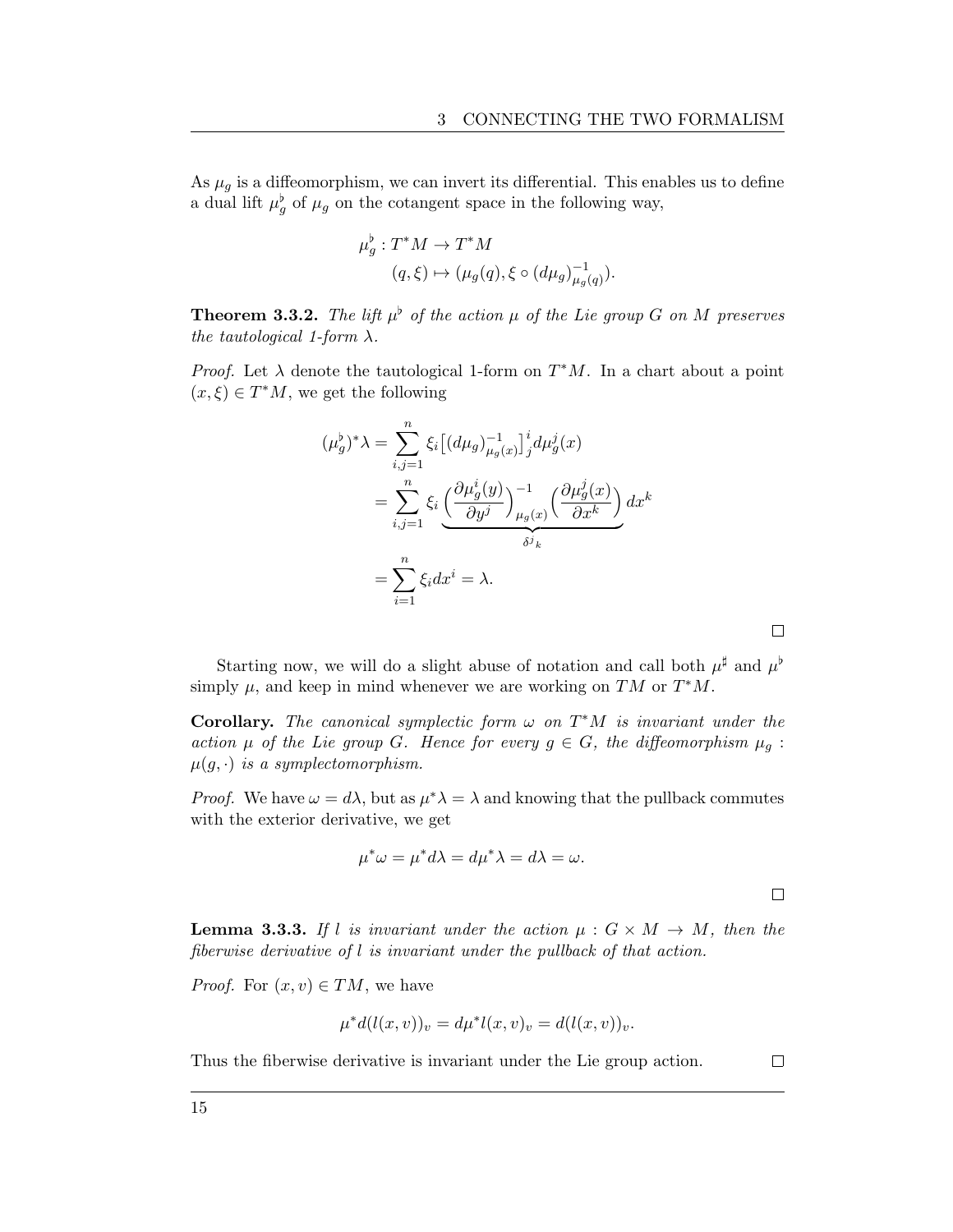**Corollary.** The Legendre-dual h is invariant under the action of  $\mu$  of the Lie group G.

*Proof.* Let us recall the definition of the Legendre-dual h associated to l:

$$
h \circ \mathrm{Leg}_l(t,q,v) := \partial_v l(t,q,v)v - l(t,q,v), \ \forall (t,q,v) \in \mathbb{R} \times TM.
$$

Every term on the right hand side is invariant under the action  $\mu$ , hence the left hand side has to be too.  $\Box$ 

Now all that is left to do is to relate  $\mathcal I$  and  $J$ , let us recall the two theorems:

**Definition.** A Lagrangian system  $(M, l)$  admits a one-parameter group of diffeomorphism  $\theta_s$  if the following holds:

$$
\forall s \in I, \forall (q,v) \in TM: \ l_t(\theta_s(q),\theta_s^*(v)) = l_t(q,v)
$$

**Theorem.** (Noether's Theorem) Let  $(M, l)$  be a Lagrangian system which admits a one parameter group of diffeomorphism  $\theta_s$ .

The Euler-Lagrange equation to l has a first integral:

$$
\mathcal{I}: TM \to \mathbb{R}, \text{ in local coordinates } (q, v) \in TM: \mathcal{I}(q, v) = \frac{\partial}{\partial v} l_t \left. \frac{\partial}{\partial s} \right|_{s=0} \theta_s(q).
$$

**Theorem.** (Noether's Theorem). Let  $\theta_s$  be a one-parameter group of symplectomorphisms and suppose that for all  $s \in \mathbb{R}$ ,  $h : T^*M \to \mathbb{R}$  is invariant under  $\theta_s$ . Then the momentum map  $J : M \to \mathfrak{g}^*$  is an integral for  $X_h$ , i.e. if  $\varphi_h$  is the flow of  $X_h$ , then:

$$
J(\varphi_h(q)) = J(q), \ \forall q \in M.
$$

Let  $\xi \in \mathfrak{g}$  and let the Lagrangian l be invariant under the action  $\mu$  of a Lie group G. Then infinitesimal generator of the action is defined as  $\xi_M(q)$  = ∂  $\frac{\partial}{\partial t}\Big|_{t=0} \mu(\exp(t\xi), q)$ . By setting  $\theta_s(q) := \mu(\exp(t\xi), q)$ , we get

$$
\mathcal{I}(q,v) = \frac{\partial}{\partial v} l_t \left. \frac{\partial}{\partial s} \right|_{s=0} \theta_s(q) = \frac{\partial}{\partial v} l_t(\xi_M(q)).
$$

Now let us look at the second Noether theorem. Let  $\hat{J}(\xi)(q) = J(q)\xi$ , we get the following property for  $J$ :

$$
d\hat{J}(\xi) = i_{\xi_M}\omega.
$$

But we only work with the tautological 1-form  $\lambda$ , hence  $\omega = d\lambda$ . Using the Cartan formula, we get

$$
i_{\xi_M}\omega = i_{\xi_M}d\lambda = \mathcal{L}_{\xi_M}\omega - di_{\xi_M}\lambda = -d\lambda(\xi_M).
$$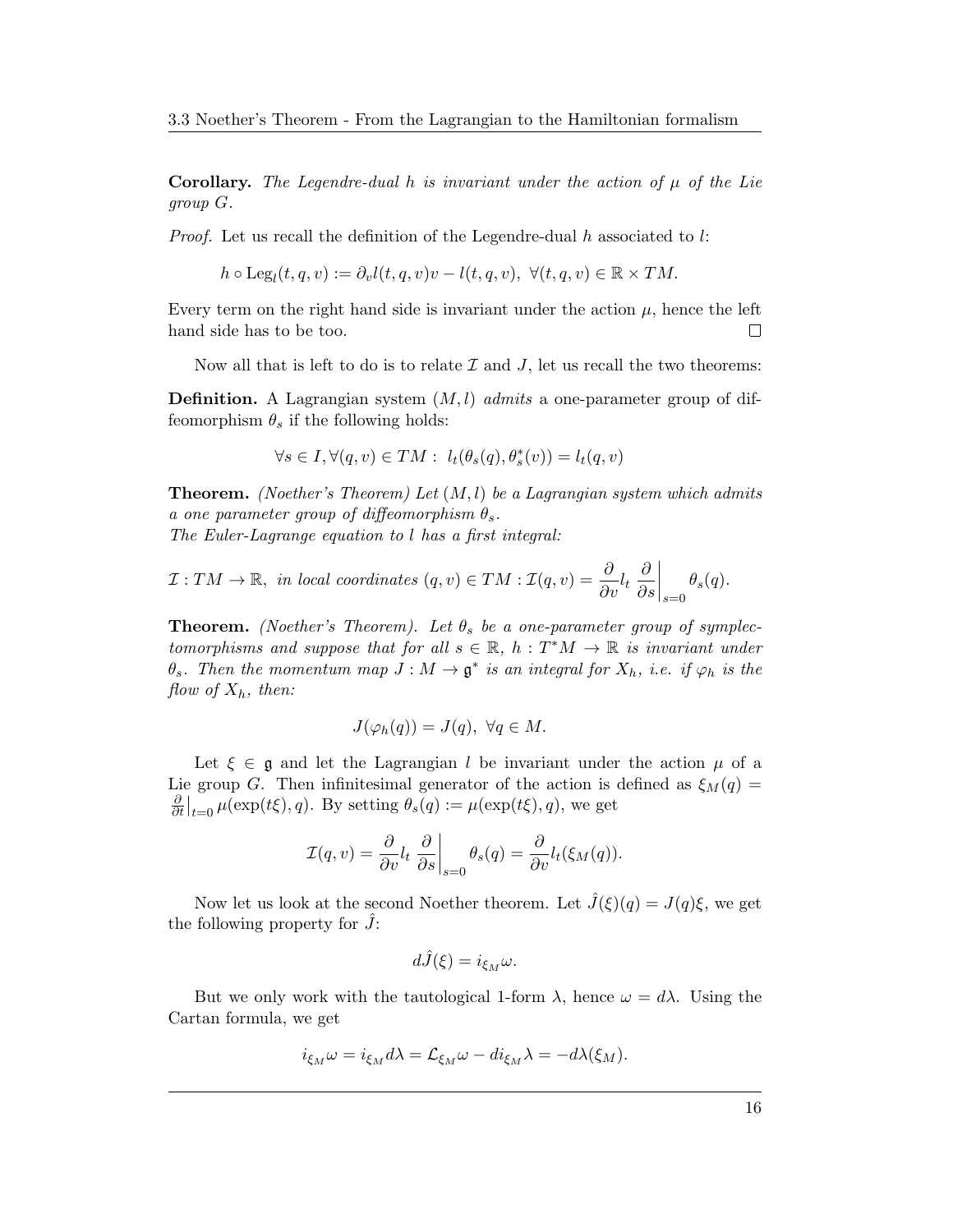The Lie derivative of  $\omega$  vanishes as the flow induced by  $\xi_M$  is a symplectomorphism.

Hence  $J(\xi) = -\lambda(\xi_M) + df$ , for some  $f \in C^{\infty}(M)$ .

Since  $l$  is Tonelli, the Legendre transform of  $l$  induces a fiberwise bijection between TM and  $T^*M$ . Thus for all  $p \in T_q^*M$  there exists a  $v \in T_qM$  such that  $L_l(v) = p.$ 

What does this implies? Let us look at the map  $\ddot{J}$  in more details.

Let's pick a basis of  $T_qM$  such that each  $p \in T_q^*M$  is the image of the Legendre transform applied to a basis vector. Hence we get

$$
\hat{J}(\xi) = -\lambda(\xi_M) + df = -\sum_i p_i dq^i(\xi_M) + df = -\sum_i \frac{\partial l}{\partial v^i} dq^i(\xi_M) + df = -\mathcal{I}(q, v) + df
$$

$$
\Rightarrow \hat{J}(\xi) + \mathcal{I}(q, v) = df.
$$

Up to an exterior differential of a  $C^{\infty}(M)$  function, the two conserved quantities agree with each other.

What does this mean? This seems to be a really fundamental result. On one hand, we have a completely natural construction, the tautological one form and the momentum map, on the other hand, this very "artificial" construction of picking a specific Lagrangian. Observed under a certain angle, this means that the symmetries of the system are more fundamental that the functional setting we put ourselves in by picking a Lagrangian. Indeed, the equation above means that I can fully "delete" the functional setting by doing just regular symplectic geometry. Under another angle this means that even with a very specific choice of Lagrangian (namely, it needs to be Tonelli and invariant under the Lie group action) one can already extract a lot of information out of a manifold. The results one gets are independent of the choice of the Lagrangian as we have just shown that they have a natural equivalent.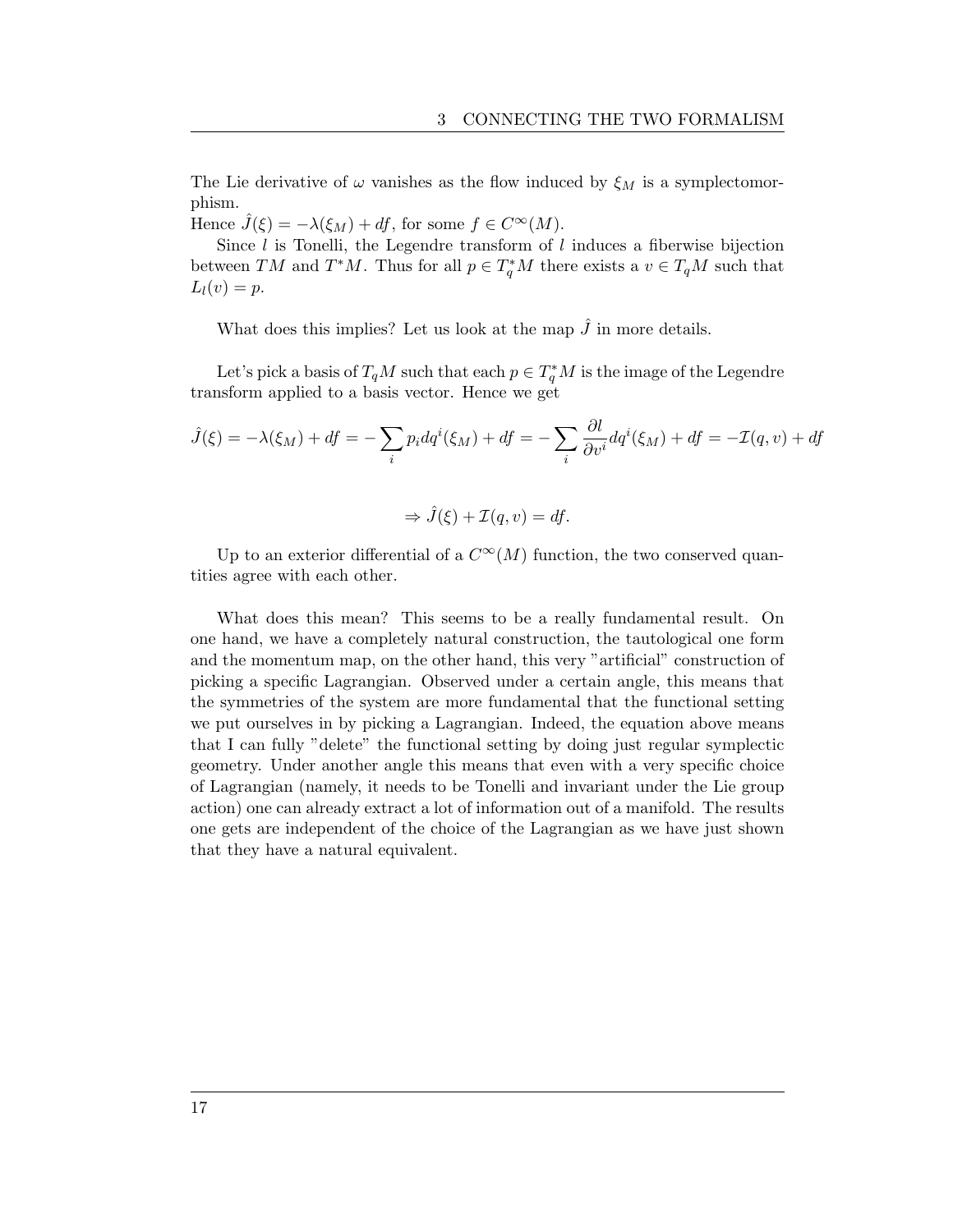### A Differential Geometry

In order study Lagrangian and Hamiltonian systems, we need to start with a manifold. Why a manifold? Usually in physics, systems have constraints, therefore the path of particles are restraint to surfaces within  $\mathbb{R}^{3n}$ , the so called  $configuration\ space\ for\ n\ point\ particles.$  Hence we will use manifold which enable use to encode these constraints not within the functional setting, but in the geometry of our space.

### <span id="page-18-0"></span>A.1 Manifolds, smooth maps and tangent spaces

This first part of the thesis is a collection of tools needed to make a rigorous analysis of the Lagrange Hamilton dualism later on. Most topics in this section are taken over from [\[6\]](#page-39-4).

**Definition A.1.1.** A smooth manifold of dimension n is a pair  $(M, \Sigma)$  where M is a topological manifold of dimension n and  $\Sigma$  is a smooth structure on M.

**Definition A.1.2.** Let  $\varphi : M \to N$  be a continuous map between the two manifolds. We say  $\varphi$  is smooth if for every point  $x \in M$ , if  $\sigma : U \to O$  is any chart on M with  $x \in U$  and  $\tau : V \to Q$  any chart on N, with  $\varphi(x) \in V$ , the composition

$$
\tau\circ\varphi\circ\sigma^{-1}:\underbrace{\sigma(U\cap\varphi^{-1}(V))}_{\subset\mathbb{R}^n}\to\underbrace{\tau(\varphi(U)\cap V)}_{\subset\mathbb{R}^k}
$$

is smooth (in the normal limit sense on euclidean space).

**Definition A.1.3.** A smooth function on a manifold is a smooth map  $f : M \to \mathbb{R}$ in the sense that for any chart  $\sigma: U \to O$  on M, the composition  $f \circ \sigma^{-1}: O \to \mathbb{R}$ is a smooth function in the euclidean sense.

Remark. We denote the set of smooth function on M by  $C^{\infty}(M)$ . This space with pointwise addition, scalar multiplication and multiplication forms an algebra.

Now suppose  $f: O \subset \mathbb{R}^n \to \mathbb{R}^m$  is smooth. If  $x \in O$  and  $v \in \mathbb{R}^n$ , then the vector  $Df(x)[v]$  can be thought of as the partial derivative of f in the direction  $v:$ 

$$
Df(x)[v] = \lim_{t \to 0} \frac{f(x + tv) - f(x)}{t}.
$$

Denote by  $u^i : \mathbb{R}^n \to \mathbb{R}$  the function and  $e_i \in \mathbb{R}^n$  the i'th basis vector, we have:

$$
u^{i}(x^{1},...,x^{n}) = x^{i},
$$
  

$$
u^{i}(e_{j}) = \delta^{i}_{j}.
$$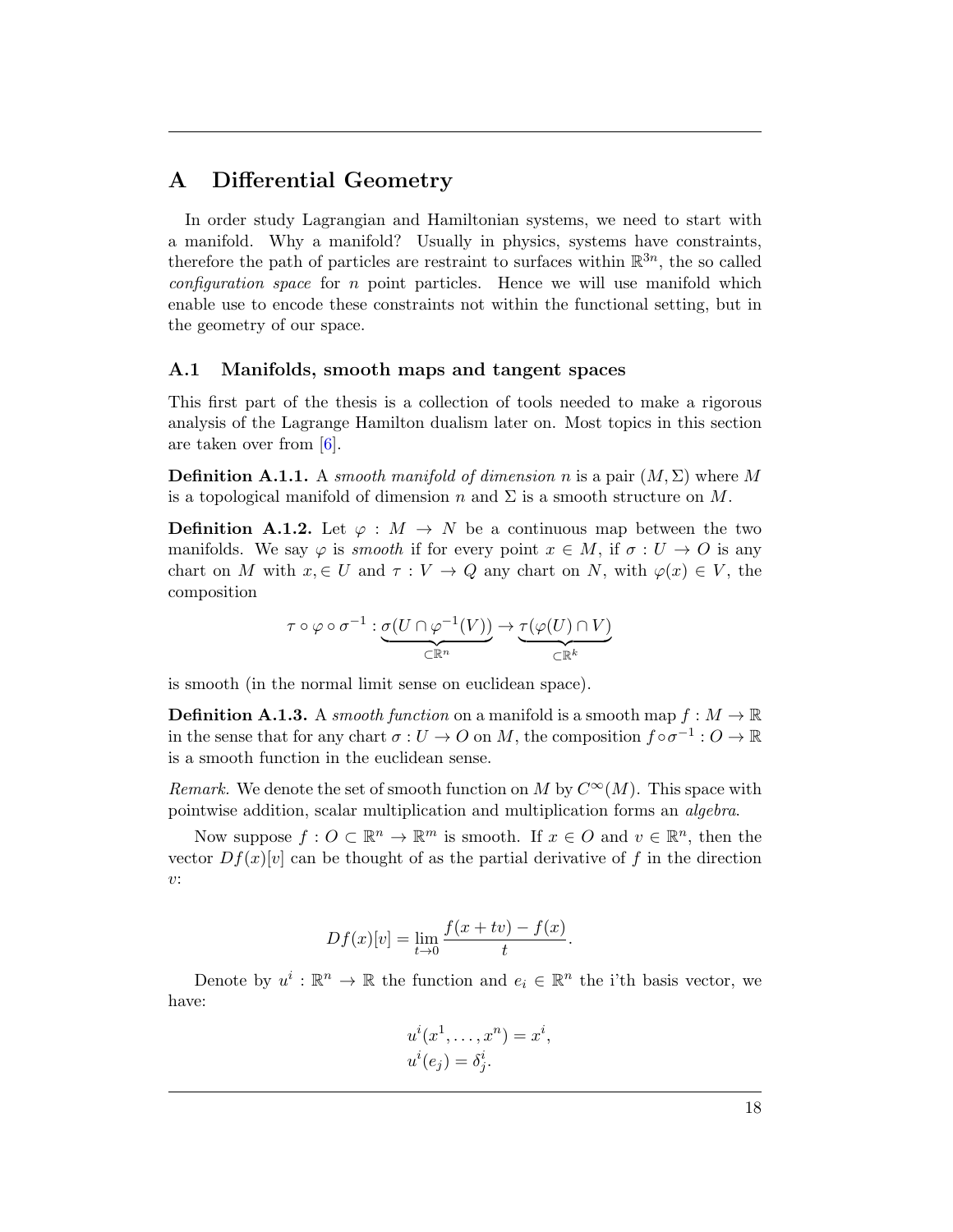We therefore get the more familiar expression:

$$
Df(u^i \circ f)(x)[e_j] = \frac{\partial f^i}{\partial x^j}(x).
$$

**Definition A.1.4.** If  $x \in M$  and  $\sigma$  is a chart defined on a neighbourhood of x then we will denote the function  $u^i \circ \sigma$  by  $x^i$ . We call the  $x^i$  the *coordinate* of the chart  $\sigma$ , and we say that the  $x^i$  are local coordinates about x.

**Definition A.1.5.** Let M be a smooth manifold and let  $x \in M$ . Let U and V be two neighbourhoods of x, and suppose  $f \in C^{\infty}(U)$  and  $g \in C^{\infty}(V)$ . We say that f and q have the same germ at x if there exists a smaller neighbourhood  $W \subset U \cap V$  such that

$$
f|_W \equiv g|_W.
$$

Remark. We denote a germ  $\underline{f}$  and let  $\mathcal{F}_x(M)$  denote the set of germs at x. This set forms another algebra with pointwise addition, scalar multiplication and multiplication.

A germ at x has a well-defined value at x (although nowhere else), and this gives us the map

$$
\mathrm{eval}_x:\mathcal{F}_x(M)\to\mathbb{R},\ \mathrm{eval}_x(f):=f(x),
$$

where  $(U, f)$  is any representative of f.

Remark. Let  $f: O \subset \mathbb{R}^n \to \mathbb{R}$  be smooth, with  $O \subset \mathbb{R}^n$  open. Let  $x \in O$  and  $v \in \mathbb{R}^n$ . If one considers  $(x, v)$  fixed and let f vary:

$$
(x,v): C^{\infty}(O) \to \mathbb{R}, \ (x,v)(f) := Df(x)[v].
$$

As the value of  $Df(x)[v]$  only depends on the germ of f at x, we can think of the vector  $v$  as a linear map

$$
v: \mathcal{F}_x(O) \to \mathbb{R}, \ v(f) := Df(x)[v].
$$

In fact, the map  $v$  is not any linear map, it is also a *derivation* in the sense that

$$
v(\underline{f} \cdot \underline{g}) = \mathrm{eval}_x(\underline{f}) \cdot v(\underline{g}) + \mathrm{eval}_x(\underline{g}) \cdot v(\underline{g}),
$$

which is just a fancy way of expressing the Leibniz rule.

**Definition A.1.6.** Let M be a smooth manifold of dimension n and let  $x \in M$ . A tangent vector at x is a linear map

$$
v: \mathcal{F}_x(M) \to \mathbb{R},
$$

which satisfies the derivation property:

$$
v(\underline{f} \cdot \underline{g}) = \mathrm{eval}_x(\underline{f}) \cdot v(\underline{g}) + \mathrm{eval}_x(\underline{g}) \cdot v(\underline{g}).
$$

The set of tangent vectors at x in M will be denoted by:  $T_xM$ .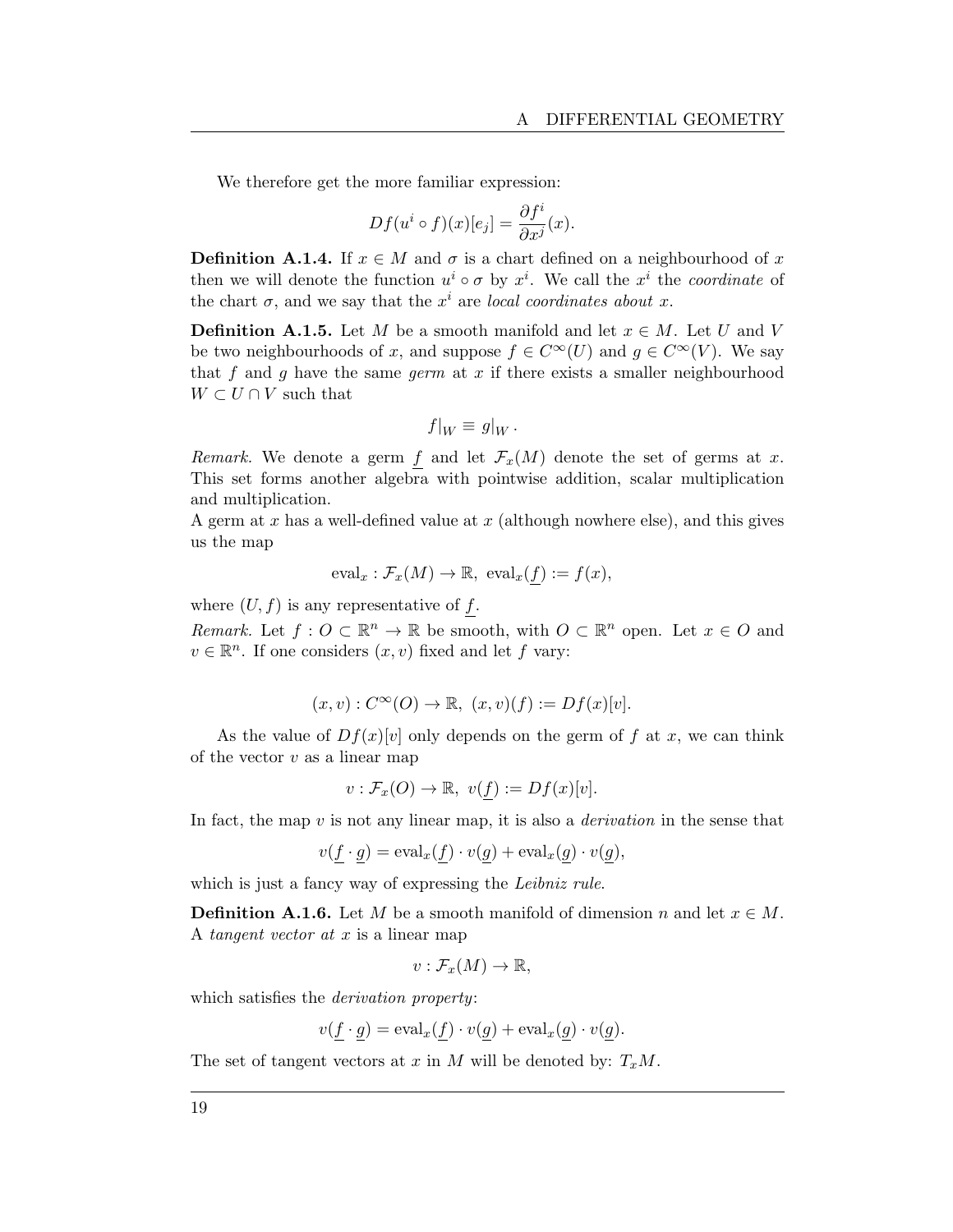**Definition A.1.7.** Let M be a smooth manifold of dimension n, let  $x \in M$  and let U be any neighbourhood of x. A derivation of  $C^{\infty}(U)$  at x is a linear map  $w: C^{\infty}(U) \to \mathbb{R}$  which satisfies the *derivation property* 

$$
w(f \cdot g) = f(x)w(g) + g(x)w(f).
$$

**Definition A.1.8.** Let M and N be smooth manifolds and let  $\varphi : M \to N$  be a smooth map. Fix  $x \in M$  and  $v \in T_xM$ . We define a tangent vector  $w \in T_{\varphi(x)}N$ by setting

$$
w(f) := v(f \circ \varphi), \ \forall f \in C^{\infty}(N).
$$

It is pretty simple to check that this indeed is a linear derivation, hence an element of  $T_{\varphi(x)}N$ . Moreover if we denote w by  $D\varphi(x)[v]$ , it is immediate that the map  $v \mapsto D\varphi(x)[v]$  is a linear map. We call  $D\varphi(x)$  the *derivative of*  $\varphi$  at x.

**Proposition A.1.9.** (The chain rule on manifolds). Let  $M$ ,  $N$  and  $P$  be smooth manifolds, and suppose  $\varphi : M \to N$  and  $\psi : N \to P$  are smooth maps. Then

$$
D(\psi \circ \varphi)(x) = D\psi(\varphi(x)) \circ D\varphi(x).
$$

*Proof.* Take  $v \in T_xM$  and  $f \in C^{\infty}(P)$  and unfold definitions.

**Lemma A.1.10.** Let  $\varphi : M \to N$  be a smooth manifold between two smooth manifolds, where M has dimension n and N has dimension m. Let  $x \in M$ , and let  $\sigma: U \to O$  be a chart on M about x, and let  $\tau: V \to Q$  ba a chart on N around  $\varphi(x)$ . Denote the local coordinates of  $\sigma$  by  $(x^{i})$  and the local coordinates of  $\tau$  by  $(y^i)$ . Then the matrix of  $D\varphi(x)$  with respect to the basis  $\left\{\frac{\partial}{\partial x^i}\Big|_x |i =$  $1, \ldots, n\}$  of  $T_xM$  and  $\{\frac{\partial}{\partial y^j}$  $\Big|_{\varphi(x)} |j = 1, \ldots, m\}$  at  $T_{\varphi(x)}N$  is given by the matrix  $D(\tau \circ \varphi \circ \sigma^{-1})(\sigma(x)).$ 

Proof.

$$
D\varphi(x)[\frac{\partial}{\partial x^{j}}\Big|_{x} = \sum_{i=1}^{n} D\varphi(x)[\frac{\partial}{\partial x^{j}}\Big|_{x}y^{i} \frac{\partial}{\partial y^{i}}\Big|_{\varphi(x)}
$$
  

$$
= \sum_{i=1}^{n} \frac{\partial}{\partial x^{j}}\Big|_{x} (y^{i} \circ \varphi) \frac{\partial}{\partial y^{i}}\Big|_{\varphi(x)}
$$
  

$$
= \sum_{i=1}^{n} D(u^{i} \circ \tau \varphi \sigma^{-1})(\sigma(x))[e_{i}] \frac{\partial}{\partial y^{i}}\Big|_{\varphi(x)}.
$$

 $\Box$ 

 $\Box$ 

20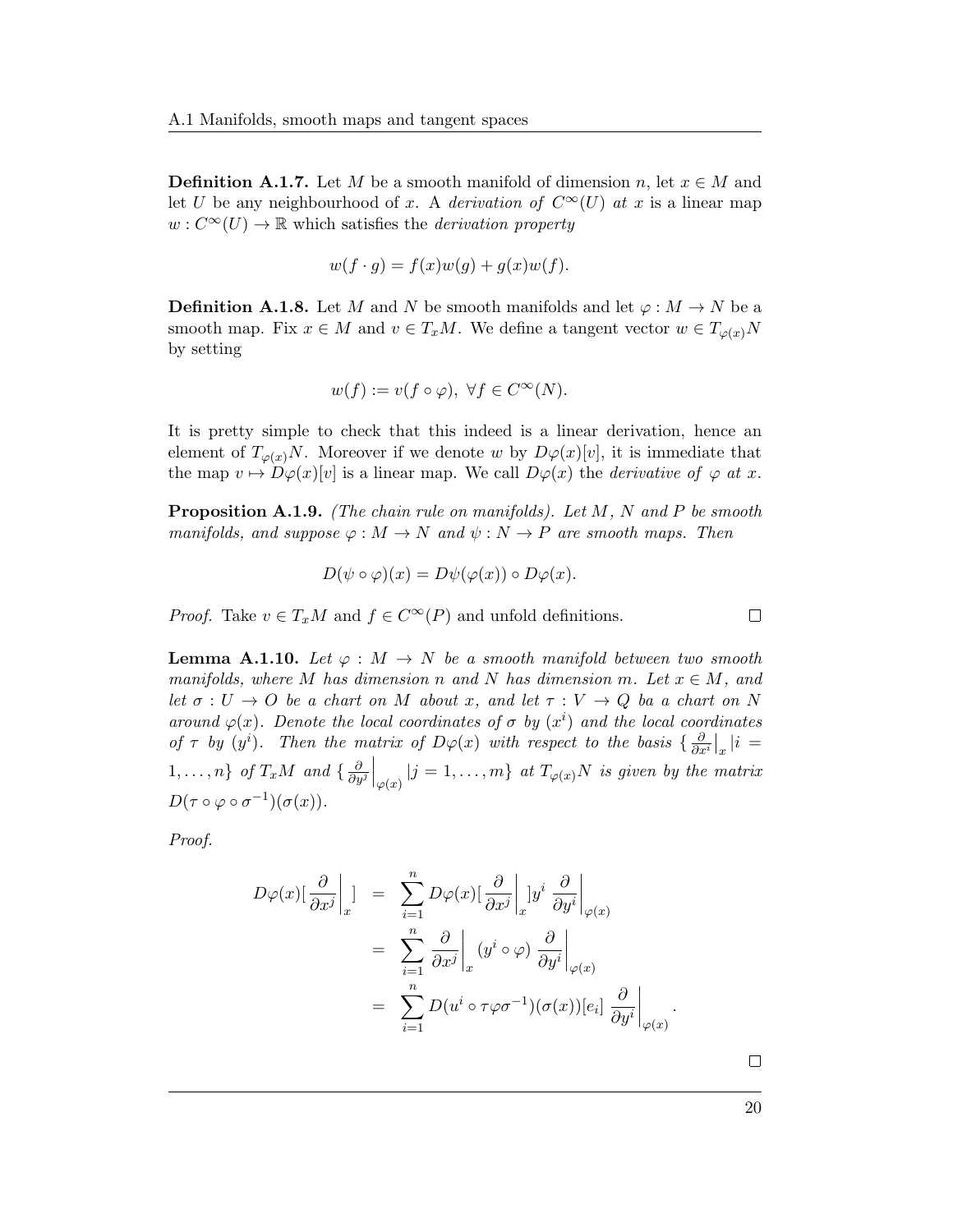**Definition A.1.11.** A curve (or path) in a smooth manifold M is a smooth map  $\gamma: (a, b) \to M$ , where we think of  $(a, b)$  as a one dimensional smooth manifold. Fix  $t \in (a, b)$ . There are, a priori, two different way of defining an element  $\gamma'(t)$ of  $T_{\gamma(t)}M$ , which we will call the velocity vector of  $\gamma$  at time t.

1. Firstly, we can define a derivation on  $C^{\infty}(M)$  at  $\gamma(t)$  by setting

$$
\gamma'(t)(f) := (f \circ \gamma)'(t), \ f \in C^{\infty}(M).
$$

2. Think of  $\gamma$  as a smooth map between manifolds then we can define a tangent vector  $\gamma'(t)$  at  $\gamma(t)$  via the derivative  $D\gamma(t)$ :

$$
\gamma'(t) := D\gamma(t) \left[\left.\frac{\partial}{\partial t}\right|_t\right] \in T_{\gamma(t)}M.
$$

Remark. By going to a chart one sees that the two definitions are equivalent.

**Proposition A.1.12.** Let M be a smooth manifold and let  $\delta, \gamma : (-\epsilon, \epsilon) \to M$  be two smooth curves such that  $\gamma(0) = \delta(0)$ . Then  $\gamma'(0) = \delta'(0)$  in  $T_{\gamma(0)}M$  if and only if for some chart  $\sigma$  defined on a neighbourhood of  $\gamma(0)$ , we have

$$
(\sigma \circ \gamma)'(0) = (\sigma \circ \delta)'(0).
$$

*Proof.* Go to local coordinate basis of  $T_{\gamma(0)}M$ 

Remark. Hence we get yet another way of defining the tangent space  $T_xM$  of a manifold: a tangent vector at  $x \in M$  is an equivalence class of smooth curves a  $\gamma : (-\epsilon, \epsilon) \to M$  such that  $\gamma(0) = x$ , where  $\gamma \sim \delta$  if and only if for some chart the previous condition holds.

**Proposition A.1.13.** Let  $\varphi : M \to N$  be a smooth map between two smooth manifolds and let  $\gamma : (a, b) \to M$  be a curve in M. Then

$$
D\varphi(x)[\gamma'(t)] = (\varphi \circ \gamma)'(t).
$$

Proof. Unfold definitions.

**Definition A.1.14.** Let M be a smooth manifold of dimension n and let  $x \in M$ . We denote the dual vector space  $\text{Hom}(T_xM, \mathbb{R})$  by  $T_x^*M$  and call it the *cotangent* space of  $M$  at  $x$ .

Remark. Let U be a neighbourhood of x and  $f \in C^{\infty}(U)$ . Then f defines an element  $df|_x \in T_x^*M$  by

$$
df|_x(v) := v(f), \ v \in T_xM.
$$

 $\Box$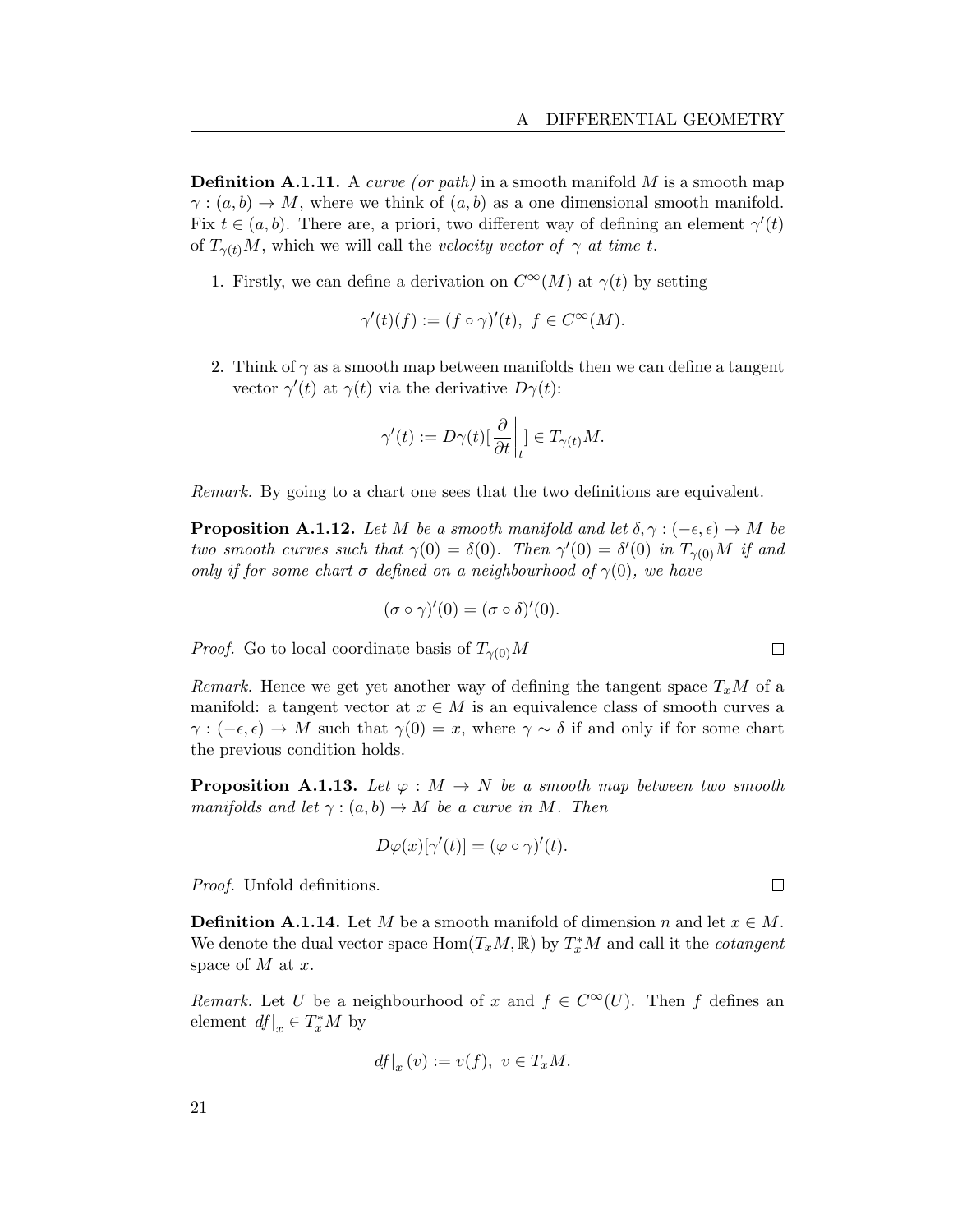Thus  $df|_x$  is a linear function  $T_xM \to \mathbb{R}$ . In contrast, the differential  $Df(x)$ is a linear function  $T_xM \to T_{f(x)}\mathbb{R}$ . Under the identification  $T_{f(x)}\mathbb{R} \equiv \mathbb{R}$  these become the same map:

$$
Df(x)[v] = df|_x(v) \cdot \frac{\partial}{\partial t}\bigg|_{f(x)}
$$

**Proposition A.1.15.** Let M be a smooth manifold of dimension n and let  $x \in$ M. Let  $\sigma: U \to O$  be a chart about x with local coordinates  $x^i = u^i \circ \sigma \in C^{\infty}(U)$ . Then  $\{dx^i\big|_x\}$  is a basis of  $T_x^*M$ .

.

*Proof.*  $dx^{j}|_{x} \left(\frac{\partial}{\partial x^{i}}\right|_{x}\right) = \delta_{i}^{j}$  $\Box$  $\frac{j}{i}$ .

**Definition A.1.16.** Let M be a smooth manifold. The tangent bundle of M is the disjoint union ot the tangent spaces:

$$
TM = \bigsqcup_{x \in M} T_x M.
$$

We denote an element in TM as a pair  $(x, v)$  to indicate that  $v \in T_xM$ . There is a map  $\pi: TM \to M$  given by  $\pi(x, v) = x$ . We call  $\pi$  the footpoint map.

**Definition A.1.17.** Let  $M$  be a smooth manifoldand  $TM$  its tangent bundle. Let  $x \in M$ , the set  $\pi^{-1}(x)$  is called the *fibre over the point x*. By construction  $\pi^{-1}(x) \equiv T_x M.$ 

**Theorem A.1.18.** Let  $M$  be a smooth manifold of dimension n. The smooth structure on M naturally induces a smooth structure on TM, making TM into a smooth manifold of dimension  $2n$ . Moreover the map  $\pi: TM \to M$  is smooth.

*Proof.* Let  $\Sigma = {\sigma_a : U_a \to O_a | a \in A}$  be a smooth at as on M. Write  $x_a^i = u^i \circ \sigma_a$ for the local coordinates of  $\sigma_a$ . We build a chart on TM:

$$
\tilde{\sigma}_a(x,v) = \left(\sigma_a(x), \sum_{i=1}^n dx_a^i\big|_x(v) \cdot e_i\right), \ x \in U_a, v \in T_xM.
$$

This does the job.

**Definition A.1.19.** Let  $\varphi : M \to N$  be a smooth map between two smooth manifolds. Define the *derivative* of  $\varphi$  to be the map

$$
D\varphi: TM \to TN, D\varphi(x, v) := D\varphi(x)[v].
$$

**Definition A.1.20.** Let  $M$  be a smooth manifold. The *cotangent bundle* of  $M$ is the disjoint union of the cotangent spaces:

$$
T^*M = \bigsqcup_{x \in M} T_x^*M.
$$

We denote an element of  $T^*M$  as  $(x, p)$  to indicate that  $p \in T_x^*M$ .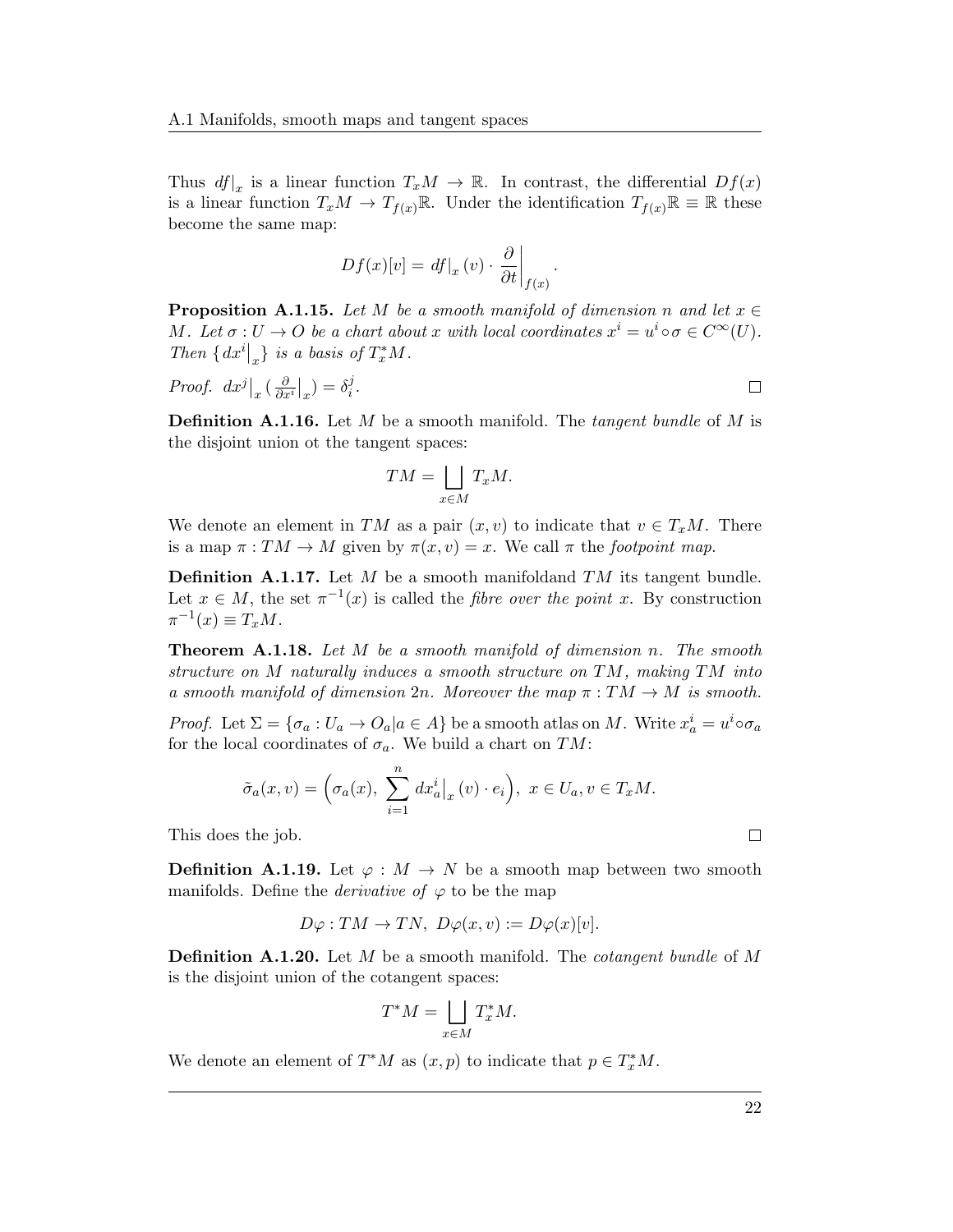Remark. In an analogous way, one can define a canonical smooth structure on  $T^*M$ , making it into a 2n dimensional manifold and a smooth footpoint map  $\pi^*: T^*M \to M.$ 

Remark. One can also call  $\pi^{-1}(x)$  for  $x \in M$  the fibre over the point x. Hence one has to be a bit careful and see if the footpoint maps it defined on the tangent or cotangent bundle, although in most cases, this should not be particularly difficult.

### <span id="page-23-0"></span>A.2 Vector fields, their algebra and flows

**Definition A.2.1.** Let M be a smooth manifold and  $W \subset M$  be a non-empty open set (possibly equal to all M). A vector field X on W is a smooth map  $X: W \to TM$  (where we regard W as a smooth manifold) that satisfies the section property:

$$
\pi(X(x)) = x, \ \forall x \in W,
$$

where  $\pi: TM \to M$  is the footpoint map.

We denote by  $\mathfrak{X}(W)$  the set of all vector fields on W.

Remark. Let  $\sigma: U \to O$  be a chart on M. Suppose  $X: U \to TM$  is a vector field. Since  $\left\{\frac{\partial}{\partial x^i}\Big|_x \mid i=1,\ldots,n\right\}$  is a basis of  $T_xM$ , we can write

$$
X(x) = X^{i}(x) \left. \frac{\partial}{\partial x^{i}} \right|_{x}.
$$

The  $X^i$  define smooth functions  $X^i: U \to \mathbb{R}$ .

There is another way to think about it. Suppose  $f \in C^{\infty}(U)$  and think of  $X(x)$ as a derivation of  $C^{\infty}(U)$ . This gives us a function  $X(f): U \to \mathbb{R}$ :

$$
X(f)(x) := X(x)(f), \ \forall x \in U.
$$

As X is smooth, the function  $X(f)$  is smooth too.

**Proposition A.2.2.** Let M be a smooth manifoldand  $W \subset M$  be a non-empty open set. Let  $X: W \to TM$  be any function satisfying the section property. Then the following are equivalent:

- (i)  $X \in \mathfrak{X}(W)$ .
- (ii) If  $\sigma: U \to O$  any chart on M with  $U \subset W$ , then the functions  $X^i$  defined above belong to  $C^{\infty}(U)$ .
- (iii) If  $V \subset W$  any open set and  $f \in C^{\infty}(V)$  then the function  $X(f)$  belongs to  $C^{\infty}(V)$ .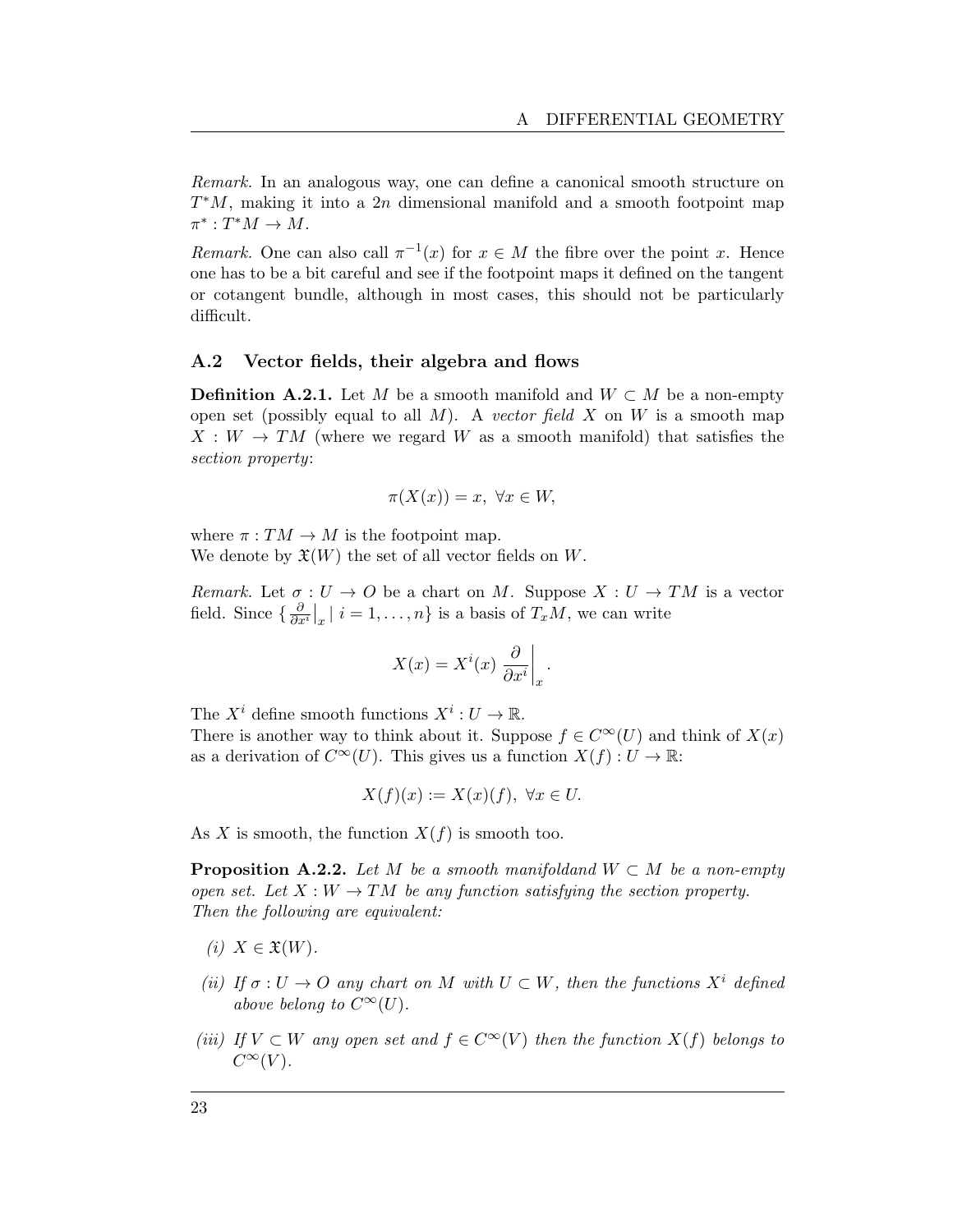*Proof.* We first show  $(i) \Leftrightarrow (ii)$ . Let  $x \in W$ , and let  $\sigma : U \to O$  ba a chart about x.  $X^i$  is smooth if and only if  $X^i \circ \sigma^{-1}$  is smooth, but we have that  $X^i \circ \sigma^{-1}$  is the function

$$
z\mapsto dx^i|_{\sigma^{-1}(z)}\Big(X(\sigma^{-1}(z))\Big),\ z\in O.
$$

Let us define the chart  $\tilde{\sigma}$  on TM by

elements of  $C^{\infty}(U)$ .

$$
\tilde{\sigma}(x,v) = (\sigma(x), dx^i|_x(v)e_i), \ x \in U, \ v \in T_xM.
$$

By definition,  $X$  is smooth at  $x$  if and only if the composition

$$
\tilde{\sigma}\circ X\circ \sigma
$$

is smooth in the normal sense. Explicitly, this is the map

$$
O \to O \times \mathbb{R}^n, \ z \mapsto (z, dx^i|_{\sigma(z)}(X(\sigma(z))e_i).
$$

Hence, we see that this map is smooth if and only if  $X^i \circ \sigma^{-1}$  is smooth for each  $i = 1, \ldots, n$ . Let us now prove  $(ii) \Rightarrow (iii)$ : Let  $V \subset W$  and  $f \in C^{\infty}(V)$ . Choose a chart  $\sigma: U \to O$  with  $U \subset V$ . Then for  $x \in U$ , we have that

$$
X(f)(x) = X^{i}(x) \left. \frac{\partial}{\partial x^{i}} \right|_{x} (f).
$$

The function  $x \mapsto \frac{\partial}{\partial x^i}\Big|_x(f)$  is smooth. By *(ii)* we have that the  $X^i$  are smooth, hence the whole is smooth as the pointwise product of smooth functions. Finally, (iii)  $\Leftrightarrow$  (ii). Indeed, since if  $\sigma: U \to O$  is a chart about x with local coordinates  $x^i$ , then the functions  $X^i$  are simply  $X(x^i)$ , where we think of  $x^i$  as

Remark. Suppose  $\sigma: U \to O$  is a chart on M with local coordinates  $x^i = u^i \circ \sigma$ , we can think of  $\frac{\partial}{\partial x^i}$  as defining a vector field on U via:

$$
\frac{\partial}{\partial x^i}(x) := \frac{\partial}{\partial x^i}\bigg|_x.
$$

**Definition A.2.3.** If  $f \in C^{\infty}(U)$  then we denote the function  $\frac{\partial}{\partial x^i}(f)$  by

$$
\frac{\partial f}{\partial x^i}(x) := \frac{\partial}{\partial x^i}(f) = D(f \circ \sigma^{-1})(\sigma(x)).
$$

Remark. Let  $W \subset M$  be an open subset, the space  $\mathfrak{X}(W)$  forms a module on the ring  $C^{\infty}(W)$ .

**Definition A.2.4.** Let X,  $Y \in \mathfrak{X}(W)$ . Then the commutator  $[X, Y] := X \circ Y Y \circ X$  is another derivation. We call  $[X, Y]$  the Lie bracket of X and Y.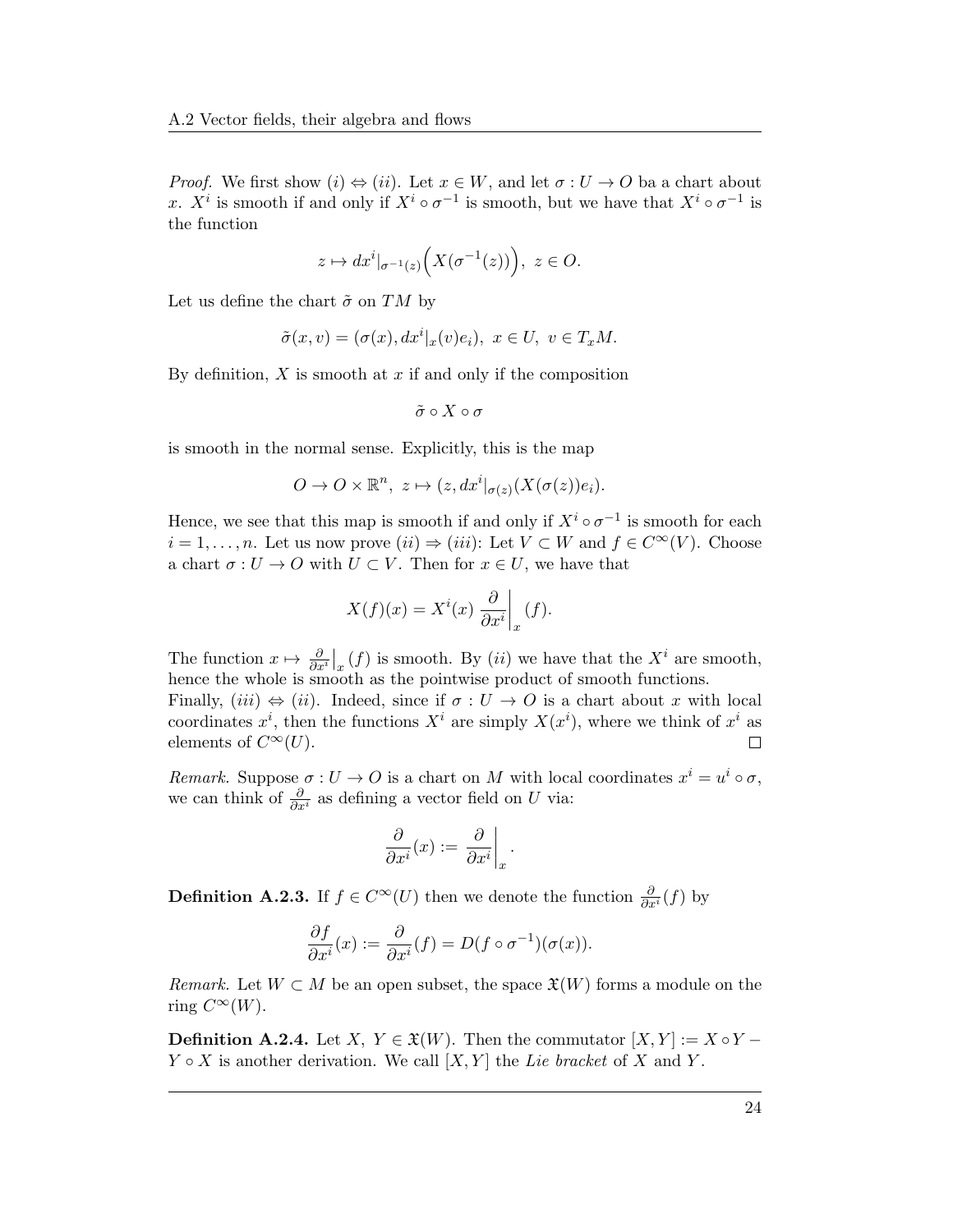**Proposition A.2.5.** Let  $\sigma: U \to O$  be a chart on M with local coordinates  $x^i$ , and let X,  $Y \in \mathfrak{X}(U)$ . Write  $X = X^i \frac{\partial}{\partial x^i}$  and  $Y = Y^i \frac{\partial}{\partial x^i}$ . Then

$$
[X,Y] = \sum_{i,j=1}^{n} \left( X^i \frac{\partial Y^j}{\partial x^i} - Y^i \frac{\partial X^j}{\partial x^i} \right) \frac{\partial}{\partial x^j}.
$$

**Definition A.2.6.** A (real) Lie algebra is a vector space  $\mathfrak{g}$  endowed with a bilinear operation called Lie bracket

$$
\mathfrak{g} \times \mathfrak{g} \to \mathfrak{g}, \ (x, y) \mapsto [x, y]
$$

which in addition is antisymmetric,  $[x, y] = -[y, x]$  and satisfies the *Jacobi iden*tity

$$
[x,[y,z]] + [y,[z,x]] + [z,[x,y]] = 0, \ \forall x,y,z \in \mathfrak{g}.
$$

The *dimension* of the Lie algebra g is simply its dimension as a vector space.

**Theorem A.2.7.** Let M be a smooth manifoldand let  $W \subset M$  be a non-empty open subset. Then  $\mathfrak{X}(W)$  is a Lie algebra.

**Definition A.2.8.** Suppose  $\varphi : M \to N$  is a diffeomorphismand  $X \in \mathfrak{X}(M)$ . We define the *pushforward* vector field  $\varphi_{\star}(X) \in \mathfrak{X}(N)$  by defining

$$
\varphi_{\star}(X)(y) := D\varphi(\varphi^{-1})[X(\varphi^{-1}(y))].
$$

Remark.  $\varphi_{\star}(X) : N \to TN$  is smooth because the composition

$$
N \xrightarrow{\varphi^{-1}} M \xrightarrow{X} TM \xrightarrow{D\varphi} TN
$$

is a composition of smooth maps, hence smooth.

The map  $\varphi_{\star}$  is a module homomorphism of  $\mathfrak{X}(W)$  over  $C^{\infty}(W)$ . (One especially has  $\varphi_{\star}(fX) = \varphi_{\star}(f)\varphi_{\star}(X), \ \forall X \in \mathfrak{X}(W), \ \forall f \in C^{\infty}(W)$ 

**Definition A.2.9.** Let  $\mathfrak g$  and  $\mathfrak h$  be two Lie algebras. A Lie algebra homomorphism is a linear map  $L : \mathfrak{g} \to \mathfrak{h}$  which respects the Lie bracket, i.e.

$$
[Lx, Ly]_{\mathfrak{h}} = L[x, y]_{\mathfrak{g}}, \ \forall x, y \in \mathfrak{g}.
$$

A Lie algebra isomorphism is a bijective Lie algebra homomorphism whose inverse is also a Lie algebra homomorphism.

**Proposition A.2.10.** Let  $\varphi : M \to N$  be a diffeomorphism. Then  $\varphi_* : \mathfrak{X}(M) \to$  $\mathfrak{X}(N)$  is a Lie algebra isomorphism.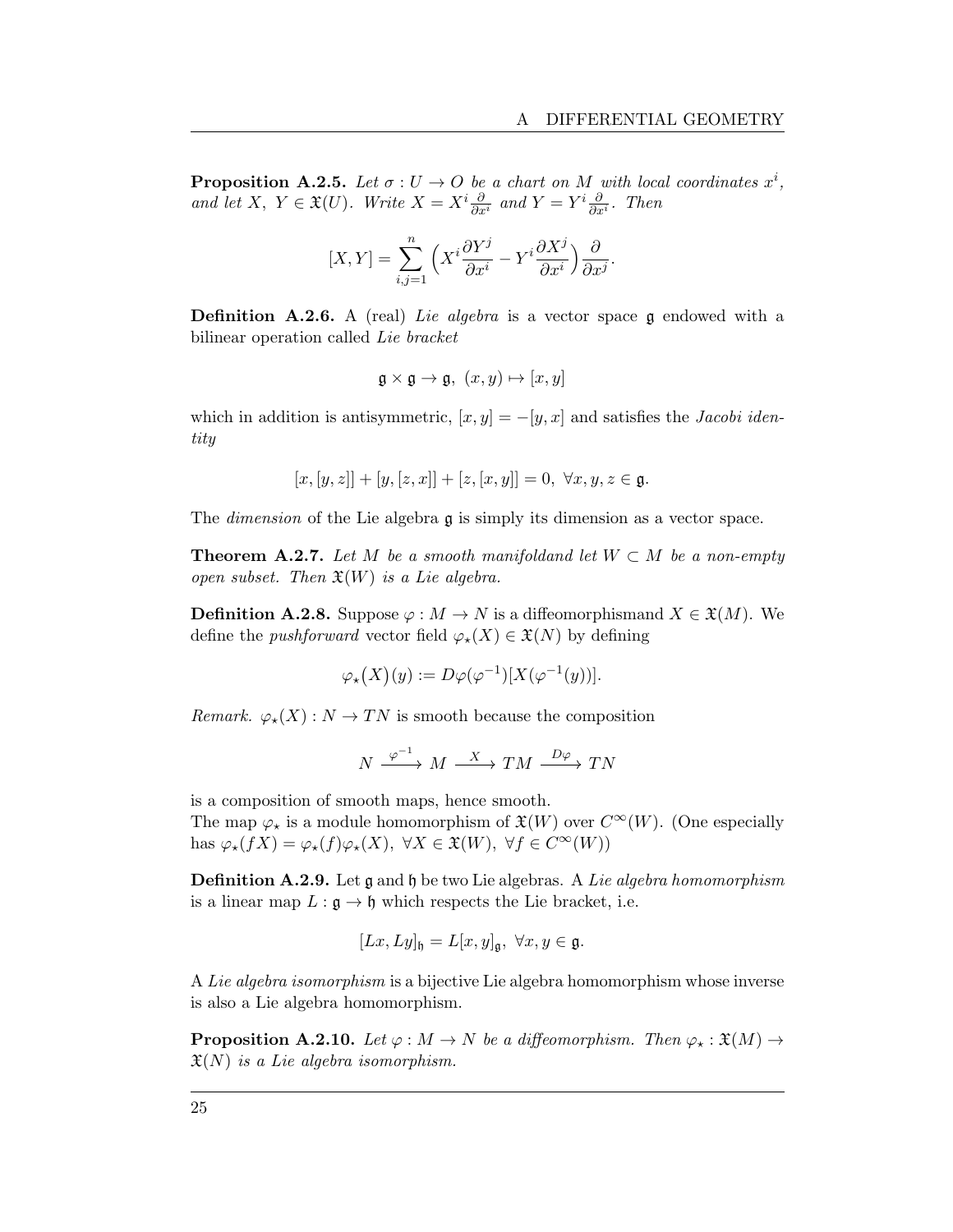**Definition A.2.11.** Let M be a smooth manifoldand let  $X \in \mathfrak{X}(M)$ . Let  $(a, b) \subset$ R be an interval, and suppose  $\gamma : (a, b) \to M$  is a smooth map. We say that  $\gamma$  is an integral curve of X if

$$
\gamma'(t) = X(\gamma(t)), \ \forall t \in (a, b).
$$

**Definition A.2.12.** Let  $X \in \mathfrak{X}(M)$ . Given a point  $x \in M$ , we denote by  $(t<sup>-</sup>(x), t<sup>+</sup>(x))$  the maximal interval around 0 such that the integral curve  $\gamma_x$ :  $(t^-(x), t^+(x)) \to M$  of X whose initial condition  $\gamma_x(0) = x$  is defined. We call  $\gamma_x$  the maximal integral curve through x.

**Theorem A.2.13.** (Maximal flow). Let M be a smooth manifoldand let  $X \in$  $\mathfrak{X}(M)$ . There exists a unique open set  $\mathcal{D} \subset \mathbb{R} \times M$  and a unique smooth map  $\theta$ such that

(i) For all  $x \in M$  one has

$$
\mathcal{D} \cup (\mathbb{R} \times \{x\}) = (t^-(x), t^+(x)) \times \{x\}.
$$

(ii)  $\theta(t, x) = \gamma_x(t), \ \forall (t, x) \in \mathcal{D}.$ 

We call  $\theta$  the flow if X.

### <span id="page-26-0"></span>A.3 Lie groups and Lie algebras

Remark. We write  $\text{Diff}(M)$  to denote the set of diffeomorphisms of M. Diff(M) is actually a group under composition, where the identity is just the identity map.

**Definition A.3.1.** A *one-parameter group of diffeomorphisms* is a group homomorphism  $\mathbb{R} \to \text{Diff}(M)$ . Writing this as  $t \mapsto \theta_t$ , the group property tells us that

$$
\theta_0 = \text{id}, \ \theta_s \circ \theta_t = \theta_{s+t}, \ \forall s, t \in \mathbb{R}.
$$

If  $\{\theta_t\}$  is a one-parameter group of diffeomorphisms, then we define its *infinites*imal generator as the (necessarily complete) vector field

$$
X(x) := D\theta(t,x) \Big[ \left. \frac{\partial}{\partial t} \right|_{(0,x)} \Big].
$$

**Definition A.3.2.** Let  $X \in \mathfrak{X}(M)$  with flow  $\theta_t$ . We define the Lie derivative of X to be the map

$$
\mathcal{L}_X : C^\infty(M) \to C^\infty(M)
$$

given by

$$
(\mathcal{L}_X f)(x) := \lim_{t \to 0} \frac{f \circ \theta_t(x) - f(x)}{t}.
$$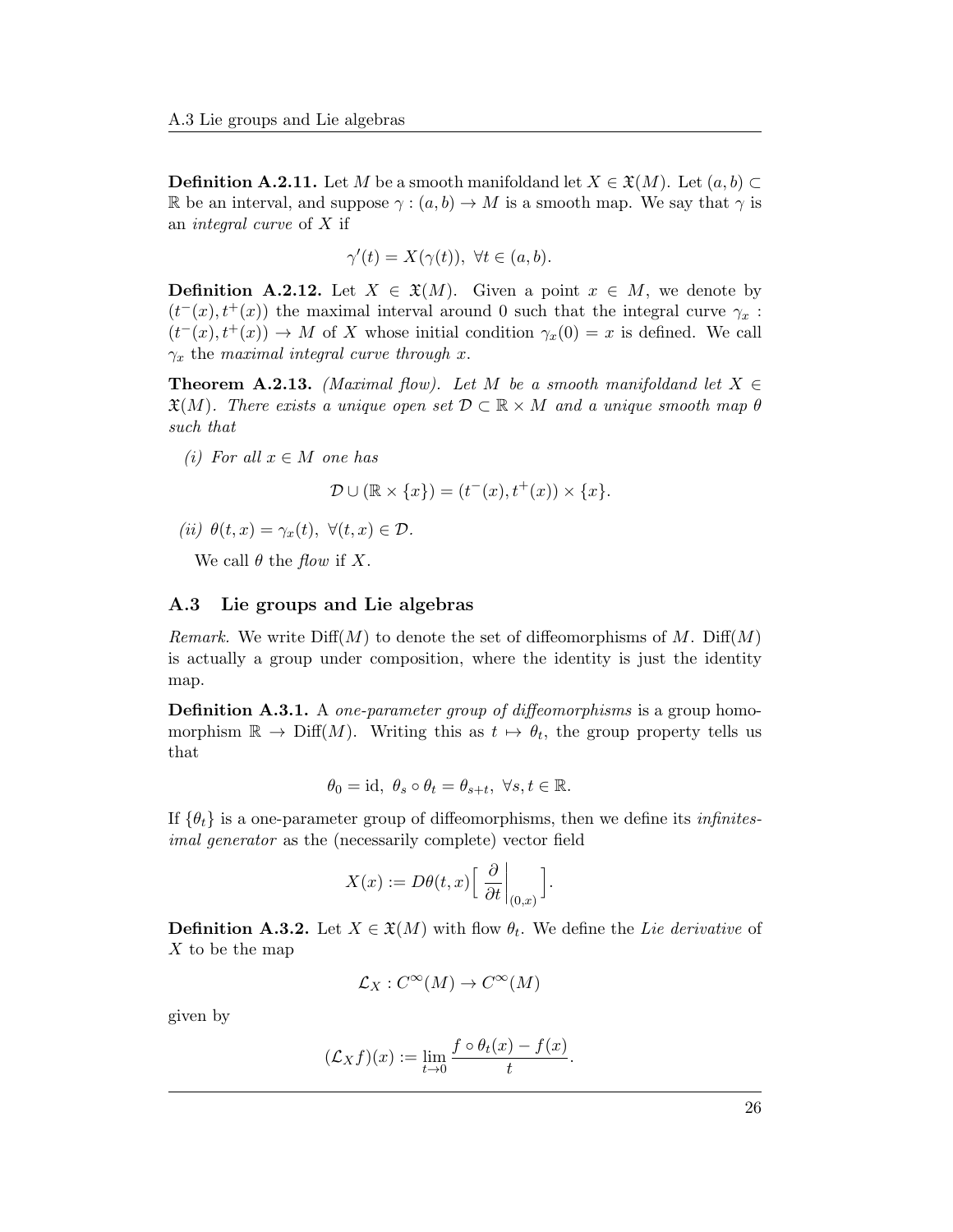$\Box$ 

Lemma A.3.3.  $\mathcal{L}_X f = X(f)$ 

Proof. From the definitions one has

$$
X(f)(x) = X(x)(f) = \gamma_x'(0)(f) = (f \circ \gamma_x)'(0).
$$

But then clearly

$$
(f \circ \gamma_x)'(0) = \lim_{t \to 0} \frac{f \circ \gamma_x(t) - \gamma(x)}{t} = \lim_{t \to 0} \frac{f \circ \theta_t(x) - f(x)}{t}.
$$

We will see how the Lie derivative is defined on vector fields and give an explicit formula, but first we need a preliminary result:

**Lemma A.3.4.** Let  $U \subset M$  be open and let  $a < 0 < b$ . Let  $f : (a, b) \times U \to \mathbb{R}$  be a smooth function such that  $f(0, x) = 0$  for all  $x \in U$ . Then there exists another smooth function  $h : (a, b) \times U \to \mathbb{R}$  such that

$$
f(t,x) = th(t,x), \left. \frac{\partial}{\partial t} \right|_{(0,x)}(f) = h(0,x), \ \forall (t,x) \in (a,b) \times U.
$$

Here  $(t, x) \to \frac{\partial}{\partial t}\big|_{(t,x)} := Di_x(t\big[\frac{\partial}{\partial t}\big])$  is the vector field on  $(a, b) \times U$ .

*Proof.* Define  $h(t_0, x) := \int_0^1$ ∂  $\frac{\partial}{\partial t}\big|_{(st_0,x)}(f)ds.$ To see that  $f(t, x) = th(t, x)$ , consider the curve  $\gamma(s) := f \circ i_x(st)$ . Then

$$
f(t,x) = f(t,x) - f(0,x) = \gamma(1) - \gamma(0) = \int_0^1 \gamma'(s)ds.
$$

But by definition  $\gamma'(s) = \frac{\partial}{\partial t}\big|_{(st_0,x)}(f)$ .

**Definition A.3.5.** Let  $X \in \mathfrak{X}(M)$  with flow  $\theta_t$ . We define the Lie derivative of  $X$  to be the map

$$
\mathcal{L}_X: \mathfrak{X}(M) \to \mathfrak{X}(M)
$$

given by

$$
(\mathcal{L}_X Y)(x) := \lim_{t \to 0} \frac{D\theta_{-t}(\theta_t(x))[Y(\theta_t(x))] - Y(x)}{t}.
$$

**Theorem A.3.6.** For any two vector fields on M, one has  $\mathcal{L}_X(Y) = [X, Y]$ .

27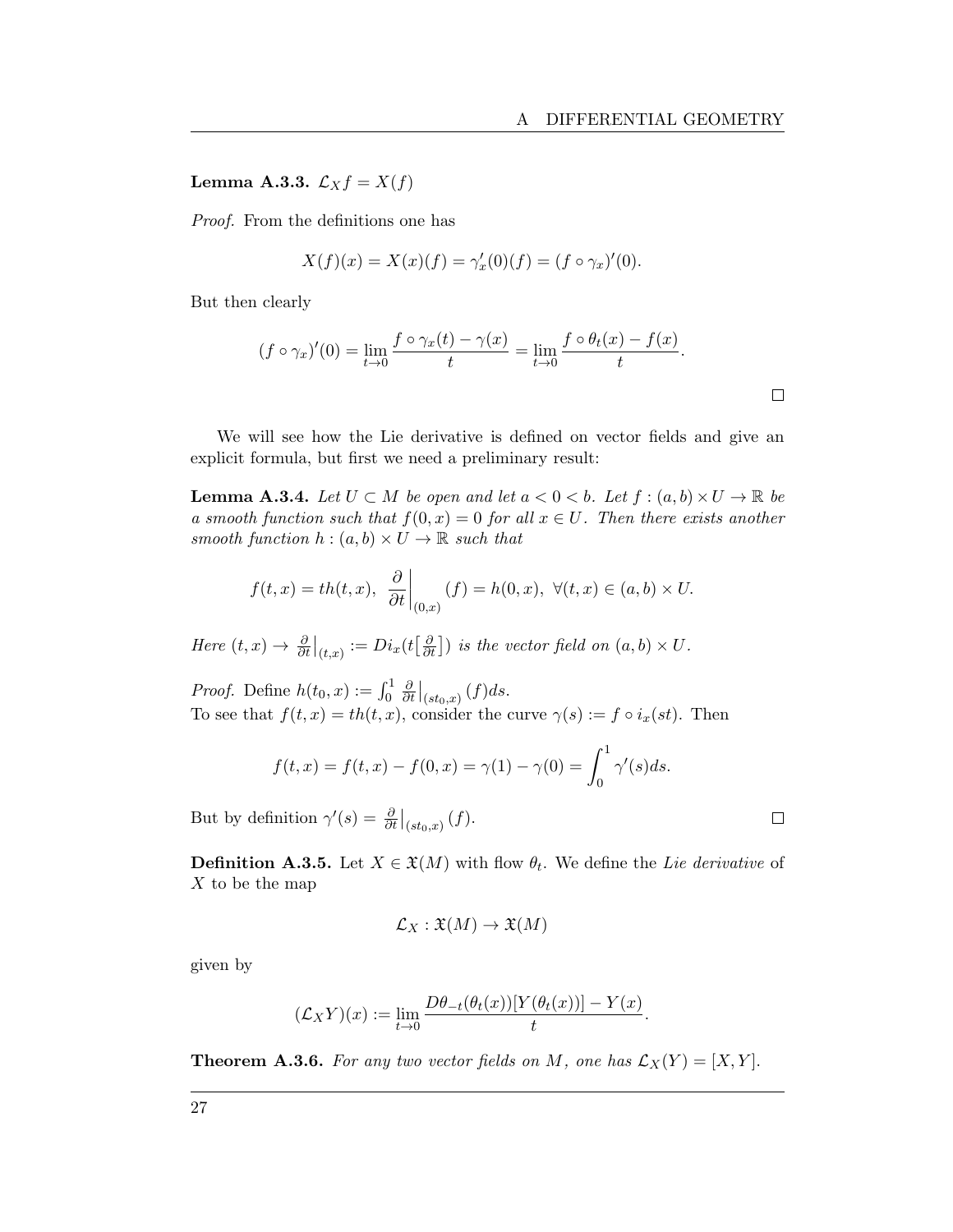*Proof.* Fix  $x \in M$ . By the local flow theorem, there exists  $a < 0 < b$  and a neighbourhood U of x such that  $(a, b) \times U \subset \mathcal{D}$ , the domain of  $\theta$ . Now fix  $g \in$  $C^{\infty}(M)$ . We apply the previous lemma to the function  $f(t, y) := g(\theta_t(y)) - g(y)$ to obtain a function h, writing  $h_t(y) := h(t, y)$ , we have:

$$
g \circ \theta_t = g + th_t, \ h_0 = X(g),
$$

Thus for another vector field  $Y$ , we have

$$
D\theta_{-t}(\theta(x))[Y(\theta_t(x))](g) = Y(\theta_t(x))(g \circ \theta_{-t})
$$
  
=  $Y(\theta_t(x))(g - th_{-t})$   
=  $Y(g) \circ \theta_t(x) - tY(h_{-t}) \circ \theta_t(x).$ 

Hence,

$$
\begin{array}{rcl}\n(\mathcal{L}_X Y)(g)(x) & = & \lim_{t \to 0} \frac{Y(g) \circ \theta_t(x) - (Y(g))(x)}{t} - \lim_{t \to 0} Y(h_{-t}) \circ \theta_t(x) \\
& = & \mathcal{L}_X(Y(g))(x) - Y(h_0)(x) \\
& = & X(Y(g))(x) - Y(X(g))(x) \\
& = & [X, Y](g)(x).\n\end{array}
$$

Since  $x$  and  $g$  are arbitrary this completes the proof.

**Proposition A.3.7.** Let  $X, Y \in \mathfrak{X}(M)$  with flow  $\theta_t^X$  and  $\theta_t^Y$  respectively. Then  $[X, Y] = 0$  if and only if the two flows commute, i.e.  $\forall s, t \text{ small } : \theta_s^Y \circ \theta_t^X =$  $\theta_t^X \circ \theta_s^Y$ .

### <span id="page-28-0"></span>A.3.1 Lie group

**Definition A.3.8.** A Lie groups G is a smooth manifold that is also a group in the algebraic sense, with the property that group multiplication

$$
m: G \times G \to G, \ m(a, b) = ab,
$$

and group inversion

$$
i: G \to G, \ i(a) = a^{-1},
$$

are both smooth maps.

**Definition A.3.9.** A Lie group homomorphism  $\varphi : G \to H$  is a smooth map which is also a group homomorphism. A Lie group isomorphism is a Lie group homomorphism which is also a diffeomorphism, and whose inverse is also a Lie group homomorphism.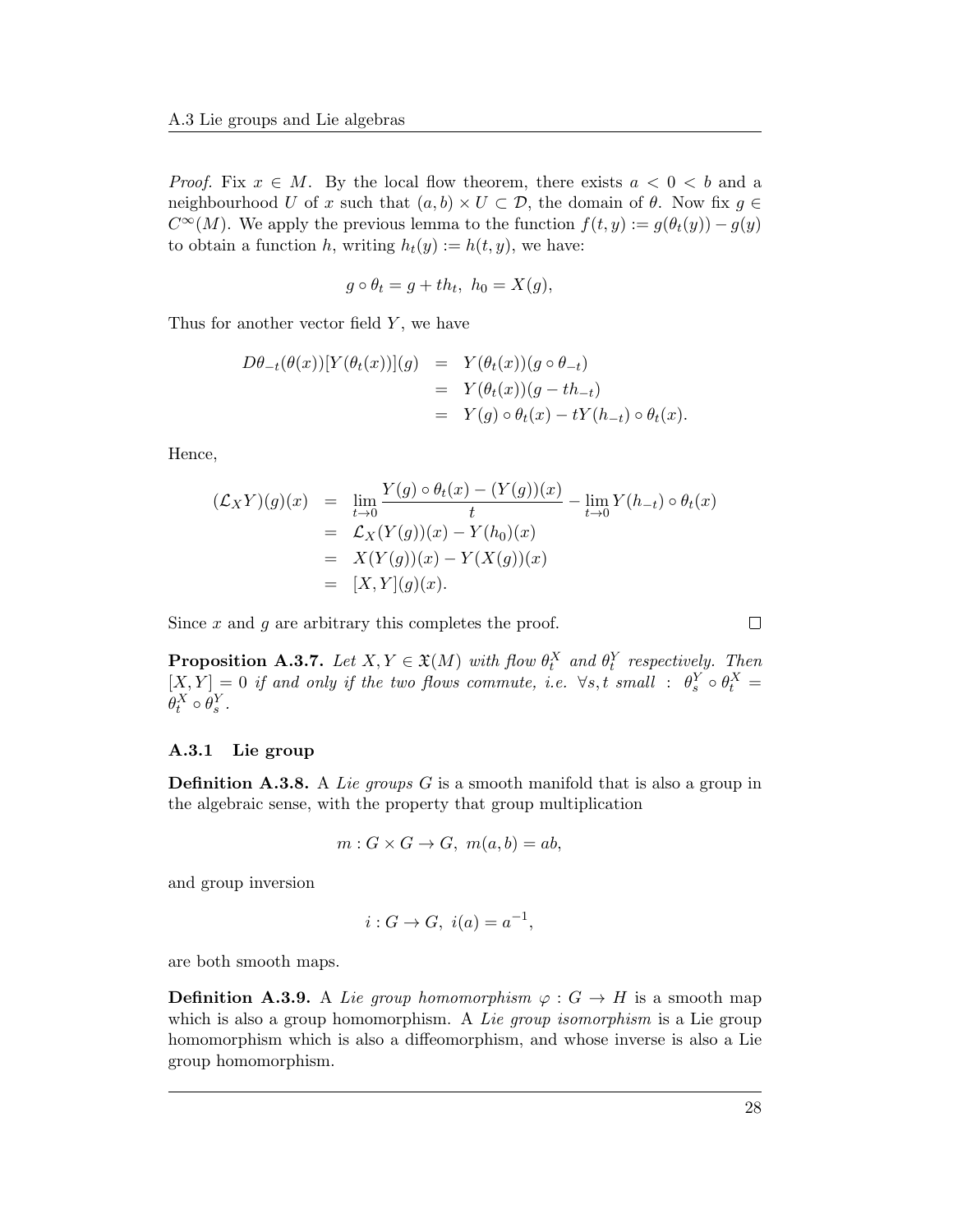**Definition A.3.10.** Let G be a Lie group and let  $a \in G$ . Let  $l_a : G \to G$  and  $r_a: G \to G$  denote the *left translation* and *right translation* by a respectively

$$
l_a(b) := ab, r_a(b) = ba.
$$

These maps are both diffeomorphisms. For instance  $l_a = m \circ i_a$ , where  $i_a : G \rightarrow$  $G \times G$  it the map  $b \mapsto (a, b)$ , and hence is the composition of smooth maps. Moreover  $l_{a^{-1}}$  is the inverse of  $l_a$ . Similar for  $r_a$ .

Proposition A.3.11. Every Lie group homomorphism has constant rank.

*Proof.* Let  $\varphi: G \to H$  be a Lie group homomorphism. Fix  $a \in G$ . For all  $b \in G$ one has

$$
\varphi(l_a(b)) = \varphi(a)\varphi(b) = l_{\varphi(a)}(\varphi(b)),
$$

that is,

$$
\varphi \circ l_a = l_{\varphi(a)} \circ \varphi.
$$

Differentiate at e and the job is done.

Corollary. A Lie group homomorphism is a Lie group isomorphism if and only if it is bijective.

**Definition A.3.12.** Let G be a Lie group. We define the Lie algebra of G, which we will usually write as  $\mathfrak{g}$ , is simply the tangent space to G at the identity element e:

$$
\mathfrak{g}:=T_eG.
$$

**Definition A.3.13.** Let G be a lie group. A vector field  $X \in \mathfrak{X}(G)$  is said to be left-invariant if  $(l_a)_*(X) = X$  for all  $a \in G$ . Equivalently, this means that

$$
Dl_a(b)[X(b)] = X(ab), \ \forall a, b \in G.
$$

We denote by  $\mathfrak{X}_l(G) \subset \mathfrak{X}(G)$  the set of left invariant vector fields.

**Proposition A.3.14.** Let G be a Lie group and let  $X, Y \in \mathfrak{X}_l(G)$ . Then  $[X, Y]$ also belongs to  $\mathfrak{X}_l(G)$ . Thus,  $\mathfrak{X}_l(G)$  is a Lie subalgebra of  $\mathfrak{X}(G)$ .

*Proof.* Use the properties of the pushforward  $((l_a)_\star)$  and the Lie bracket.  $\Box$ 

<span id="page-29-0"></span>**Theorem A.3.15.** Let G be a Lie group with Lie algebra  $\mathfrak{g} = T_eG$ . The evaluation map

$$
eval_e: \mathfrak{X}_l(G) \to \mathfrak{g}, \ \text{eval}_e(X) = X(e)
$$

is a vector space isomorphism. Thus  $\mathfrak{X}_l(G)$  is a vector space of the same dimension as g.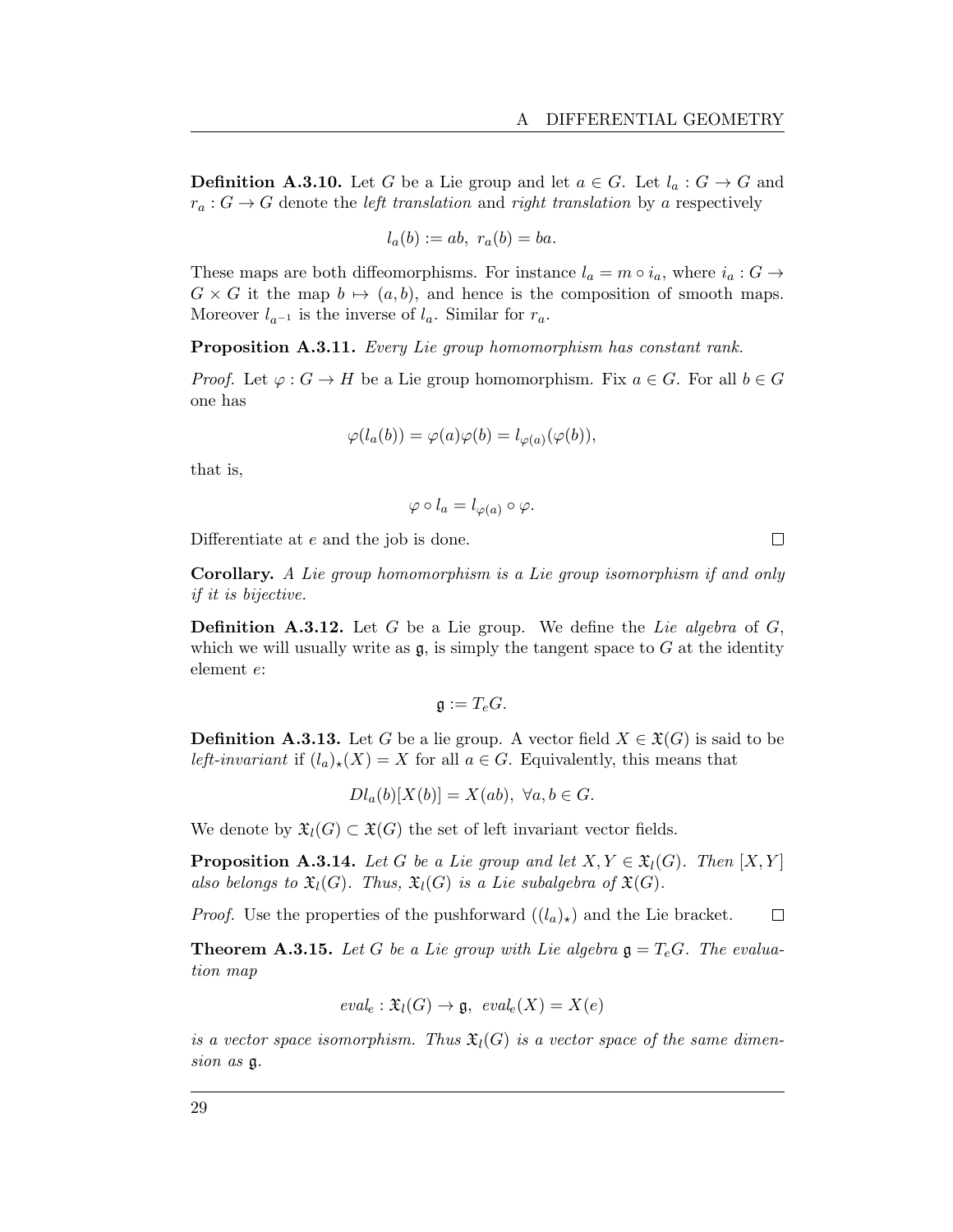*Proof.* The map eval<sub>e</sub> is clearly linear. If  $eval_e(X) = 0$ , then X is identically zero, since for any  $a \in G$  one has

$$
X(a) = Dl_a(e)(X(e)) = 0.
$$

Thus we need to show that eval<sub>e</sub> is surjective. Fix  $v \in \mathfrak{g}$ . Define that map  $X_v : G \to TG$  by

$$
X_v(a) := Dl_a(e)[v].
$$

Then  $X_v$  satisfies the section property. We still need to show that our map is smooth, we will show  $X_v(f)$  is smooth for any  $f \in C^{\infty}(G)$ . Choose a curve  $\gamma: (-\varepsilon, \varepsilon) \to G$  such that  $\gamma(0) = e$  and  $\gamma'(0) = v$ . Then

$$
\forall a \in G: X_v(f)(a) = X_v(a)(f) = Dl_a(e)[v](f) = v(f \circ l_a) = (f \circ l_a \circ \gamma)'(0).
$$

The curve  $f \circ l_a \circ \gamma$  is given by  $t \mapsto f(m(a, \gamma(t)))$ . Since  $f, \gamma$  and m are all smooth, this smooth. Finally, we need to show that  $X_v$  is left-invariant. Indeed if  $a, b \in G$  then

$$
Dl_a(b)[X_v(b)] = Dl_a(b) \circ Dl_b(e)[v] = D(l_a \circ l_b)(e)[v] = Dl_{ab}(e)[v] = X_v(ab).
$$

Since  $eval_e(X_v) = X_v(e) = v$ , this shows eval<sub>e</sub> is surjective.

Corollary. Let G be a Lie group of dimension n. Then its Lie algebra is a Lie algebra of dimension n.

Proof. Define a a Lie bracket on g, set

$$
[v, w] := \text{eval}_{e}[X_v, X_w], \ v, w \in \mathfrak{g}.
$$

 $\Box$ 

**Proposition A.3.16.** Let G be a Lie group and let  $X \in \mathfrak{X}_l(G)$ . Then X is complete.

*Proof.* By the local flow theorem, there exists some  $\epsilon > 0$  such that the integral curve  $\gamma_e(t)$  of X with initial conditions e exists on  $(-\epsilon, \epsilon)$ . Now observe that  $l_a \circ \gamma_e$  is an integral curve of X starting at a. Hence equal to  $\gamma_a$ . Thus  $\gamma_a$  is also defined on  $(-\epsilon, \epsilon)$ .  $\Box$ 

#### <span id="page-30-0"></span>A.3.2 The exponential map

**Definition A.3.17.** Let G be a Lie group with Lie algebra g. A one-parameter subgroup of G is a homomorphism  $\mathbb{R} \to G$ .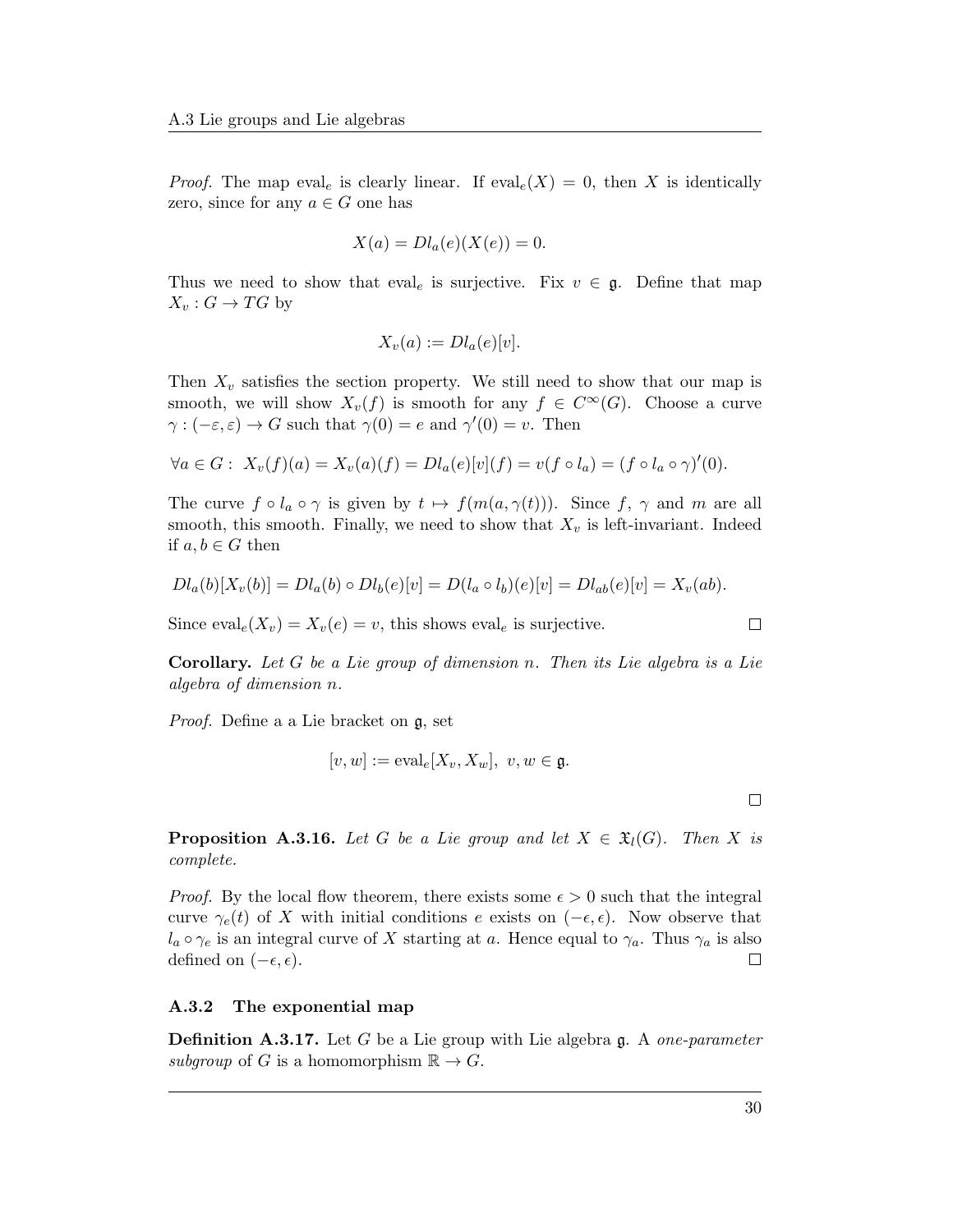**Proposition A.3.18.** Let G be a Lie group with Lie algebra  $\mathfrak{g}$ . Let  $v \in \mathfrak{g}$ , and let  $X_v \in \mathfrak{X}_l(G)$  denote the unique left-invariant field with  $X_v(e) = v$  (defined as in the proof of [theorem A.3.15\)](#page-29-0). Let  $\gamma^v = \gamma_e^v : \mathbb{R} \to G$  denote the integral curve of  $X_v$  with  $\gamma^v(0) = e$  (by the previous proposition, this is defined on all **R**). Then  $\gamma^v$  is a one-parameter subgroup. Moreover if  $\gamma : \mathbb{R} \to G$  is any other one-parameter subgroup, then  $\gamma = \gamma^v$  for some  $v \in \mathfrak{g}$ .

*Proof.* We must show that  $\gamma^v$  is a one-parameter subgroup, hence show

$$
\gamma^v(s+t) = \gamma^v(s)\gamma^v(t)
$$

for all  $s, t \in \mathbb{R}$ , where on the right-hand side we use the multiplication in G. Consider  $\delta(t) := \gamma^{v}(s)^{-1} \gamma^{v}(s+t)$ , differentiate at 0  $(\delta(0) = e)$  and do not forget to use the left invariance of the object defined. Finally, use the uniqueness of integral curves to prove that  $\delta(t) = \gamma^{v}(t)$ .

Conversely, suppose  $\gamma$  is a one-parameter subgroup. Let  $v := \gamma'(0) \in \mathfrak{g}$ . Prove that  $\gamma'(t) = X_v(\gamma(t))$ . (Use  $\gamma(t + s) = \gamma(t)\gamma(s) = l_{\gamma(t)}\gamma(s)$ )  $\Box$ 

**Lemma A.3.19.** For any  $s, t \in \mathbb{R}$  one has

$$
\gamma^v(st) = \gamma^{sv}(t).
$$

Proof. Differentiate the left-hand side and show that it satisfies the same ODE.  $\Box$ 

Let use denote by  $\theta_t^v : G \to G$  the flow of  $X^v$ . Thus by definition  $\gamma^v(t) =$  $\theta_t^v(e)$ .

**Proposition A.3.20.** Let G be a Lie group with Lie algebra g. Let  $\gamma : \mathbb{R} \to G$ be a smooth curve such with  $\gamma(0) = e$  and  $\gamma'(0) = v \in \mathfrak{g}$ . The following are equivalent:

- (i.)  $\gamma$  is a one-parameter subgroup,
- (*ii.*)  $\gamma(t) = \gamma^{v}(t)$ ,
- (*iii.*)  $\theta_t^v = r_{\gamma(t)}$ .

Proof. We know (i) is equiv to (ii). If (iii) holds, then

$$
\gamma^v(t) = \theta_t^v(e) = r_{\gamma(t)}e = \gamma(t). \ (i.)
$$

Assume (ii) holds, fix  $a \in G$ . Then

$$
\left. \frac{d}{dt} \right|_{t=0} a \gamma^{v}(t) = \left. \frac{d}{dt} \right|_{t=0} l_a(\gamma^{v}(t)) = D l_a(e)[v] = X_v(a).
$$

Thus  $t \mapsto r_{\gamma(t)}(a) = \gamma(t)$  is an integral curve of  $X_v$  with initial condition a, so by uniqueness of integral curves, one has  $r_{\gamma(t)}(a) = \theta_t^v(a)$ .  $\Box$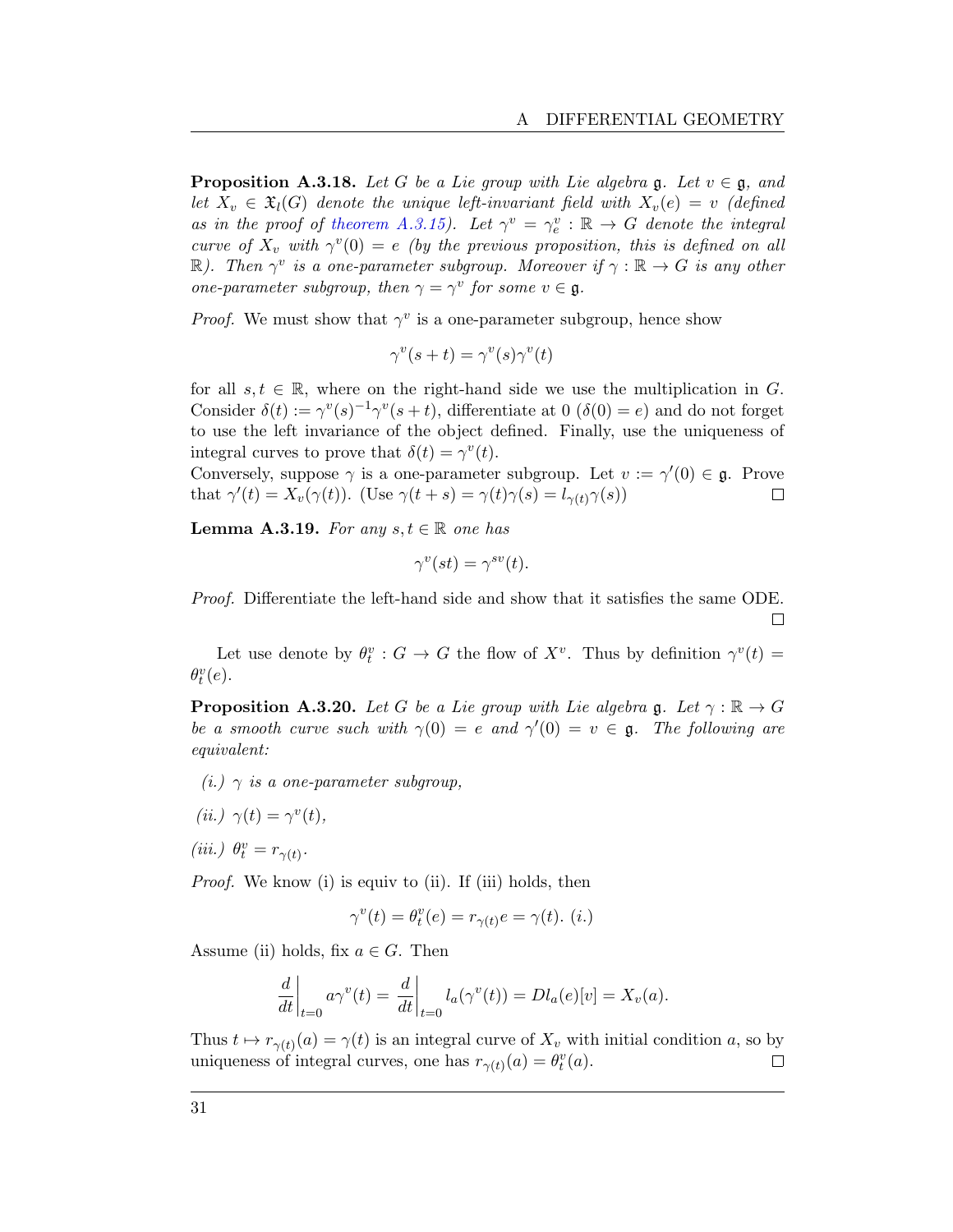**Definition A.3.21.** Let G be a Lie group with Lie algebra g. The exponential map is the map

$$
\exp: \mathfrak{g} \to G, \ v \mapsto \gamma^{v}(1).
$$

Proposition A.3.22. (Properties of the exponential map). The exponential map  $\exp : \mathfrak{g} \to G$  satisfies:

- (i)  $\exp((s+t)v) = \exp(sv)\exp(tv)$  for all  $v \in \mathfrak{g}$  and  $s, t \in \mathbb{R}$ ,
- (ii)  $\exp(-tv) = (\exp(tv))^{-1}, \forall v \in \mathfrak{g}, \forall t \in \mathbb{R},$
- (iii) The map  $t \mapsto \exp(tv)$  is precisely the one-parameter subgroup  $\gamma^{v}(t)$ ,
- (iv) The flow  $\theta_t^v$  of  $X_v$  is given by  $\theta_t^v = r_{\exp(tv)}$ .

**Theorem A.3.23.** The exponential map  $\exp : \mathfrak{g} \to G$  is smooth. Moreover up to canonical isomorphism  $T_0 \mathfrak{g} \cong \mathfrak{g}$ , the derivative of the exponential map at  $0 \in \mathfrak{g}$ is the identity.

Proof. The proof takes two steps.

1. Consider  $\hat{X}$  on the product manifold  $G \times \mathfrak{g}$  given by

$$
\hat{X}(a,v) := (X_v(a),0) \in T_aG \times T_0\mathfrak{g} \cong T_{(a,v)}G \times \mathfrak{g}.
$$

We claim that  $\hat{X}$  is a vector field. It clearly satisfies the section property, thus we only need to check that it is smooth. For this, suppose  $f \in C^{\infty}(G \times \mathfrak{g})$  is smooth. Given  $v \in \mathfrak{g}$ , let  $f_v := f(\cdot, v) : G \to \mathbb{R}$  denote the smooth function given by regarding  $v$  as fixed. Then

$$
\hat{X}(f)(a,v) = X_v(f_v)(a).
$$

The vector field  $X_v$  depends linearly on v (and thus smoothly). The function  $f_v$ depends smoothly on  $v$  as  $f$  is a smooth function of  $a$  and  $v$ . Thus the expression  $(a, v) \mapsto X_v(f_v)(a)$  depends smoothly on both a and v. Thus  $\hat{X}$  is indeed a vector field, hence its flow  $\hat{\theta}$  is also smooth and given by

$$
\theta(t, v, a) := (a \exp(tv), v), (t, v, a) \in \mathbb{R} \times \mathfrak{g} \times G.
$$

In particular,  $\hat{\theta}(1, e, \cdot) : \mathfrak{g} \to G$  is smooth. This is the map  $v \mapsto (\exp(v), v)$ . Thus exp is smooth.

2. We now compute the derivative of exp. Our claim is that the following diagram commutes:

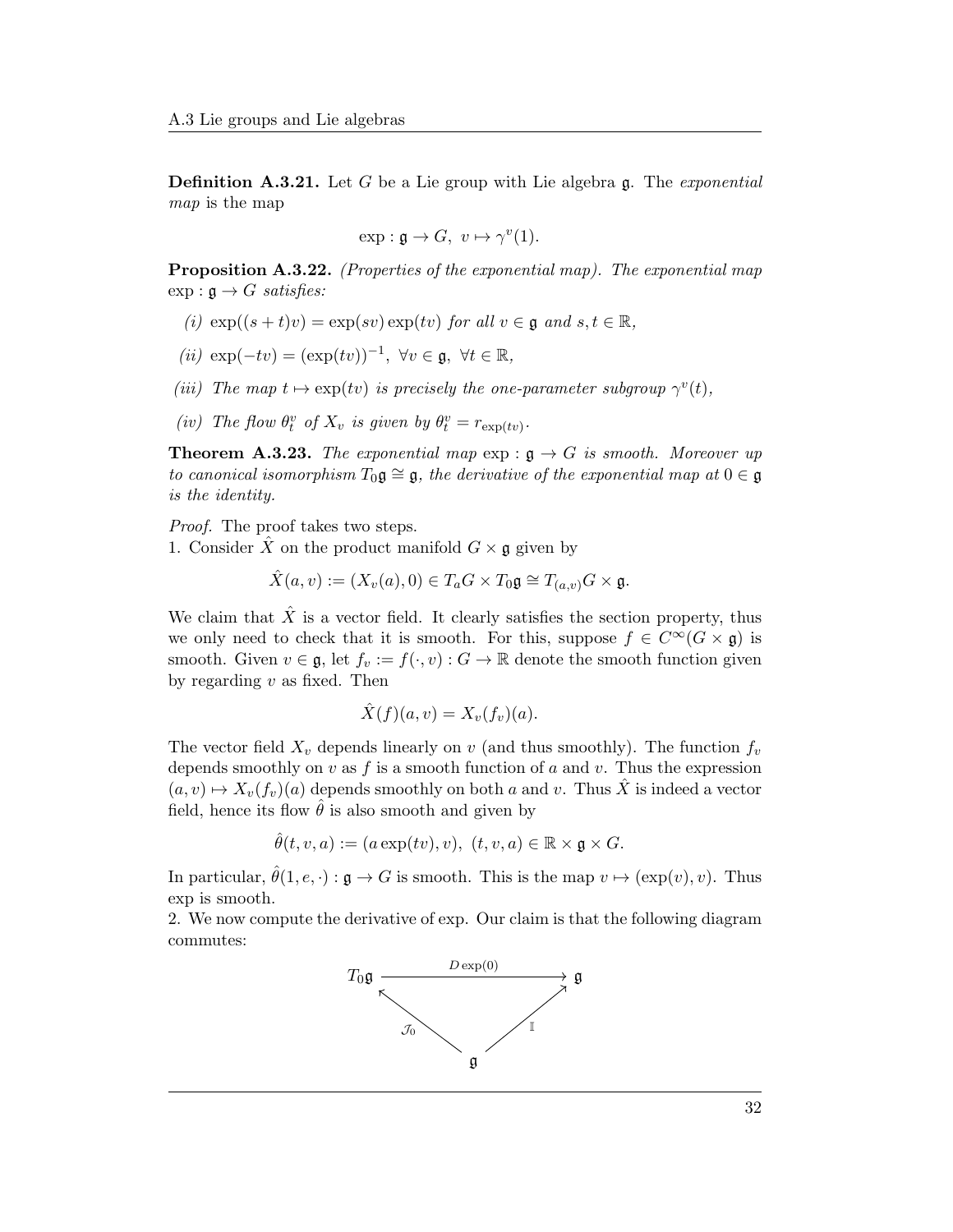So take  $v \in \mathfrak{g}$ . Then  $\mathcal{J}_0(v) = \delta'(0)$  where  $\delta(t) = tv$ .

$$
D \exp(0)[\mathcal{J}_0(v)] = (\exp \circ \delta)'(0) = \frac{d}{dt}\bigg|_{t=0} \exp(tv) = \frac{d}{dt}\bigg|_{t=0} \gamma^v(t) = v.
$$

Corollary. The exponential map is a diffeomorphismof some neighbourhood of the origin in g onto its image in G.

Proof. Since exp, by the theorem, has maximal rank at 0, this follows immediately from the inverse function theorem.  $\Box$ 

**Proposition A.3.24.** Let G and H be Lie groups with Lie algebras  $\mathfrak g$  and  $\mathfrak h$ . Let  $\varphi : G \to H$  be a Lie group homomorphism. Then the following diagram commutes:



*Proof.* If  $\gamma : \mathbb{R} \to G$  is a homomorphism, then since  $\varphi$  is a homomorphism so is  $\varphi \circ \gamma : \mathbb{R} \to H$ . Applying this with  $\gamma(t) = \exp(tv)$  shows that  $t \mapsto \varphi(\exp(tv))$  is a one-parameter subgroup of H. Since

$$
(\varphi \circ \gamma)'(0) = \frac{d}{dt}\bigg|_{t=0} \varphi(\exp(tv)) = D\varphi(e) \circ D \exp(0)[v] = D \exp(e)[v],
$$

where we used the chain rule and the previous theorem. Thus by the uniqueness of integral curves, we get that  $\varphi(\exp(tv)) = \exp(tD\varphi(e)[v]).$  $\Box$ 

**Corollary.** Let G be a Lie group with Lie algebra g and  $H \subset G$  a Lie subgroup with Lie subalgebra  $\mathfrak{h} \subset \mathfrak{g}$ . Then the exponential map  $\exp : \mathfrak{h} \to H$  is simply given by the restriction of  $\exp : \mathfrak{g} \to G$  to H.

**Proposition A.3.25.** Let  $A \in \mathfrak{gl}(n) = Mat(n)$ . Then the matrix exponential

$$
\exp(A) := \sum_{h=0}^{\infty} \frac{1}{h!} A^h
$$

converges and defines an element of  $GL(n)$ . Moreover  $A \mapsto \exp(A)$  is the exponential map of  $GL(n)$ .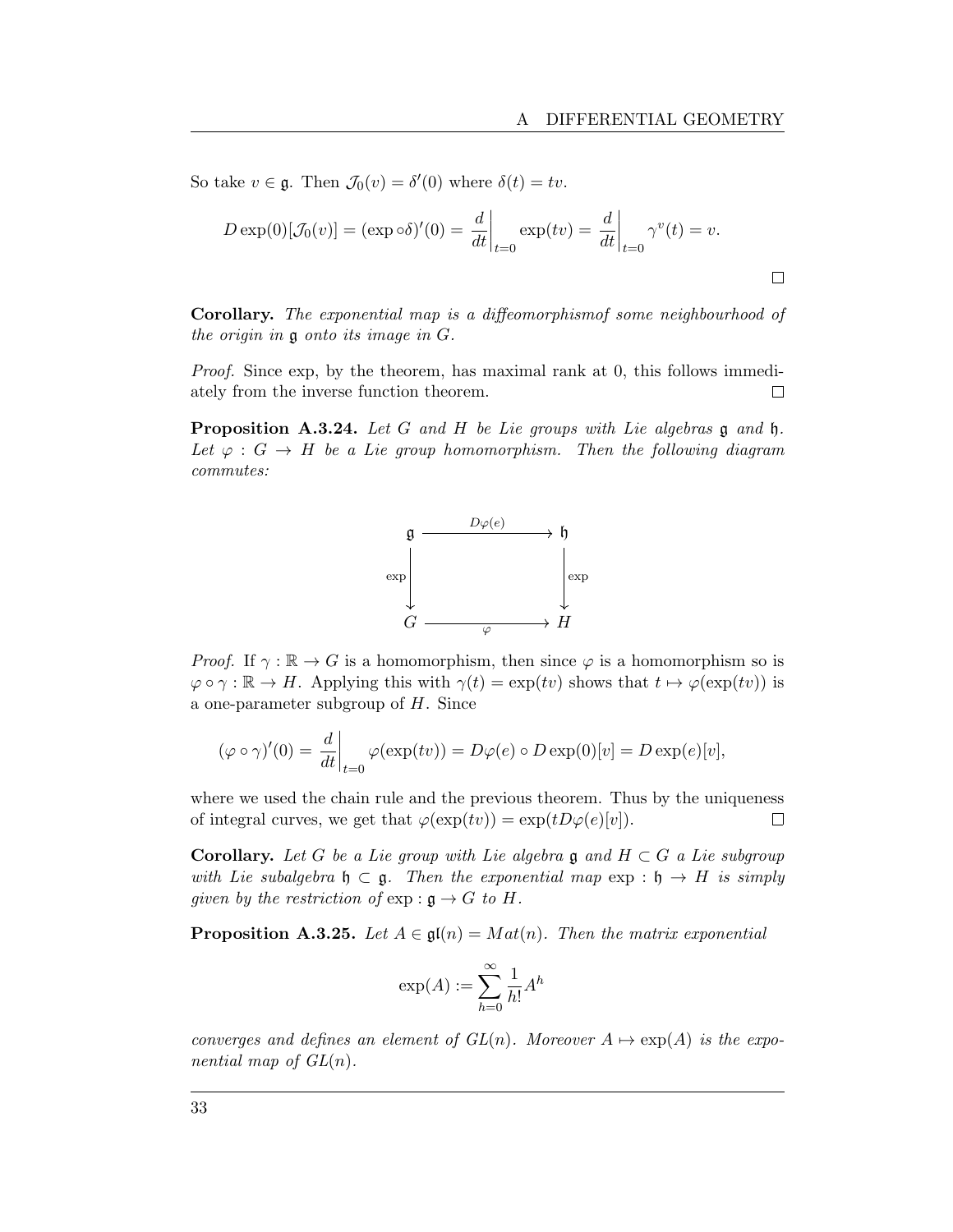**Corollary.** Let  $G$  be a matrix Lie group with Lie algebra  $\mathfrak{g}$ . Then the exponential map  $\exp : \mathfrak{g} \to G$  is given by matrix exponentiation:  $\exp(A) = e^A$ .

**Definition A.3.26.** let G be a Lie group and let M be a manifold. A smooth map  $\mu: G \times M \to M$  satisfying

$$
\mu(ab, x) = \mu(a, \mu(b, x)), \ \mu(e, x) = x
$$

for all  $a, b \in G$  and  $x \in M$  is called a *left action* of G on M. For a fixed  $a \in G$ , this implies that  $x \mapsto \mu(a, x)$  is a diffeomorphismof M, which we denote by  $\mu_a$ .

### <span id="page-34-0"></span>A.4 Differential forms and a bit of symplectic geometry

#### <span id="page-34-1"></span>A.4.1 Differential forms

This section is taken over from [\[7\]](#page-39-5), as the algebraic approach to differential forms seemed to be the fastest introducing the concepts needed further on.

**Definition A.4.1.** Let M be a smooth manifoldand  $T^*M$  is cotangent bundle. We define

$$
\bigwedge\nolimits^k (T^*M) = \bigsqcup_{p \in M} \bigwedge\nolimits^k (T_p^*M),
$$

to be the set of all alternating k-form at all points of M

**Definition A.4.2.** Let M be a smooth manifold. A differential k-form on M is a smooth map  $\omega^k : \bigwedge^k(T^*M) \to \mathbb{R}$ , such that for any  $p \in M$ ,  $\omega_p^k$  is an element of  $\bigwedge^k(T_p^*M)$  and satisfies the section property:

$$
\pi(\omega^k(x)) = x,
$$

with  $\pi: \bigwedge^k(T^*M) \to M$  the footpoint map.

We denote by  $\Omega^k(M)$  the set of differential k-forms of M.

**Definition A.4.3.** Let  $\varphi : M \to N$  be a smooth map between manifolds,  $p \in M$ and  $v^1, \ldots, v^k \in T_pM$ . The pullback  $\varphi^* \omega^k \in \Omega^k(M)$  of a k-form  $\omega^k \in \Omega^k(N)$  is

$$
(\varphi^*\omega^k)_p(v^1,\ldots,v^n):=\omega^k_{\varphi(p)}(\varphi_*v^1,\ldots,\varphi_*v^n).
$$

Remark. Let use denote by  $\Omega^*(M) = \bigoplus_{k \in \mathbb{N}} \Omega^k(M)$ .

**Definition A.4.4.** An exterior derivative on a manifold  $M$  is a  $\mathbb{R}$ -linear map

$$
D: \Omega^*(M) \to \Omega^*(M)
$$

such that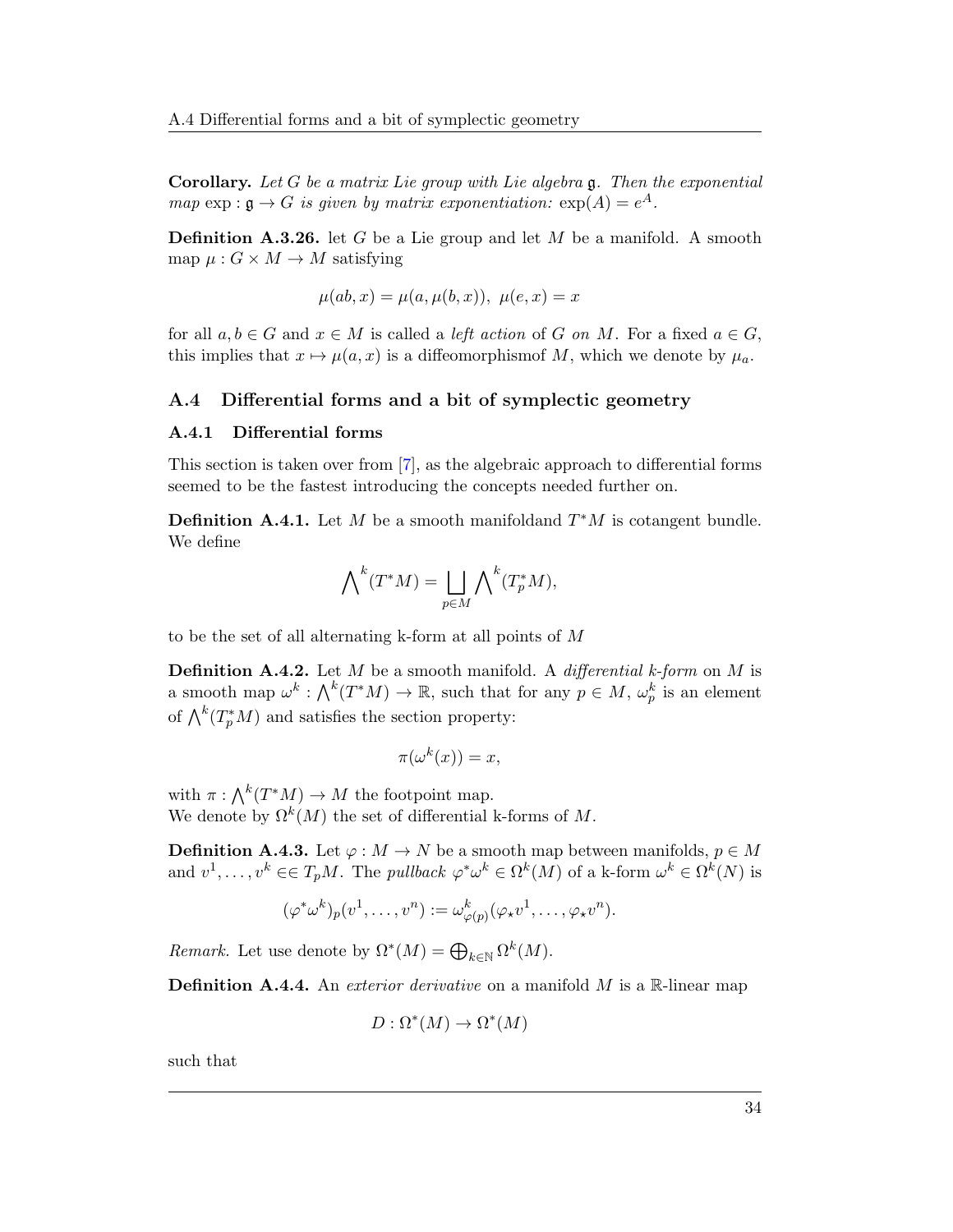- 1. D is an antiderivation of degree 1, i.e.  $D(\omega \cdot \tau) = (D\omega) \cdot \tau + (-1)^k \omega(D\tau)$ ,  $\forall \omega \in$  $\Omega^{k}(M), \tau \in \Omega^{l}(M); D(\omega \cdot \tau) \in \Omega^{k+l+1}(M).$
- 2.  $D \circ D = 0$ .
- 3. if  $f \in C^{\infty}(M)$  and  $X \in \mathfrak{X}(M)$ , then  $(Df)X = Xf$ .

This last property implies that on 0-forms an exterior derivative agrees with the differential df of a function  $f \in C^{\infty}(M)$ . Hence, in a coordinate chart  $(x^{i})$  about a point  $p \in M$ ,

$$
Df = \sum_{i=1}^{n} \frac{\partial f}{\partial x^{i}} dx^{i}.
$$

If  $\omega^k \in \Omega^k(M)$  and  $\sigma: U \subset M \to O$  is a coordinate chart about  $p \in M$  with coordinates  $(x^i)$ , then

$$
\omega^k = \sum a_I dx^I, \ a_I \in C^{\infty}(O)
$$

Then if  $d$  is a exterior derivation on  $O$ , then

$$
d\omega^{k} = \sum da_{I} \wedge dx^{I} + \sum a_{I} ddx^{I}
$$
  
= 
$$
\sum (da_{I}) \wedge dx^{I} = \sum_{I} \sum_{j} \frac{\partial a_{I}}{\partial x^{j}} dx^{j} \wedge dx^{I}.
$$

**Definition A.4.5.** A k-form  $\omega^k \in \Omega^k(M)$  is called *closed* if  $d\omega^k = 0$ .

**Definition A.4.6.** Let M be a smooth manifold,  $\omega \in \Omega^{k+1}(M)$  and  $X \in \mathfrak{X}(M)$ . Then define  $i_X \omega \in \Omega^k(M)$  by:

$$
i_X\omega(X_1,\ldots,X_k)=\omega(X,X_1,\ldots,X_k)
$$

If  $\omega \in \Omega^0(M)$ , we define  $i_X \omega = 0$ . We call  $i_X \omega$  the *inner product* of X and  $\omega$ .

**Proposition A.4.7.** For  $X \in \mathfrak{X}(M)$  and  $f \in C^{\infty}(M)$ , we have:

- 1.  $i_X$  is an antiderivation.
- 2.  $i_X \circ i_X = 0$ .
- 3. ixdf =  $L_Xf$  (the Lie derivative of f).

Proof. Use the definitions.

 $\Box$ 

**Theorem A.4.8.** (Exterior differentiation under a Pullback) Let  $\varphi : M \to N$  be a smooth map between smooth manifold. If  $\omega \in \Omega^k(M)$ , then  $d\varphi^* \omega = \varphi^* d\omega$ .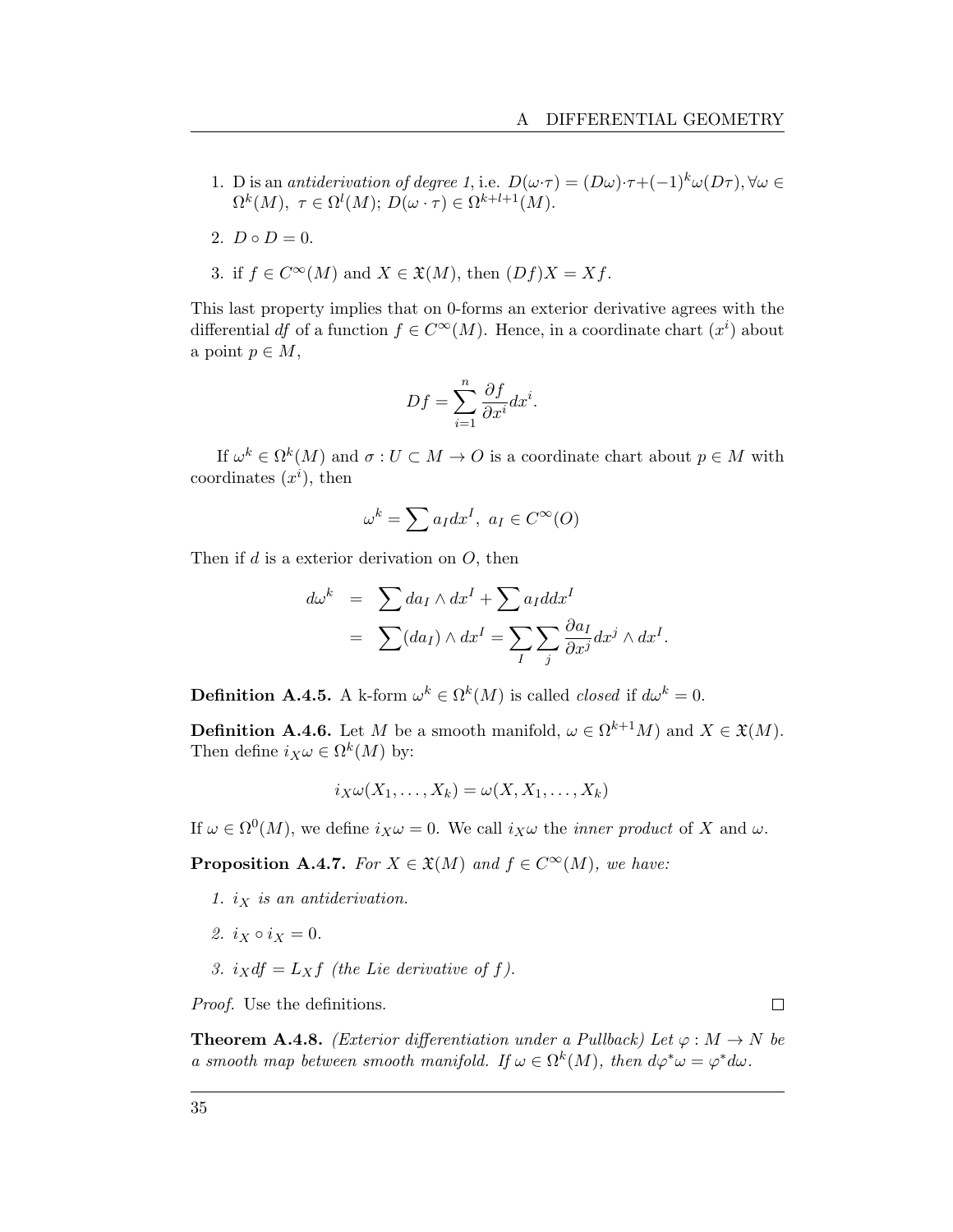*Proof.* We need to check the case  $k = 0$ : For  $p \in N$  and  $X_p \in T_pN$ ,

$$
(d\varphi^*\omega)_p(X_p) = X_p(\varphi^*\omega)
$$
  
=  $X_p(\omega \circ \varphi)$ 

and

$$
(\varphi^* d\omega)_p(X_p) = (d\omega)_{\varphi(p)}(\varphi_* X_p)
$$
  
= 
$$
(\varphi_* X_p)\omega
$$
  
= 
$$
X_p(\omega \circ \varphi).
$$

Now to check the general case one has to check it at a given point  $p \in N$ . Therefore, by going to local coordinates about  $p$ ,

$$
\varphi^* \omega = \sum (\varphi^* a_I) \varphi^* dy^{i_1} \wedge \dots \wedge \varphi^* dy^{i_k}
$$

$$
= \sum (a_I \circ \varphi) d\varphi^{i_1} \wedge \dots \wedge d\varphi^{i_k}.
$$

Hence

$$
d\varphi^*\omega=\sum d(a_I\circ\varphi)\wedge d\varphi^{i_1}\wedge\cdots\wedge d\varphi^{i_k}.
$$

On the other hand,

$$
\varphi^* d\omega = \sum \varphi^* (da_I \wedge dy^{i_1} \wedge \dots \wedge dy^{i_k})
$$
  
= 
$$
\sum \varphi^* da_I \wedge d\varphi^{i_1} \wedge \dots \wedge d\varphi^{i_k}
$$
  
= 
$$
\sum d(\varphi^* a_I) \wedge d\varphi^{i_1} \wedge \dots \wedge d\varphi^{i_k}
$$
  
= 
$$
\sum d(a_I \circ \varphi) \wedge d\varphi^{i_1} \wedge \dots \wedge d\varphi^{i_k}
$$

Therefore,

$$
d\varphi^*\omega = \varphi^*d\omega.
$$

 $\Box$ 

### <span id="page-36-0"></span>A.4.2 Symplectic geometry

Here we will orient ourselves on [\[2\]](#page-39-6) to introduce some symplectic geometry.

Let V be an n-dimensional vector space and  $\Omega: V \times V \rightarrow \mathbb{R}$  be a bilinear skew-symmetric maps. Let  $\tilde{\Omega}: V \to V^*$  denote the linear map  $\tilde{\Omega}(v)(u) = \Omega(v, u)$ .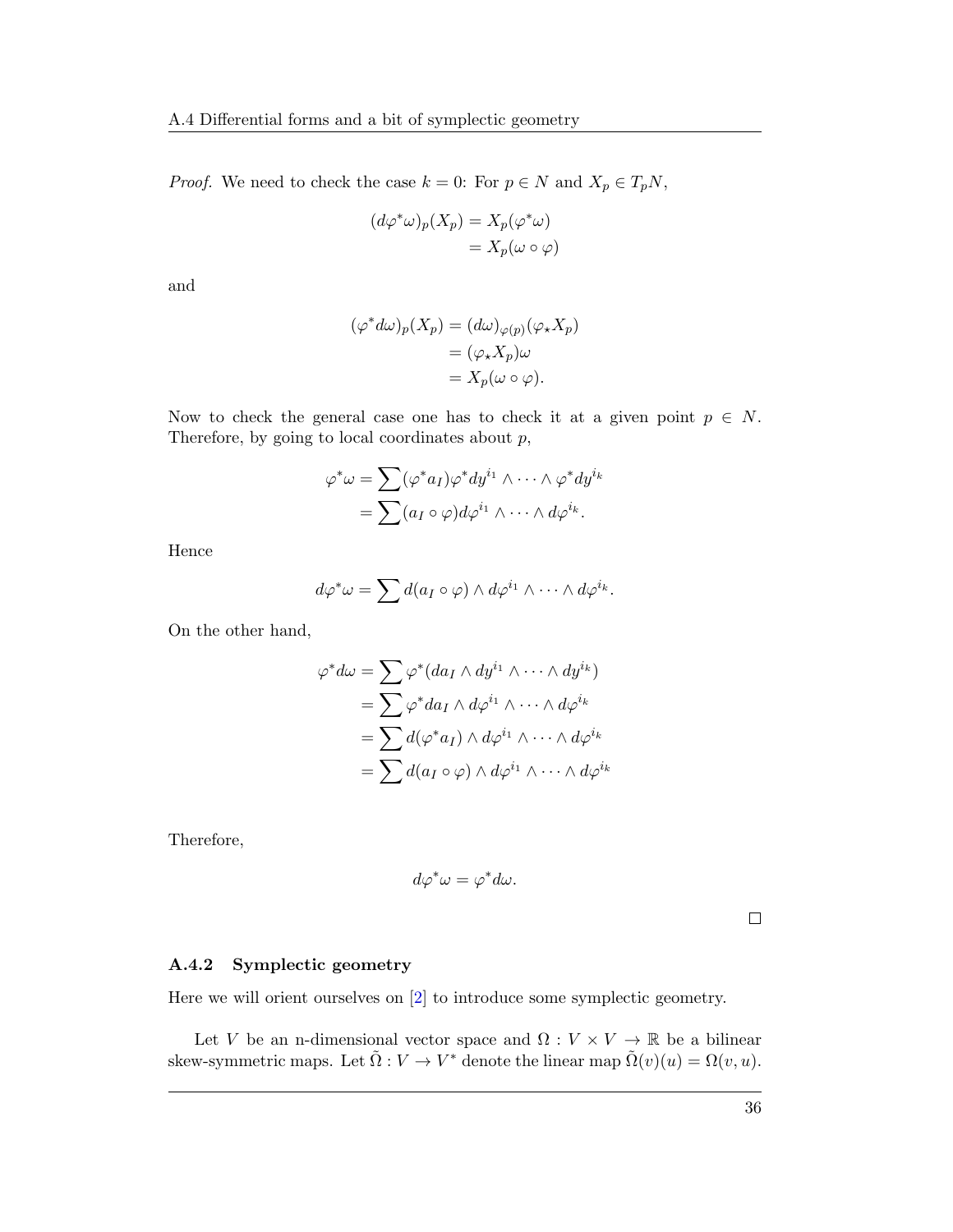**Definition A.4.9.** The map  $\Omega$  is called *symplectic*, if  $\tilde{\omega}$  is bijective. Then  $(V, \omega)$ is called a symplectiv vector space.

**Definition A.4.10.** A symplectomorphism  $\varphi : (V, \Omega) \to (V', \Omega')$  between two symplectic vector spaces is a linear isomorphism  $\varphi : V \to V'$  usch that  $\varphi^* \Omega' = \Omega$ . (with  $(\varphi^*\Omega')(u, v) = \Omega'(\varphi(u), \varphi(v))$  for all  $u, v \in V$ ). If a symplectomorphism,  $(V, \omega)$  and  $(V', \Omega')$  are called *symplectomorphic*.

**Definition A.4.11.** Let  $\omega$  be a 2-form on a manifold M, it is called a *symplectic* form if it is closed and if for all  $q \in M$ ,  $\omega_q$  is a symplectic bilinear maps on  $T_qM \times T_qM \to \mathbb{R}$ .

**Definition A.4.12.** A symplectic manifold is a pair  $(M, \omega)$  where M is a manifold and  $\omega$  a symplectic form.

**Example A.4.13.** Let  $M = \mathbb{R}^{2n}$  with linear coordinates  $x^1, \ldots, x^n, y^1, \ldots, y^n$ . The form

$$
\omega_0 = \sum_{i=1}^n dx^i \wedge dy^i
$$

is symplectic and the  $\{(\frac{\partial}{\partial x^1}|_x)_p,\ldots,(\frac{\partial}{\partial x^n}|_x)_p,(\frac{\partial}{\partial y^1})\}$  $\left| \int_{y} \right|, \ldots, \left( \frac{\partial}{\partial y^{n}} \right|_{y} \right\}$  is a symplectic basis of  $T_pM$ .

**Definition A.4.14.** Let  $M, \omega$  and  $M', \omega'$  be 2n-dimensional symplectic manifolds, and let  $\varphi : M \to M'$  be a diffeomorphism. Then  $\varphi$  is a symplectomorphism if  $\varphi^*\omega_2 = \omega_1$ .

**Definition A.4.15.** Let M be an n-dimensional smooth manifold, then  $T^*M$  is a 2n-dimensional smooth manifold. Let  $(q<sup>1</sup>, \ldots, q<sup>n</sup>, p<sub>1</sub>, \ldots, p<sub>n</sub>)$  be a set of local coordinate on  $T^*M$ . The Liouville 1-form  $\lambda \in \Omega(T^*M)$  (also called tautological 1-form) is given in local coordinates by

$$
\lambda = \sum_{i=1}^{n} p_i dq^i.
$$

Alternatively, one can define  $\lambda$  without referring to coordinates. Denote by  $\pi$ :  $T^*M \to M$  the footpoint map. Then

$$
\lambda_{(q,p)}(\xi) = p(D\pi(q,p)(\xi)), \ \forall \xi \in T_{(q,p)}T^*M.
$$

**Theorem A.4.16.** Let  $M$  be an n-dimensional smooth manifold. Then its cotangent bundle  $T^*M$  can naturally be made into a symplectic manifold. Its canonical symplectic form  $\omega$  on  $T^*M$  is given by

$$
\omega = d\lambda,
$$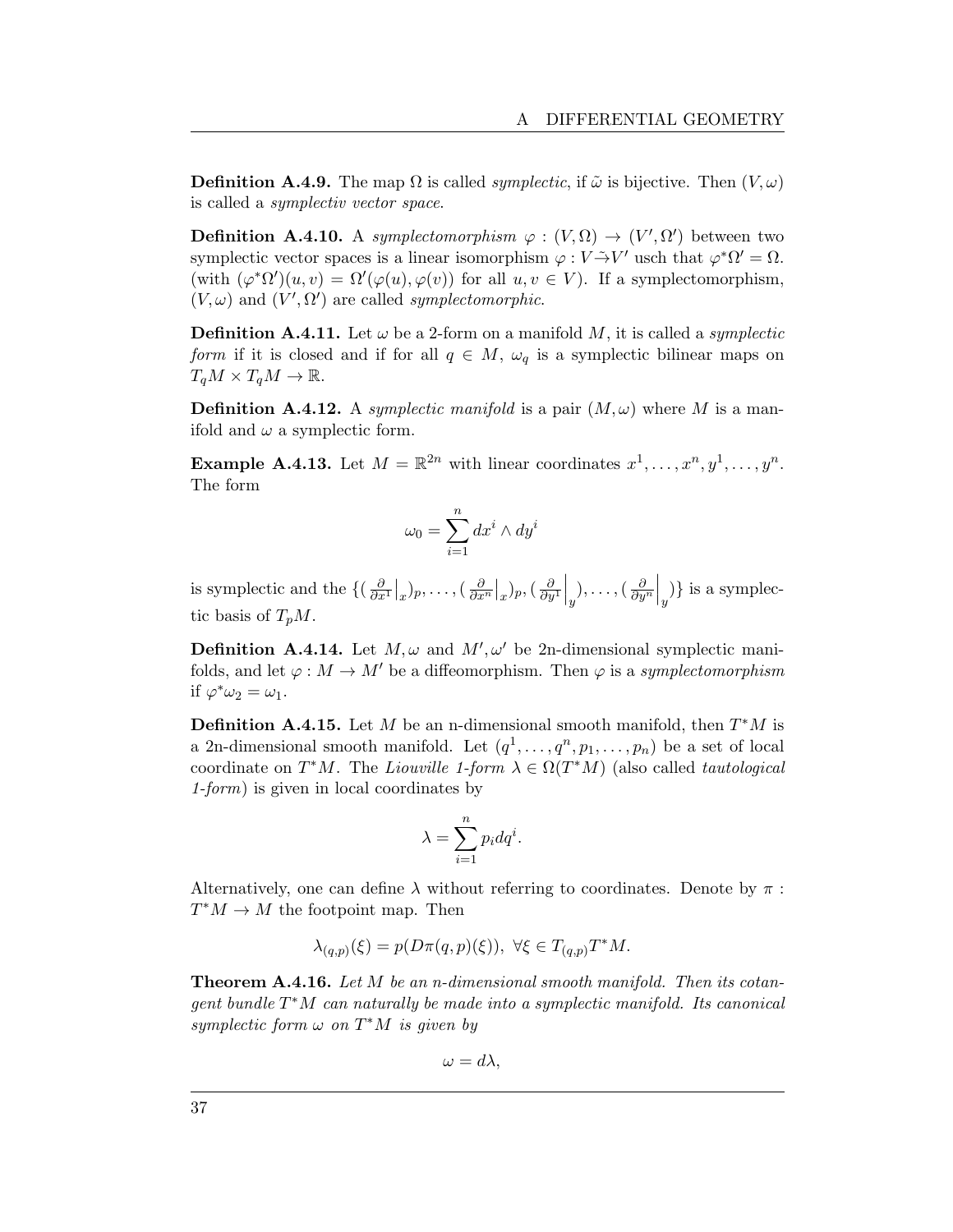with  $\lambda$  being the Liouville 1-form defined above. In local coordinates  $(q^1, \ldots, q^n, p_1, \ldots, p_n)$ on  $T^*M$ ,  $\omega$  takes the form

$$
\omega:=\sum_{i=1}^ndp_i\wedge dq^i.
$$